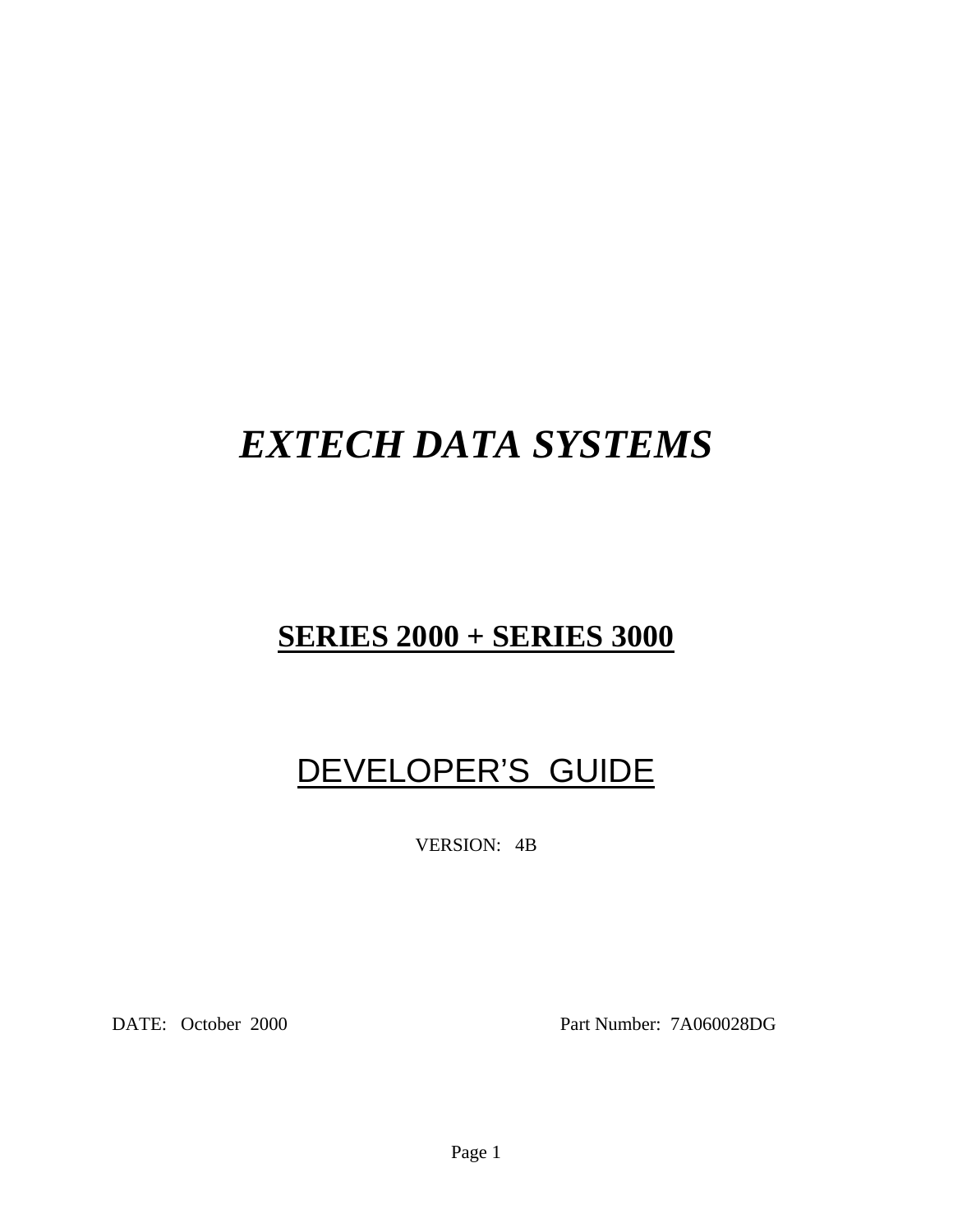### **Extech Data Systems Celebrates 10 Years**

### *Design and Manufacture Battery Operated Portable Printers*

Extech Data Systems, the Portable Printing Division of Extech Instruments, started Engineering development of a new line of portable instrumentation in 1988, just ten years ago. The first products from this development, a portable battery operated printer and a portable modem were introduced in 1989. Designed specifically for the Psion Organiser, this initial foray into the world of mobile computing proved highly successful. The advent of a low cost, battery operated portable printer allowed innovative individuals and organizations to develop system solutions for a variety of interesting applications, including:

ß Duty Gear who developed 'Ticket Writer,' a self-contained portable computer system, programmable that generates parking tickets directly from Extech's integral printer.

ß Precision Systems who introduced PESTWARE a "revolutionary, cost saving productivity tool designed to reduce paperwork, handwritten work orders and invoices" for the Pest Control industry. Using an Extech Comms printer, the system prints work orders and invoices on the job site.

Harvest Computer Consulting who designed Farm Handy™ specifically for agricultural payrolls using compensation based on a piece rate. The system allows for immediate printing of receipts for employees.

ß Joint Technologies Ltd. who introduced CoinTRAX© Model 50, a portable coin counting system that provides fast, accurate accounting of coin and token income from various machines, companies and locations. CoinTRAX© also provides count verification of tagged bags, totes, coin rolls and over-the-counter receipts.

Introduction of the mini-serial printer increased the potential for our printers, allowing integration with virtually any RS232 serial device, including portable computers, pen computers, vending machines and weighing scales.

ß Streetguard™ Inc. who developed Streetguard VVRS, a hand-held pen computer based parking ticket writing system that allows writing of the ticket directly on the pen computer screen and then printing out to the Extech Mini Serial Printer.

In 1991, we introduced a built-in magnetic card reader (MCR) option — available to read either tracks 1 and 2 or tracks 2 and 3. Both tracks are read and decoded simultaneously. Decoded data was transferred to the host computer, via the serial port, for verification and consolidation into receipt form. The completed data is then sent back to the printer for receipt printing. Nowadays, data transfer is possible through the serial port, bi-directional parallel port or the IrDA port. A unique two-way communication protocol allows for the decoded data from the magnetic card to be transmitted to the host computer. Again, a number of interesting applications have been developed, including:

ß Micros' Hospitality: visit the Fleet Center in Boston for a Celtics or Bruins game and enjoy the rapid food system made possible by Micros' pioneering ordering system. Linking a hand held pen computer system, local radio network system and an Extech printer with built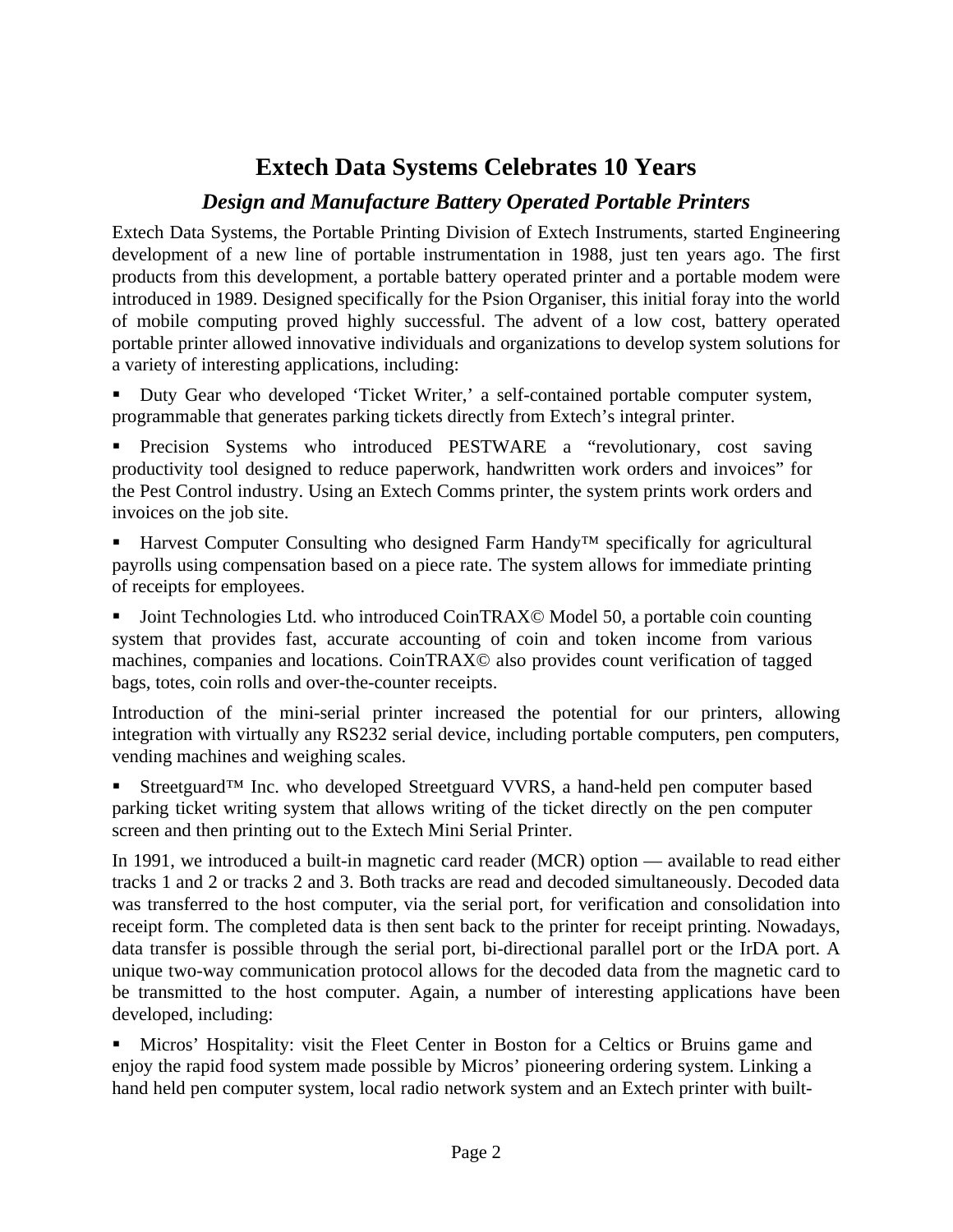in magnetic card reader allows fans to order directly from their seat. The order is radioed to the kitchen, filled and delivered right to the seat. Payment by credit card is made, authorization obtained over the radio network and on to the next fan! The system is so quick, additional kitchen space was added!

ß Swedish Railway who introduced "the first computerized conductors in the world" equipped with a hand held computer and an Extech Mini Serial Printer enabling passengers to purchase their ticket on the train. A magnetic card reader, integrated right into the printer means the passenger can pay by credit card as well as cash. The magnetic card reader is set to read tracks 2 and 3 simultaneously, decode the data and transfer it to the hand held computer.

### *Extech Data Systems — Ten Years On*

EXTECH Data Systems nowadays designs and manufactures battery operated, portable printers for portable and mobile computing applications. Powerful micro-controllers on highly integrated circuit boards manage all the features supported by the printers. Custom firmware and printer designs are provided to meet a wide range of application requirements including special graphics, simultaneous read of dual track magnetic cards, datalogging, etc. The user may choose impact or thermal print heads. A full range of communication interfaces is available: serial (RS232), parallel (unidirectional and bi-directional), infrared IrDA or ASK), and magnetic card reader. All data interfaces are DOS and Windows compatible. Integration with hand-held computers, PDAs, pen computers and notebook computers is easily accomplished by OEMs and their system integrators.

The printers may be operated from a battery pack or from an AC power adapter. Battery operation provides up to 2 hours of continuous print time - more than sufficient for a normal shift's work. A fast charge circuit fully charges the battery in 90 minutes. The high impact plastic housing encloses easily loaded, single or two-ply paper rolls. Connectors are placed for wearing comfort and to minimize exposure to the elements. Membrane switches with bright LEDs are easily reached when worn on a belt or placed on a desk. Typical applications include field sales, field service, meter reading, route accounting, ticket issuance, and more. Recent product developments include:

- ß Series 2000 (updated impact printer range) and Series 2000T (new thermal printer range). The new products incorporate a larger paper roll, a new IrDA wireless communication system, an improved battery charging system, large memory and a new body housing with built-in belt clip
- ß Built-in magnetic card reader version especially suitable for field applications where payment is preferred at the time of service delivery. Mobile point of sale applications (EPOS) can also benefit from use of this new printer. Integration with wireless systems makes credit card authorization possible (EFTPOS)
- ß Introduction of alkaline battery powered option for increased portability
- ß Introduction of new printers with data logger capability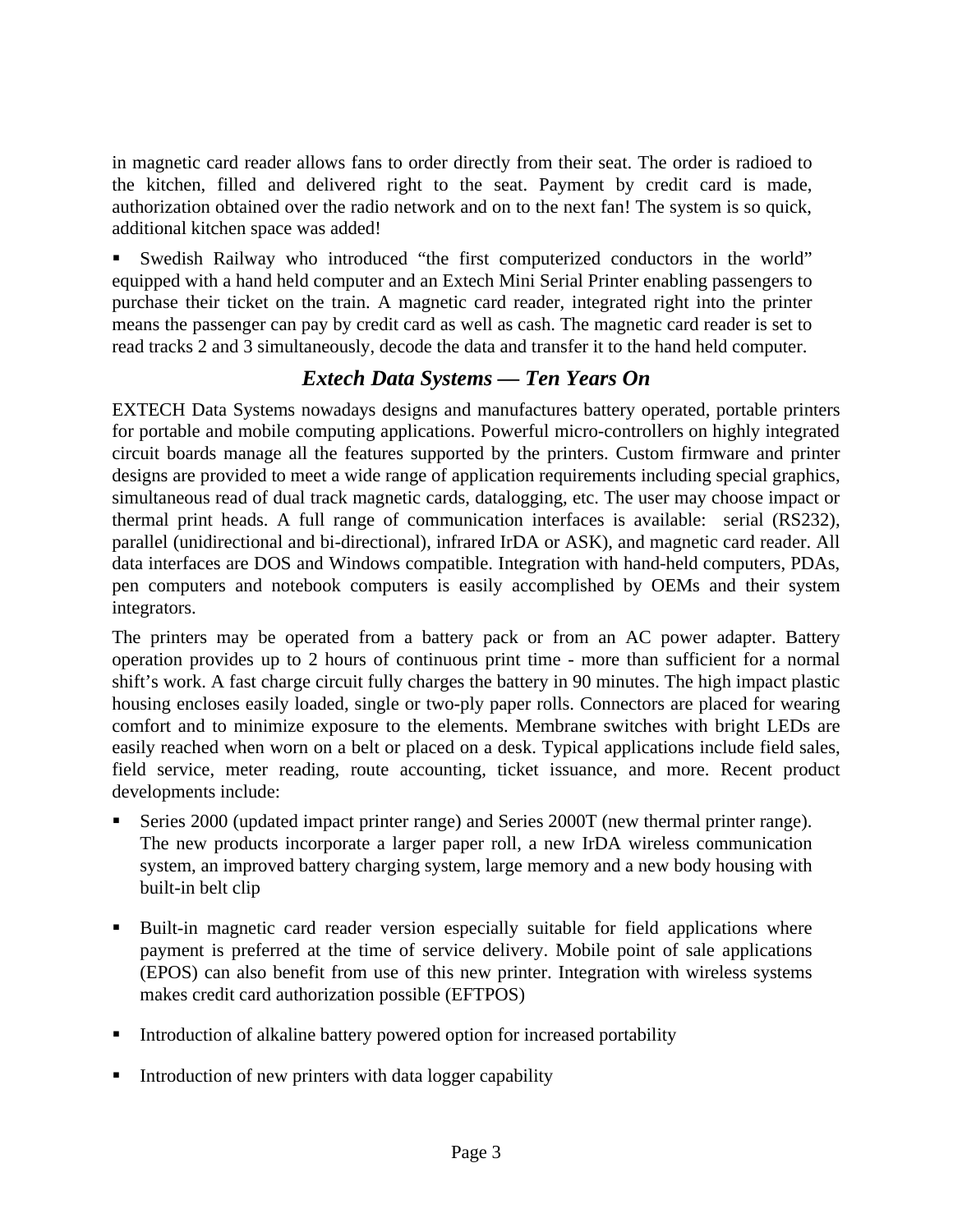Introduction of vehicle mount printers, operating from the vehicle battery, for EFTPOS systems

Additionally, the design of our products allows easy modification as needed to satisfy customer needs. We pride ourselves on responding to specific customer requirements. Over the past four years the needs of many of our major customers demanded that we develop new variations of printers for them. Some recent examples include:

|                  | <b>Customer</b>                              | <b>Product</b>                                                                                                       |
|------------------|----------------------------------------------|----------------------------------------------------------------------------------------------------------------------|
| $\boldsymbol{A}$ | a field sales organization in insurance      | <b>Parallel printer with new board and system</b><br>design with new communication interface<br>for Fujitsu pen pad. |
| $\boldsymbol{B}$ | a field service operation in retailing       | Parallel printer with new interface to work<br>with Itronix unit                                                     |
| $\boldsymbol{C}$ | a field sales operation in the food business | Parallel printer with Alkaline battery<br>option                                                                     |
| $\boldsymbol{D}$ | <b>National airline</b>                      | Serial printer with mcr, operating only<br>with Alkaline batteries                                                   |
| $\boldsymbol{E}$ | National railway system                      | Serial printer with battery monitoring                                                                               |
| $\bm{F}$         | wireless network provider                    | <b>MSP III with power from car battery</b>                                                                           |
| G                | field service application                    | MPP III with mcr and bi-directional<br>parallel interface                                                            |
| H                | <i>aerospace application</i>                 | MSP (and S 2000) with special date/time<br>requirement                                                               |
| $\boldsymbol{I}$ | remote site hospitality                      | <b>MSP III with RJ II</b>                                                                                            |
|                  | <b>Korea</b>                                 | an OEM needing to satisfy a customer in We developed a Korean font for the S2000<br><i>printer.</i>                  |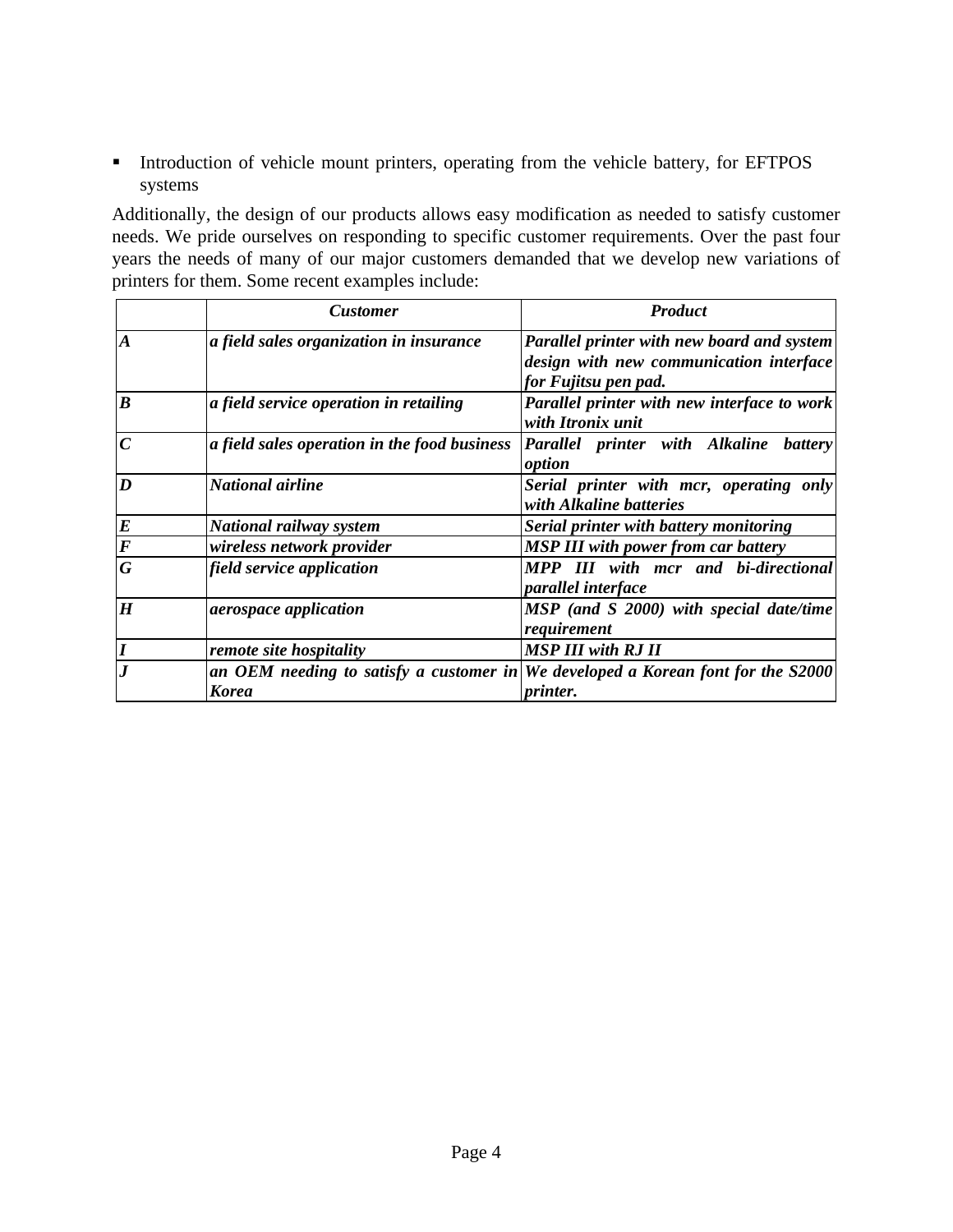### **Section 1 … Preparing the Printer**

### *Introduction*

This guide summarizes the programming, operating and maintenance features of the SERIES 2000T, Series 2000i and Series 3000T Extech printers. This section should be included in your operating guide for the final users of the printer.

### *Initial preparation of the Printer*

- You must charge the battery cartridge before you can operate the printer.
	- To do this you must install the battery in the printer, or
	- Use a separate battery charger (Part Numbers 767600 or 767700).
	- You will need an Extech (9VDC/1.0A) power adapter normally provided with the printer.
- ß Insert the battery into the printer.
	- To remove the battery door at the back of the printer, place a coin into the slot and push --- this releases the lock; (see figure 2)
	- Remove the battery door by lifting away from the guide rails.
	- Install the battery cartridge in the battery compartment located at the back of the printer (as shown in Figure 2).
- If the battery has not been previously charged in an external battery charger, you will need to charge it overnight in the printer.
	- Place the power adapter into an appropriate wall socket; then plug the power adapter cord into the connector at the rear of the printer (see Figure 3). The yellow <Charge> light will illuminate.
	- Leave the battery on charge for 12 hours.
- Select a serial communication interface RS232 or IrDA. (see figure 1)
	- Dip switch #8 in the "on" position selects IrDA interface. In the "off" position, RS232 is selected.
	- If RS232 interface is selected, connect the data connector and set the serial communication parameters: Baud rate, Data Bit and Parity.
	- If using RS232 you also need a cable such as Extech's part #5892RJD9; this plugs into the serial connector at the rear of the printer (Figure 3).
	- If interfacing to a PC, Set MS-DOS and Windows variables.

### *Initial power up and self-test*

- ß To start the self-test, press and hold the <FEED> switch then press <ON>.
	- The printer will print a self-test.
- ß Press the <OFF> to turn off the printer and stop the self-test.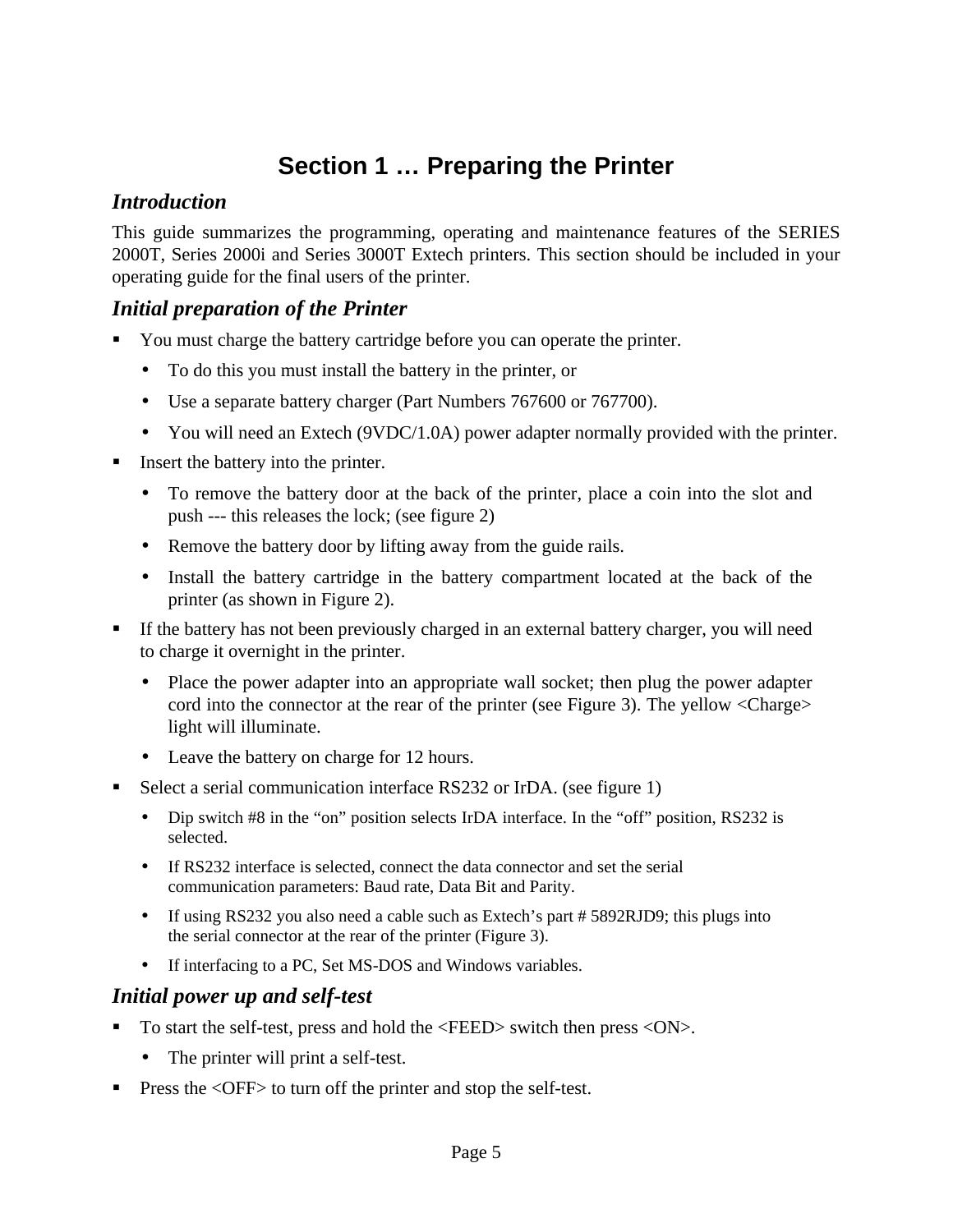**Press the**  $\langle ON \rangle$  **switch to turn on the printer.** 

### *Manually Installing Paper (figure 4) … Thermal Printers*

- ß To unlock the top hinged cover, place each thumb on the grooved sections indicated in the figure at the rear of the cover. Press the two locking ribs located at the rear of the printer to release the first lock; raise the hinged cover to open. Press on the two locking arms to allow the cover to fully open and provide access to the paper area.
- Release the print head pressure by lifting the lever located next to the paper advance knob on the right side of the printer.
- $\blacksquare$  Unroll a leader from the new roll (about 3 inches); do not place roll in the printer at this time.
- ß Trim the leading edge of the roll to a wedge shape as illustrated.
- ß Place the edge of the leader just under the roller in the print head; manually feed the paper into the print head until it appears exiting at the top of the roller.
- Push the print head lever down to secure the paper in position.
- $\blacksquare$  Place roll in the printer.
- Advance about 4 inches of paper by rotating the paper advance knob.
- Feed the leading edge of the paper into the slot of the hinged cover
- Lower the hinged cover and press to lock.
- Pull the 4 inches of paper forward against the teeth of the paper tear bar and pull to either side to tear off the paper.
- The printer is then loaded with paper and ready to use.
- ß **Caution:**
	- To manually remove paper out of the printer mechanism, lift the lever located at the right hand side of the printer mechanism and remove paper.

### *Auto Paper Load (figure 4) … Thermal Printers*

- ß To unlock the top hinged cover, place each thumb on the grooved sections indicated in the figure at the rear of the cover. Press the two locking ribs located at the rear of the printer to release the first lock; raise the hinged cover to open. Press on the two locking arms to allow the cover to fully open and provide access to the paper area.
- If the printer is not already on, turn it on by pressing the  $\langle ON \rangle$  switch.
- ß Remove any paper remaining in the printer mechanism, using the <FEED> switch.
- Unroll a leader from the new roll (about 3 inches); do not place roll in the printer at this time.
- Trim the leading edge of the roll to a wedge shape.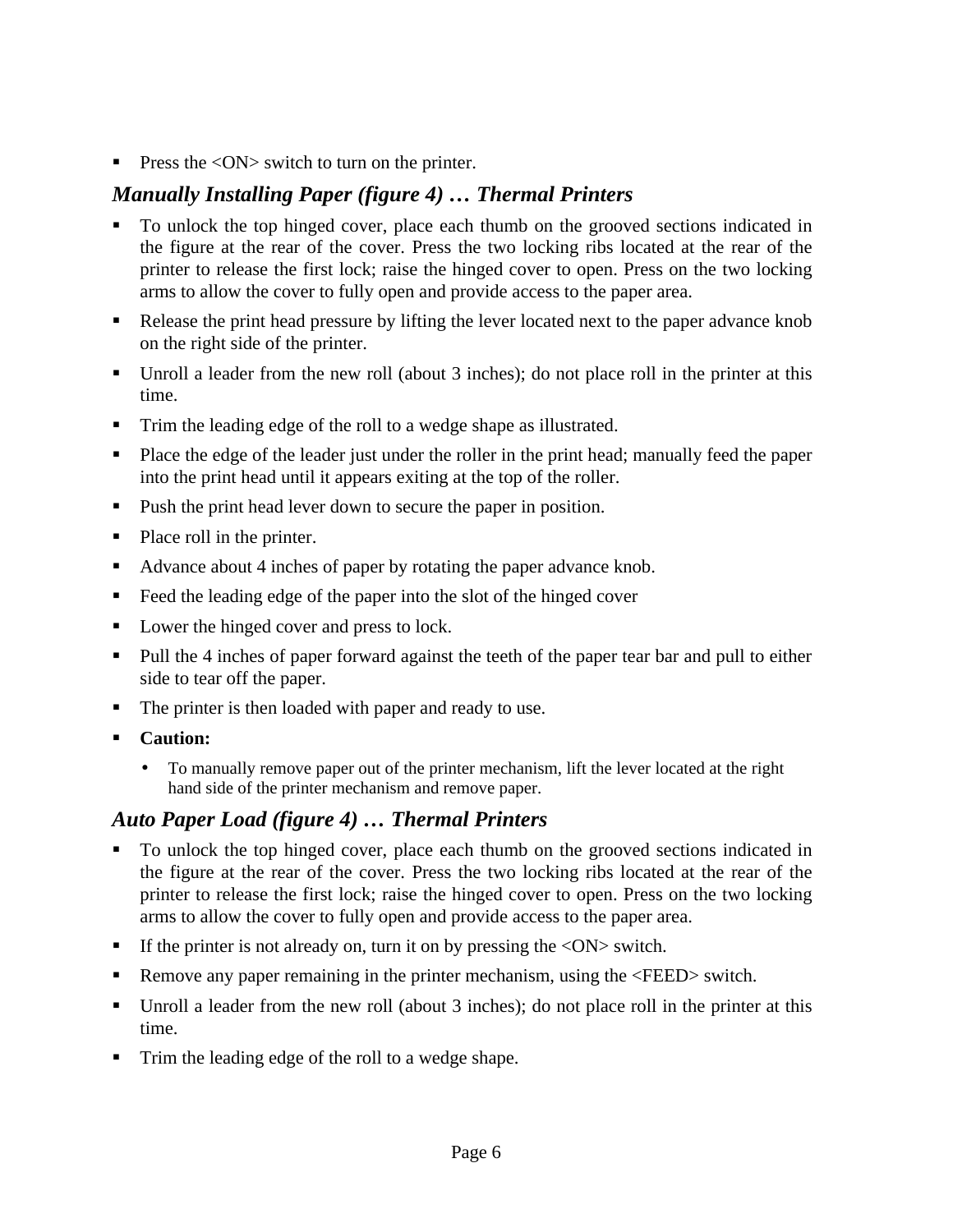- Place the wedge of the leader just under the roller in the print-head; the printer will sense the paper and advance it through the print-head. If you experience difficulty, press the **<**FEED**>** switch.
- $\blacksquare$  Place roll in the printer.
- $\blacksquare$  Feed the leading edge of the paper into the slot of the hinged cover
- Lower the hinged cover and lock.
- Pull the 4 inches of paper forward against the teeth of the paper tear bar and pull to either side to tear off the paper.
- The printer is then loaded with paper and ready to use.
- ß **Caution:**
	- To manually remove paper out of the printer mechanism, lift the lever located at the right hand side of the printer mechanism and remove paper.
	- Similarly, to manually insert paper, lift the lever, tear the leader into a triangle shape, insert the lead under the roller and then use the paper advance knob to advance the paper **until it appears exiting from the printer mechanism.**
	- When finished, push the lever back down and close the paper cover.

### *Installing Paper (figure 4) … Impact Printers*

- ß To unlock the top hinged cover. Place each thumb on the grooved sections indicated in the figure at the rear of the cover. Press the two locking ribs located at the rear of the printer to release the first lock; raise the hinged cover to open. Press on the two locking arms to allow the cover to fully open and provide access to the paper area.
- If the printer is not already on, turn it on by pressing the  $\langle ON \rangle$  switch.
- ß Remove any paper remaining in the printer mechanism, using the <FEED> switch.
- Unroll a leader from the new roll (about 3 inches); do not place roll in the printer at this time.
- Place the straight edge of the leader just under the roller in the print-head and feed about 3 inches of the new roll of paper into the print-head using the **<**FEED**>** switch.
- Place paper roll in the printer.
- $\blacksquare$  Feed the leading edge of the paper into the slot of the hinged cover
- Lower the hinged cover and lock.
- Pull the 3 inches of paper forward against the teeth of the paper tear bar and pull to either side to tear off the paper.
- The printer is then loaded with paper and ready to use.
- **ß Caution:**
	- Do not REVERSE pull paper out of the printer mechanism; this will cause damage to the print head.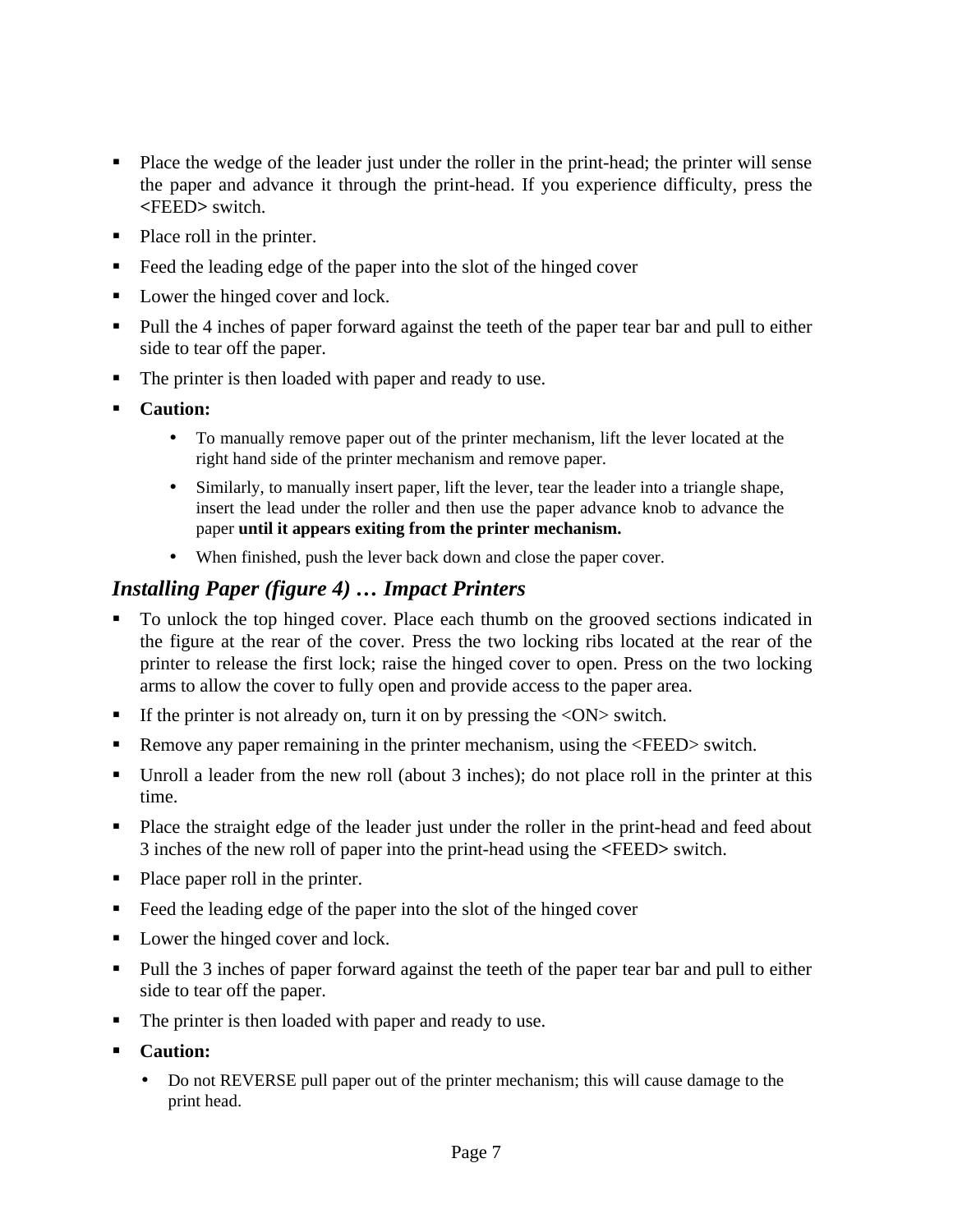### *Installing Ribbon (figure 1) … Impact Printers*

- ß Unlock and raise the top hinged cover as described above. Remove the worn out ribbon by pressing with one finger at the location labeled "EJECT" on the ribbon cartridge.
- Insert the new ribbon in place and press at the extreme ends of the ribbon cartridge to secure it in place. With your thumb, tighten the ribbon, by rotating clockwise, the ribbed wheel located on the front of the ribbon cartridge.
- **Feed paper to insure that the paper passes through exposed ribbon and ribbon cartridge** case.

### *Membrane Switch Functions (see figure 1)*

- ß **<ON>** The <ON> switch turns printer power on.
- ß **<FEED>** The <FEED> switch advances the paper at a fast rate.
- **ß <OFF>** The <OFF> switch turns the printer power off.
	- *Note: In IrDA mode, press <FEED> momentarily, then <OFF>.*
- **ß** <**ADVN>\*** The <ADVN> switch advances paper at a normal rate.

(\* This switch function is not present with the MCR version)

### *Front Panel Indicators (see figure 1)*

- ß **<ON>** Green
	- Illuminated when the printer is in operation.
	- In Serial mode, extinguishes after 20 seconds before going into Auto Sleep mode to minimize battery consumption.
	- In IrDA mode, on steady.
- ß **<READY>** Green
	- In IrDA mode, is illuminated during Infrared communication; extinguishes after 20 seconds to minimize battery consumption.
	- In Serial mode is illuminated when the optional Magnetic Card Reader is ready for swiping.
	- Flashes twice before going into Auto Sleep mode when connected to PC.
- ß **<Charge>** Yellow
	- If illuminated the battery cartridge is accepting charge.
	- Turns off automatically at the end of the charge cycle.
- **Example 2 SHOW PWR>** Yellow
	- If illuminated the battery cartridge is depleted.
	- Recharge battery cartridge if LED is on.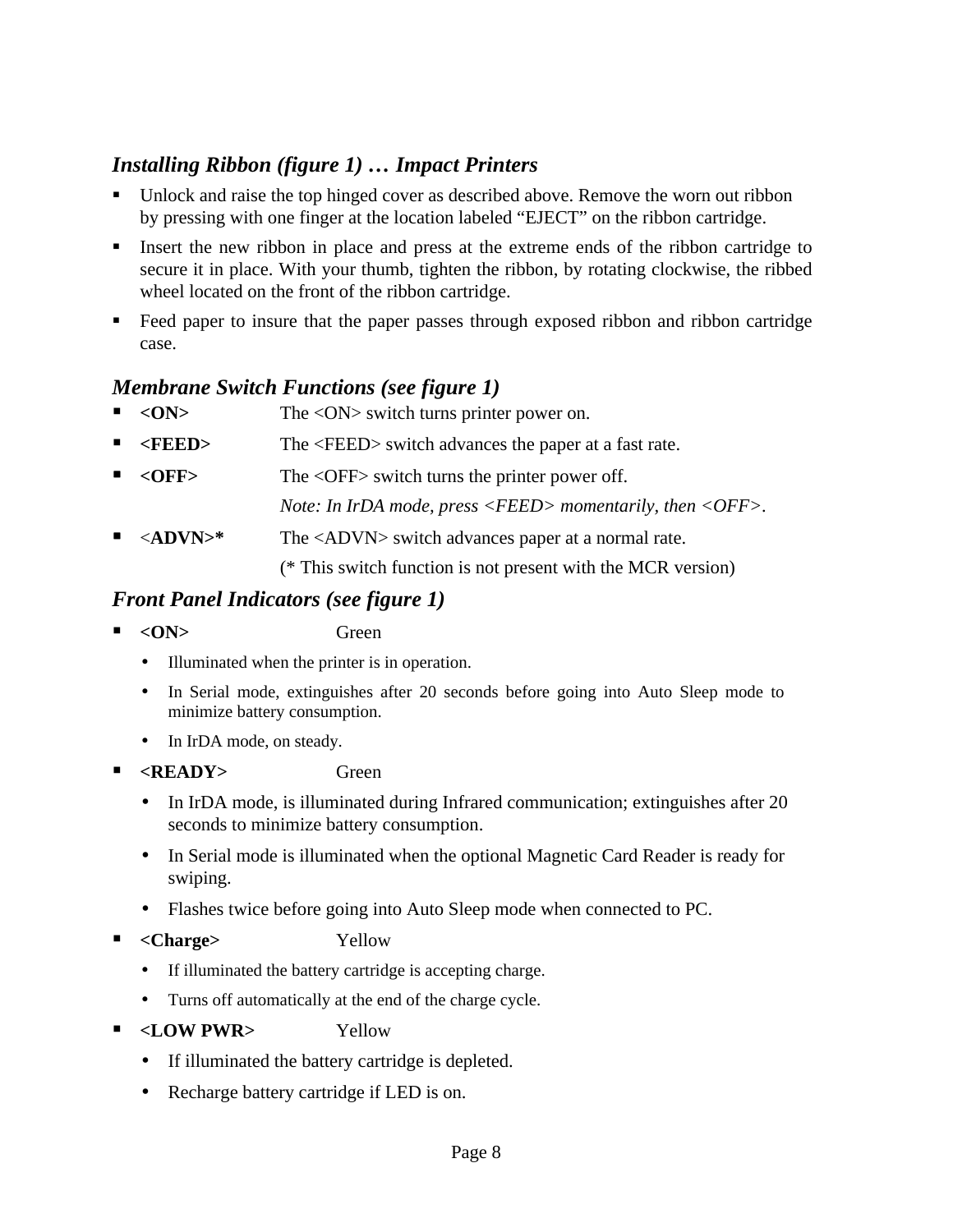### ß **<FAULT>** Red

- Indicates printer paper out.
- Indicates print head lever is up.
- Indicates incorrect read with magnetic card reader.
- Indicates printing with low power (printing not possible).

#### ß **<READY, FAULT, LOW POWER>** Flashing

• Indicates printer is paused; to continue printing current receipt, press <FEED> or to clear print buffer press <OFF>.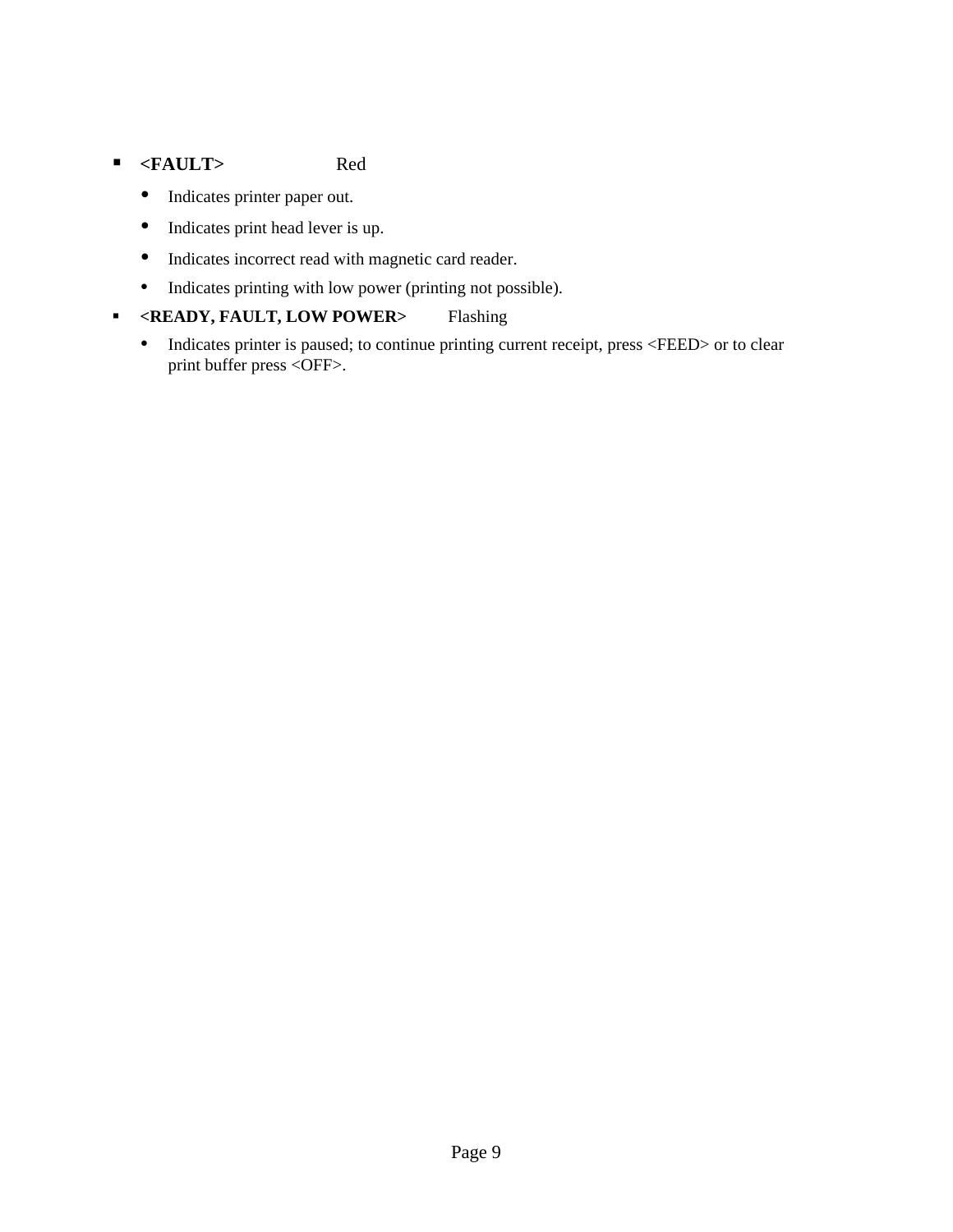### **Section 2 … Serial Communications**

### *RS 232 Communication Interface (Standard)*

- **Eight position dip switch, located to the left of the paper roll, is used to select and set the** serial RS232 interface. The printer reads these switches once on initial power-up (see below).
- ß Proper Baud Rate and protocol settings are required to communicate with a host computer. The standard factory setting is 19,200 BAUD, 8 DATA BITS, NO PARITY BIT, and one STOP BIT, all switches in off position. To make changes use the table below:

| <b>Dip Switch</b> | <b>Function</b>                |     |                 |
|-------------------|--------------------------------|-----|-----------------|
| 1 & 2             | <b>Baud rate</b>               | SW1 | SW2             |
|                   | 19,200                         | off | off             |
|                   | 9,600                          | on  | off             |
|                   | 4,800                          | off | on              |
|                   | 2,400                          | on  | on              |
| $\mathfrak{z}$    | No. of data bits               | SW3 |                 |
|                   | 7 Data Bits                    | on  |                 |
|                   | 8 Data bits                    | off |                 |
| 4 & 5             | <b>Parity bit</b>              | SW4 | SW <sub>5</sub> |
|                   | No Parity                      | off | off             |
|                   | <b>Odd Parity</b>              | on  | off             |
|                   | <b>Even Parity</b>             | on  | on              |
| 6                 | <b>Hardware Handshaking</b>    | SW6 |                 |
|                   | enable                         | on  |                 |
|                   | disable                        | off |                 |
| $\overline{7}$    | <b>Clock and Calendar</b>      | SW7 |                 |
|                   | clock set                      | on  |                 |
| 8                 | <b>Communication Interface</b> | SW8 |                 |
|                   | <b>RS232</b>                   | off |                 |
|                   | <b>IrDA</b>                    | on  |                 |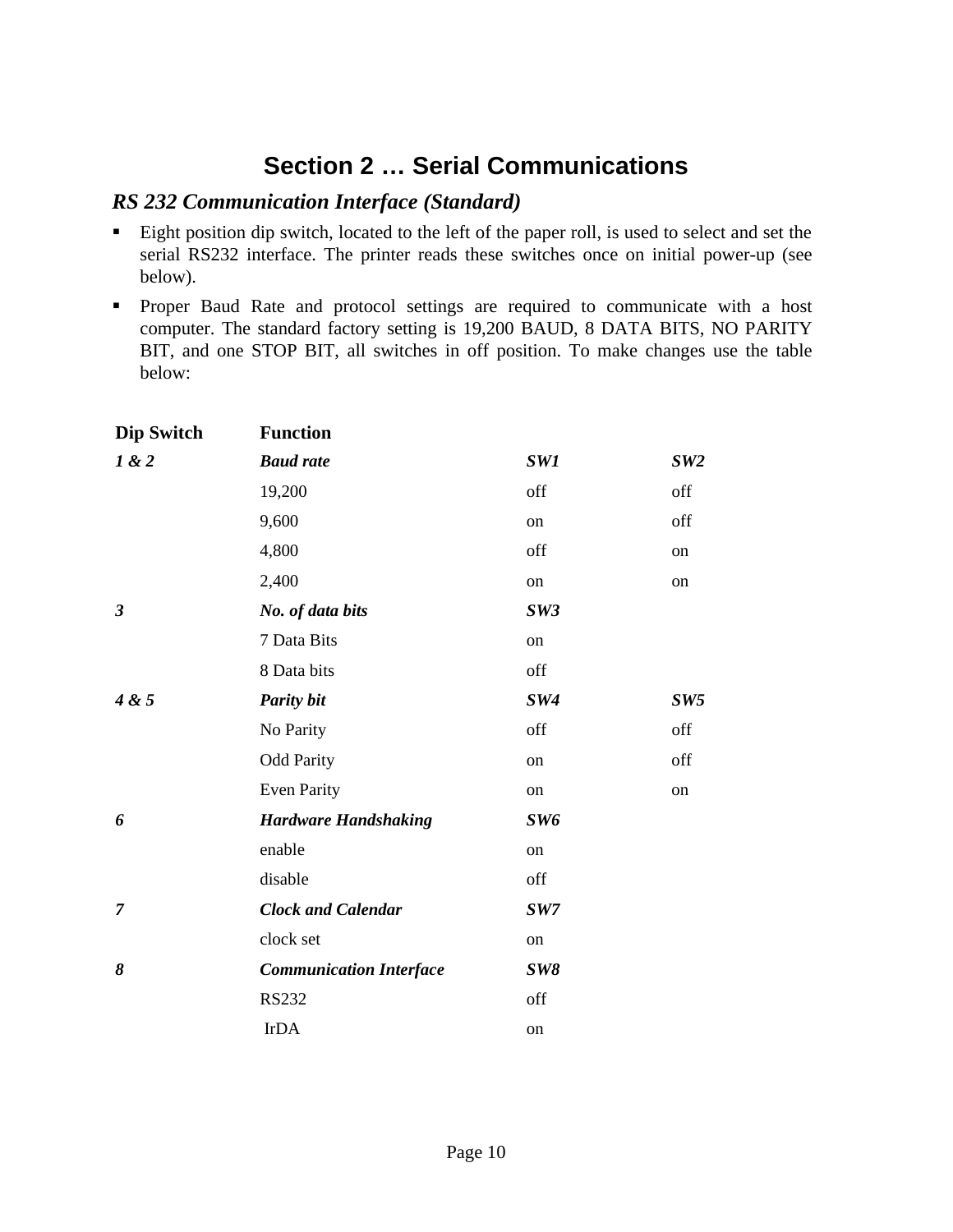### *RS 232 Communication Interface (Special / Impact Only)*

ß The standard factory setting for this version is 9,600 BAUD, 8 DATA BITS, NO PARITY BIT, and one STOP BIT, all switches in off position. To make changes use the table below:

| <b>Dip Switch</b>    | <b>Function</b>                |     |     |
|----------------------|--------------------------------|-----|-----|
| 1 & 2                | <b>Baud</b> rate               | SW1 | SW2 |
|                      | 9,600                          | off | off |
|                      | 4,800                          | on  | off |
|                      | 2,400                          | off | on  |
|                      | 1,200                          | on  | on  |
| $\boldsymbol{\beta}$ | No. of data bits               | SW3 |     |
|                      | 7 Data Bits                    | on  |     |
|                      | 8 Data bits                    | off |     |
| 4 & 5                | <b>Parity bit</b>              | SW4 | SW5 |
|                      | No Parity                      | off | off |
|                      | <b>Odd Parity</b>              | on  | off |
|                      | <b>Even Parity</b>             | on  | on  |
| 6                    | <b>Hardware Handshaking</b>    | SW6 |     |
|                      | enable                         | on  |     |
|                      | disable                        | off |     |
| $\overline{7}$       | <b>Clock and Calendar</b>      | SW7 |     |
|                      | clock set                      | on  |     |
| 8                    | <b>Communication Interface</b> | SW8 |     |
|                      | <b>RS232</b>                   | off |     |
|                      | <b>IrDA</b>                    | on  |     |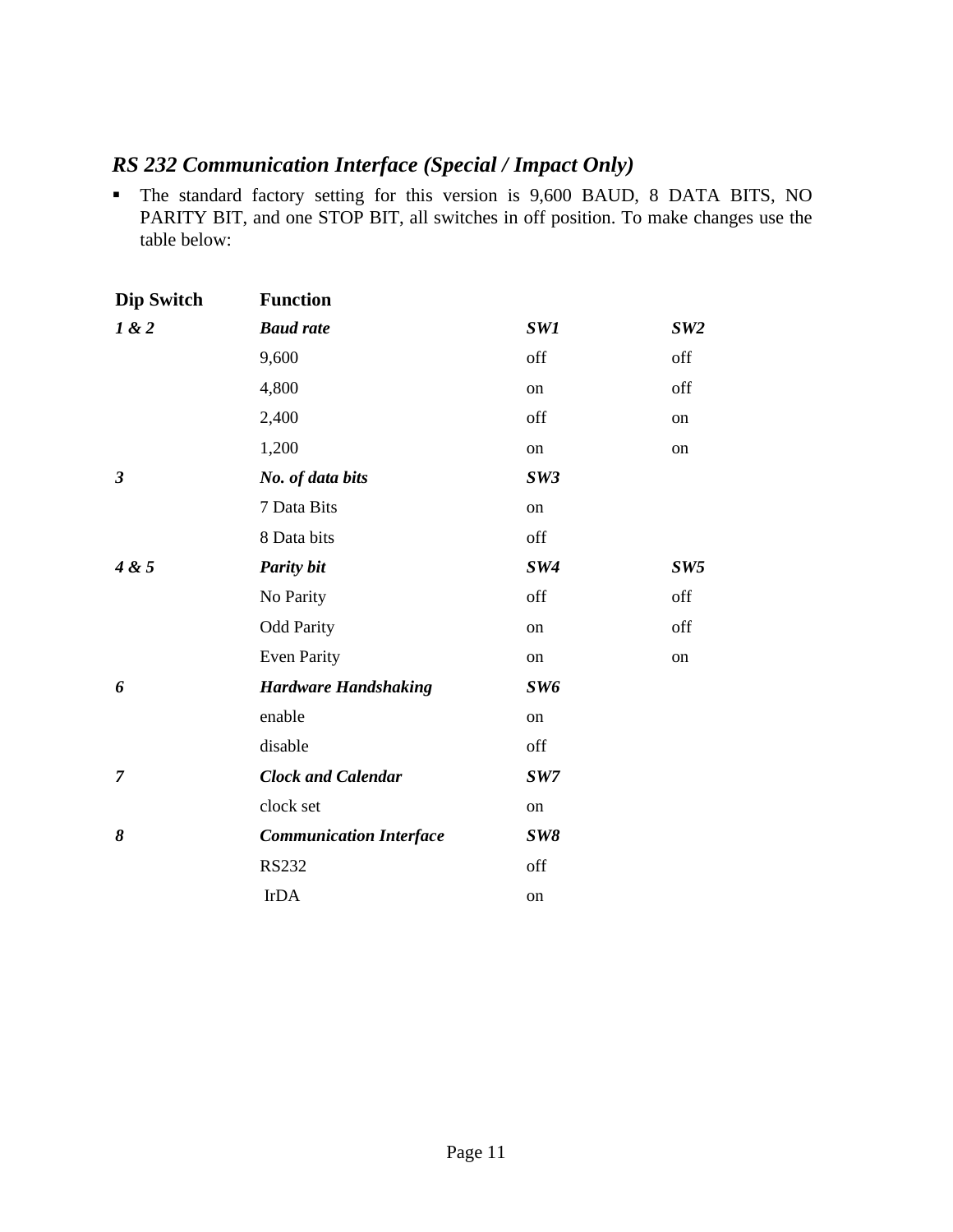### *RS232C Connections*

- The RS232C Interface signals for the S2000T Series printers are terminated on a 6 PIN RJ type data connector located at the back of the printer (Figure 3).
- **Six connections are provided from the Serial Interface to the host computer for proper** operation of this option.
- The table below lists the Serial Interface signals and pinouts on the RJ connector.
- A minimum of two connections are required for operation, RXD-pin3 and Common-pin1.

| R.J                   | <b>FUNCTIONAL</b>                          | <b>SIGNAL</b> |
|-----------------------|--------------------------------------------|---------------|
| <b>CONNECTOR PIN#</b> | <b>DESCRIPTION</b>                         | <b>NAME</b>   |
|                       | <b>RS232 from Host (INPUT)</b>             | <b>RXD</b>    |
|                       | <b>RS232 from Printer (OUTPUT)</b>         | <b>TXD</b>    |
|                       | <b>Request to send from Host (INPUT)</b>   | <b>RTS</b>    |
|                       | <b>Clear to send from Printer (OUTPUT)</b> | <b>CTS</b>    |
|                       | Logic common                               | COM           |

### *RS232C Technical Specifications*

RS232C technical specifications are as follows:

| <b>DATA TRANSFER RATE:</b> | 2400 Through 19200 baud |
|----------------------------|-------------------------|
| <b>WORD LENGTH:</b>        | 1 Start bit             |
|                            | 7 Or 8 Data bits        |
|                            | 1 Or 2 Stops bits       |
| <b>PARITY BIT:</b>         | None, Odd or even       |
| <b>SIGNAL LEVELS:</b>      | Mark or Logical         |
|                            | $1 = -3$ to $-15$ VDC   |
|                            | Space or Logical        |
|                            | $0 = +3$ to +15VDC      |
| <b>HANDSHAKING:</b>        | RTS/CTS or XON/XOFF     |

ß *Caution:*

• In one version of the Impact Printer, the baud rate is from 1200 through 9600.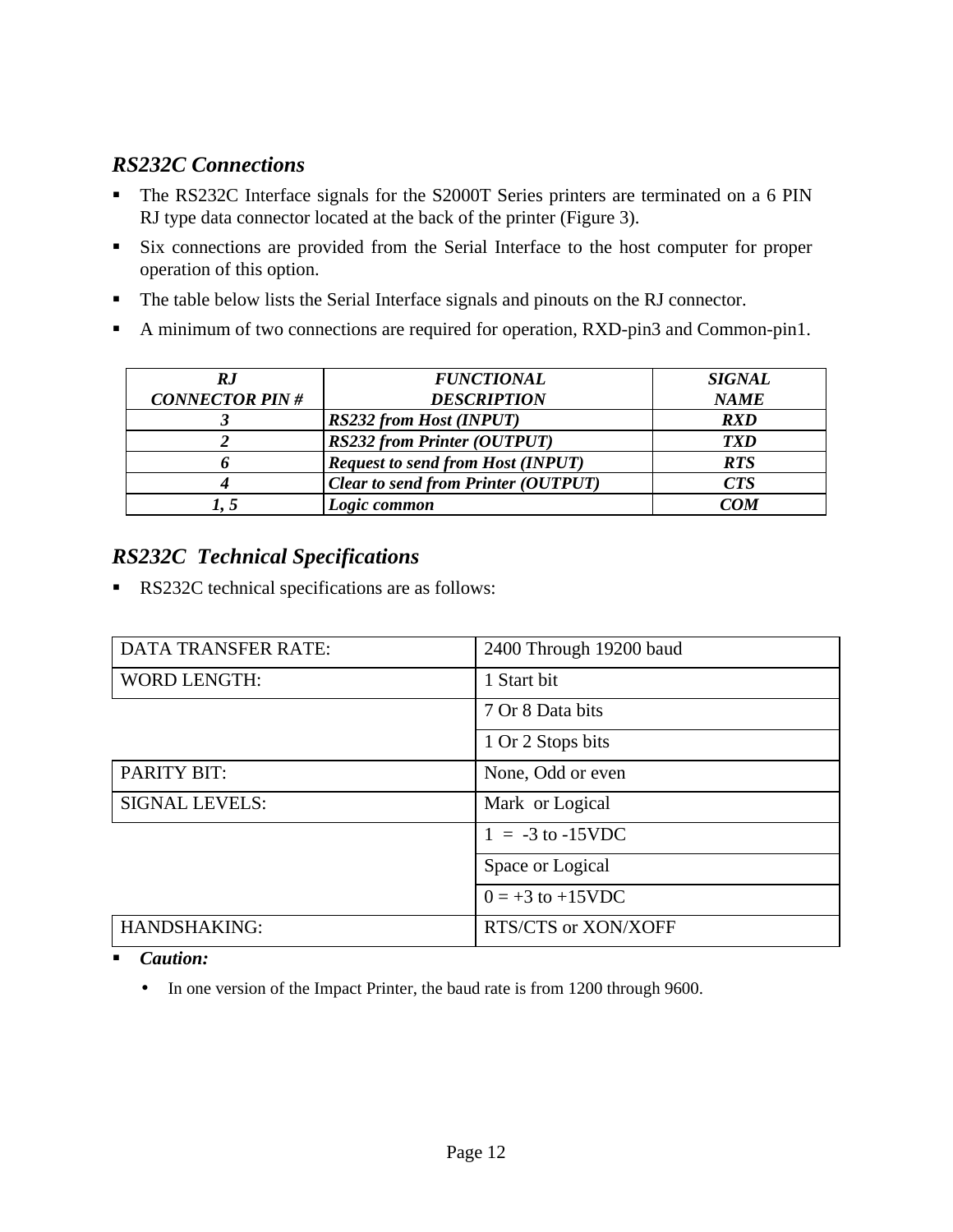### *SERIAL IrDA Communication Interface*

- This section summarizes the operating features of the Extech S2000T printer series with built in **I**nfra**r**ed **D**ata Receiver Interface **(IrDA)**
- **The IrDA** Interface is designed for reception of serial data and no interconnecting cables are required for data transfer. It conforms and exceeds Infrared Data Association protocol specifications for secondary station, as specified in IrDA-1 standard.
- Three layers of the IrDA protocol specifications are supported:
	- the IrDA Serial Infrared Physical Layer
	- the Link Access Protocol (IRLAP) and
	- the Link Management Protocol (IRLMP)
- Additionally, we have implemented IRComm 3-wire raw as a file transfer protocol for communication of decoded magnetic card data from the printer to the host computer (see Section X)
- **Dip switch #8 ON, selects the IrDA interface. The Green <<b>READY**> is illuminated on power-up if the IrDA interface is selected.

| <b>Protocol Compatibility:</b> | IrDA Version 1 IRLAP and IRLMP compatible. |
|--------------------------------|--------------------------------------------|
| Carrier:                       | Infrared light                             |
|                                | IrDA physical layer compatible             |
|                                | peak wavelength 850 to 1050 nm             |
| <b>Communication Distance:</b> | $0 \text{ cm}$ to $100 \text{ cm}$         |
| <b>Transmission Speed:</b>     | Default to 19200                           |
|                                | negotiable 2400 to 19.2k                   |
| Parity bit:                    | none                                       |
| Data bit:                      | 8 bits                                     |
| Stop bit:                      |                                            |
| Error check:                   | <b>CRC</b>                                 |

■ The table below lists the IrDA interface specification.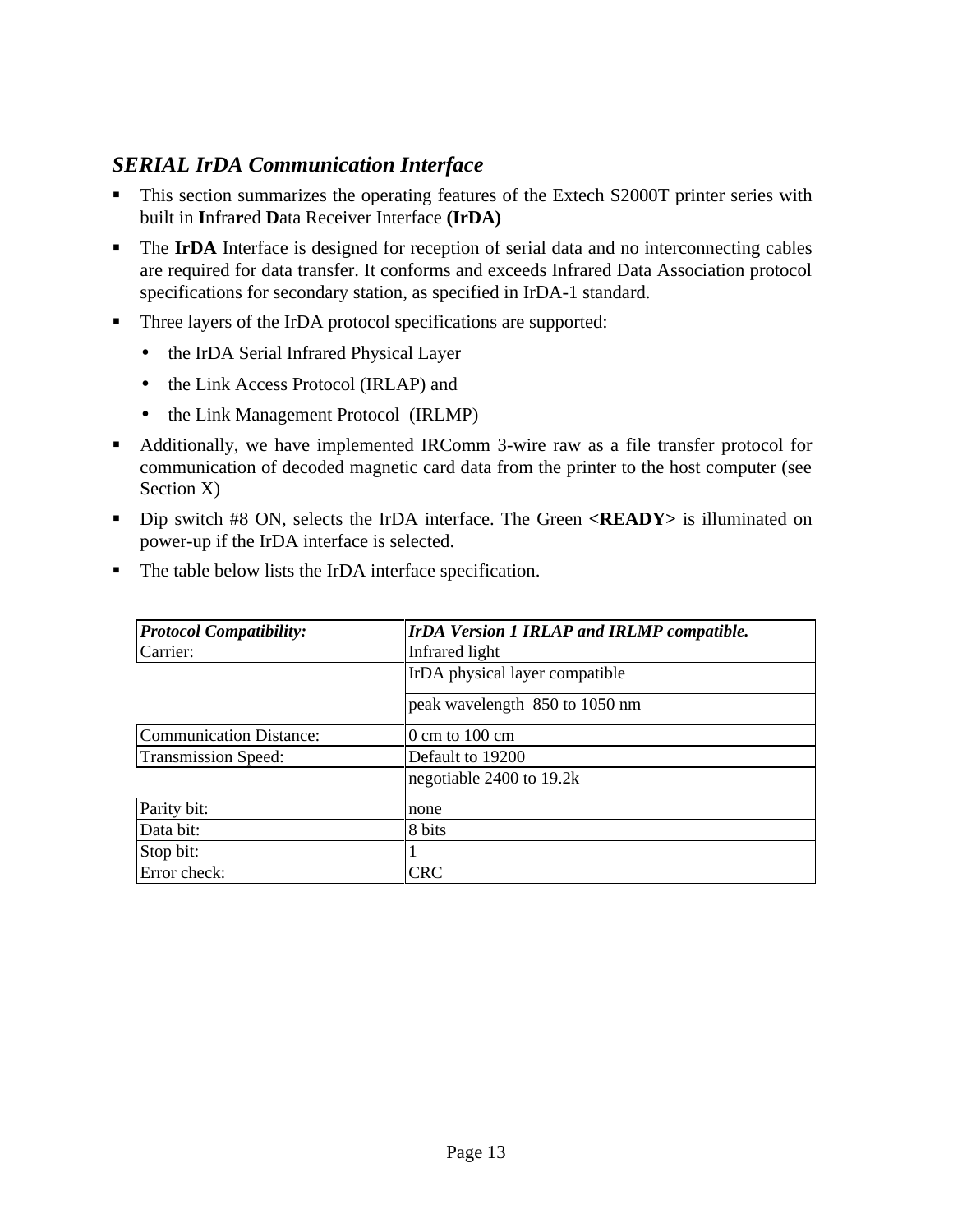### **Section 3 ... Battery**

### *Battery Recharging Operation*

- ß The Extech Printers features an internal fast battery recharge system. This system is designed to fast charge the battery cartridges in 90 minutes using 120V/9VDC/1.0A power adapter (PN# 152120). This adapter is designed for North American use. Both 220V (PN# 152320) and 240V (PN# 152340) versions are available for international use.
- The battery voltage, temperature and maximum charge time are monitored during battery recharge cycle.

### *Initiating Fast-Charge*

- ß The battery Fast-charge is initiated, when the power adapter is applied to the printer.
- The battery's voltage and temperature are checked by the fast-charge controller before the start of the fast recharge process.
- If the battery voltage or the temperature is outside of the fast-charge limits, the charger defaults to trickle charge at C/64 rate.
- ß If the battery voltage and the temperature are valid the yellow **<CHARGE>** LED is illuminated and the fast-charge at the 1C rate is initiated. The battery temperature and voltage limits are as follows:
	- Temperature: less then 50C
	- Voltage: greater than 2 VDC or less than 7 VDC.

### *Fast-Charge Termination*

- The controller continues the fast-charge process until any one of the following charge termination conditions are encountered:
	- Peak battery pack voltage is detected.
	- Recharger Timer time-out (90 minutes).
	- Battery temperature greater then 50C
- **The yellow fast <CHARGE>** LED is turned off at the end of the fast charge cycle and a 5 minute Top-off charge cycle is initiated. The Top-off charge cycle insures full battery charge.
- Pulsed trickle charge cycle follows the Top-off cycle. The battery is trickle charged at  $C/64$  rate.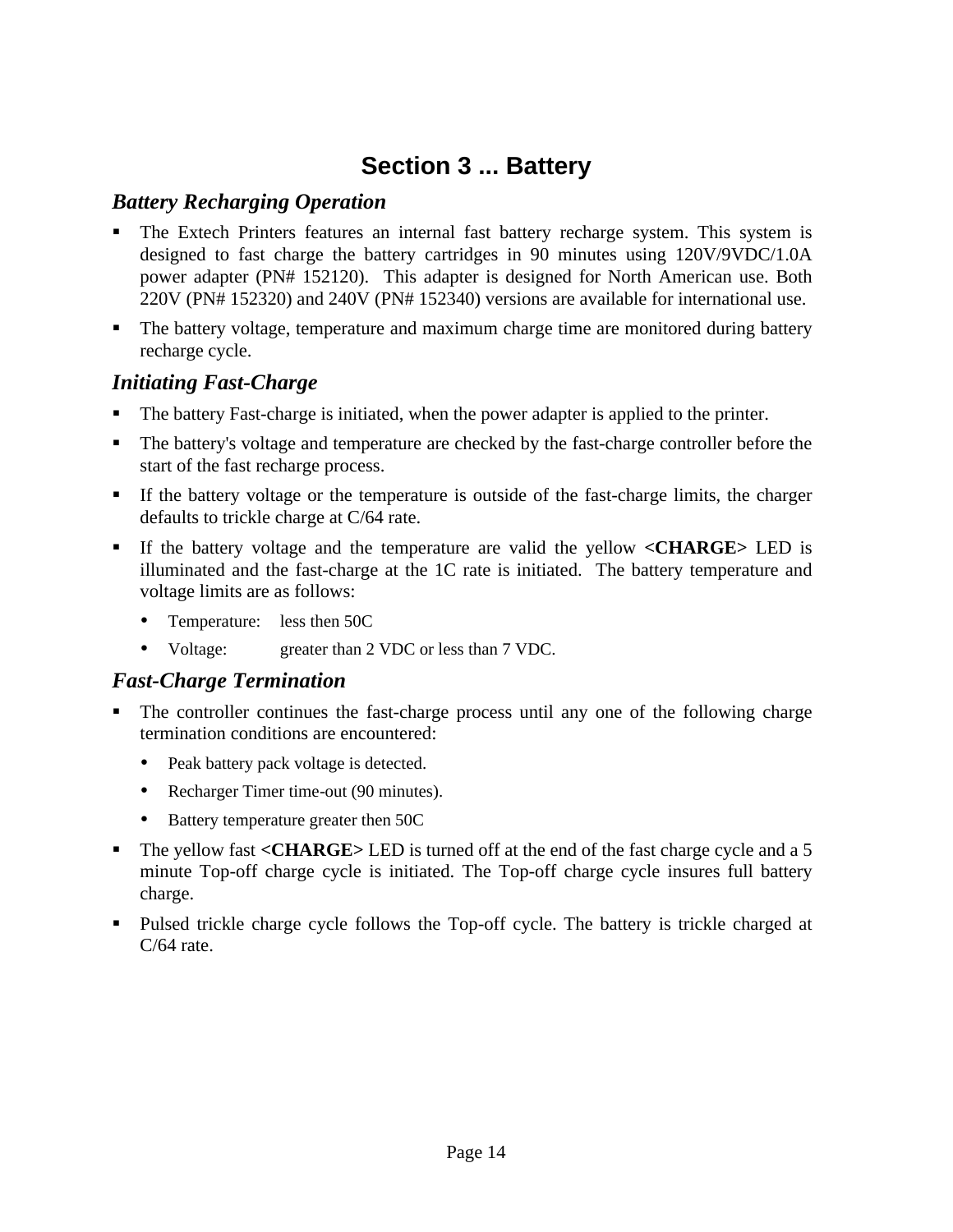### **Section 4 ... Control and Character Set**

### *Control Characters*

- The printer has a set of commands which provide control of printer functions. The printer also provides response commands informing the user of the printer status.
- In this section, the recognized control characters and the corresponding printer actions are summarized below:

| <b>Character</b> | Con                 | Hex/Dec | <b>CONTROL ACTION</b>                                     |  |
|------------------|---------------------|---------|-----------------------------------------------------------|--|
| <b>EOT</b>       | ^D                  | 04/04   | <b>End Of Text</b>                                        |  |
|                  |                     |         | Printer sends an EOT character when buffer is empty;      |  |
|                  |                     |         | tells the host that printer is in idle mode.              |  |
| <b>BS</b>        | $^{\prime}$ H       | 08/08   | <b>Back Space</b>                                         |  |
|                  |                     |         | remove previous character in print buffer.                |  |
| HT               | $\mathbf{M}$        | 09/09   | <b>Horizontal Tab</b>                                     |  |
|                  |                     |         | Tab to 5,9,13,17,21,25,29,33,37 or to the beginning of    |  |
|                  |                     |         | next line.                                                |  |
| LF               | $\mathbf{v}$        | 0A/10   | <b>Line Feed</b>                                          |  |
|                  |                     |         | Advance to beginning of next line.                        |  |
| <b>VT</b>        | $\overline{\kappa}$ | 0B/11   | <b>Vertical Tab</b>                                       |  |
|                  |                     |         | Advance 5 lines.                                          |  |
| <b>FF</b>        | $\mathbf{L}$        | 0C/12   | <b>Form Feed</b>                                          |  |
|                  |                     |         | Advance 10 lines.                                         |  |
| <b>CR</b>        | $^{\wedge}M$        | OD/13   | <b>Carriage Return</b>                                    |  |
|                  |                     |         | Advance to beginning of next line.                        |  |
|                  |                     |         | clears double width or extended print pending.            |  |
| <b>SO</b>        | $\sim N$            | 0E/14   | <b>Shift Out</b>                                          |  |
|                  |                     |         | All characters are printed in double width (10x7)         |  |
| SI               | $\Lambda$ O         | 0F/15   | <b>Shift In</b>                                           |  |
|                  |                     |         | All characters are printed in normal width (5x7).         |  |
| <b>XON</b>       | ^Q                  | 11/17   | <b>Transmitter On</b>                                     |  |
|                  |                     |         | Printer to Host: Ready to receive data.                   |  |
|                  |                     |         | Host to printer: The host is ready to accept data.        |  |
| <b>AUXON</b>     | $^{\prime}R$        | 12/18   | <b>Print on</b>                                           |  |
|                  |                     |         | Printer to Host: Print is on line.                        |  |
|                  |                     |         | Transmitted after initial power up or clearing of printer |  |
|                  |                     |         | jam.                                                      |  |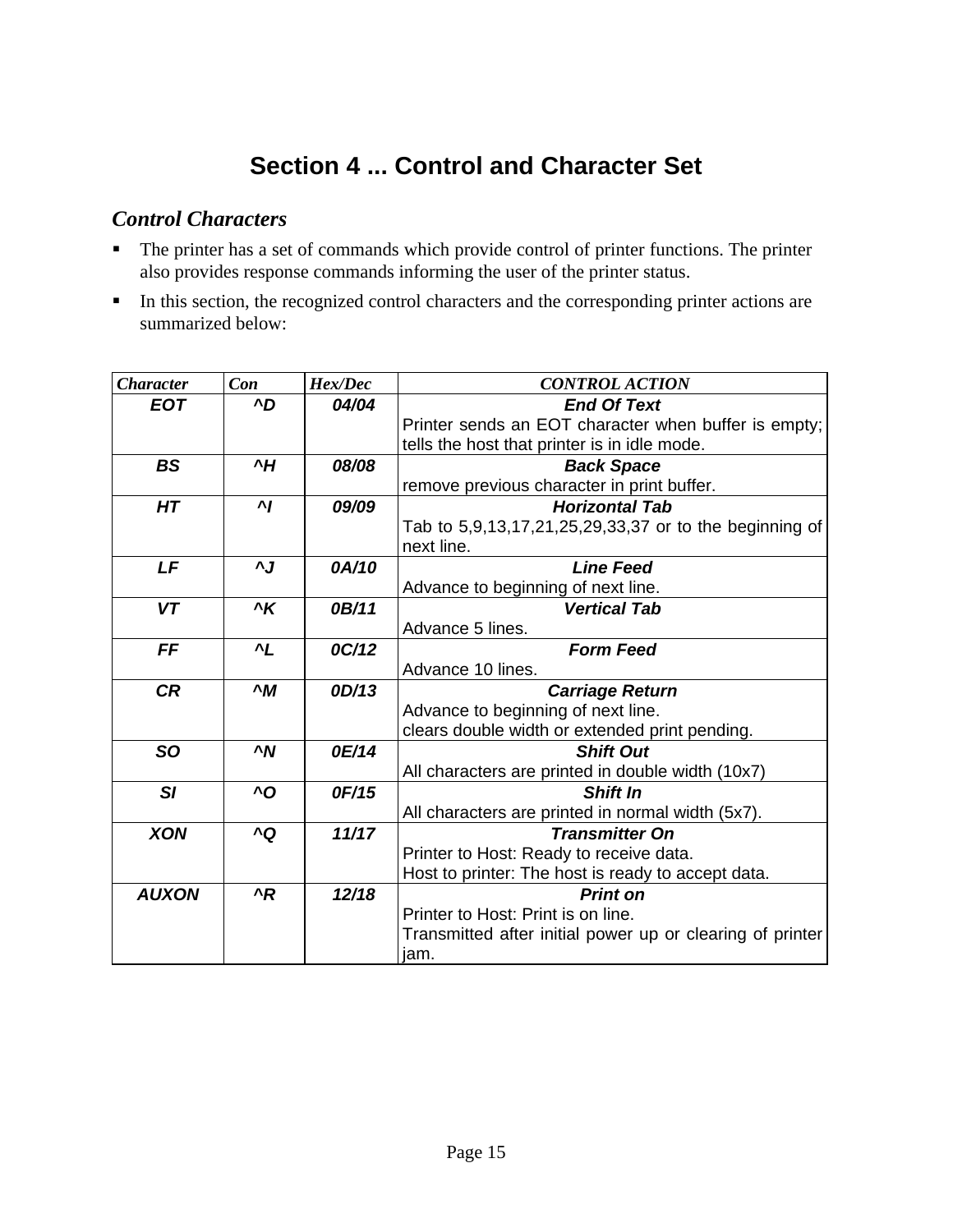| <b>Character</b>     | <b>Control</b> | Hex/Dec | <b>CONTROL ACTION</b>                                    |  |  |
|----------------------|----------------|---------|----------------------------------------------------------|--|--|
| <b>XOFF</b>          | ^S             | 13/19   | <b>Printer receiver is off</b>                           |  |  |
|                      |                |         | Printer to Host: Print Buffer is full.                   |  |  |
|                      |                |         | Host to Printer: Host transmitter off.                   |  |  |
| <b>NORM</b>          | $\mathbf{r}$   | 14/20   | <b>Return to normal print</b>                            |  |  |
| <b>AUXOFF</b>        | ٨U             | 15/21   | <b>Printer to Host: printer is off</b>                   |  |  |
|                      |                |         | transmitted to host before power down or paper out       |  |  |
| <b>CANCEL</b>        | $\mathbf{X}$   | 18/24   | <b>Cancel and reset printer</b>                          |  |  |
|                      |                |         | If received, print buffer is reset and printer placed in |  |  |
|                      |                |         | initial power-up default settings.                       |  |  |
| <b>ESC</b>           | ^[             | 1B/27   | <b>Escape</b>                                            |  |  |
|                      |                |         | Escape character precedes graphics and printer           |  |  |
|                      |                |         | operating modes. Refer to escape command section.        |  |  |
| <b>EXTEND</b>        | 시              | 1C/28   | <b>Extended print</b>                                    |  |  |
|                      |                |         | All characters following this command are printed        |  |  |
|                      |                |         | double high (5x14).                                      |  |  |
| <i><b>EXTEND</b></i> | ^7             | 1D/29   | <b>Extended print off/Normal print</b>                   |  |  |
| <b>OFF</b>           |                |         | All characters following this command are printed        |  |  |
|                      |                |         | normal size (5x7)                                        |  |  |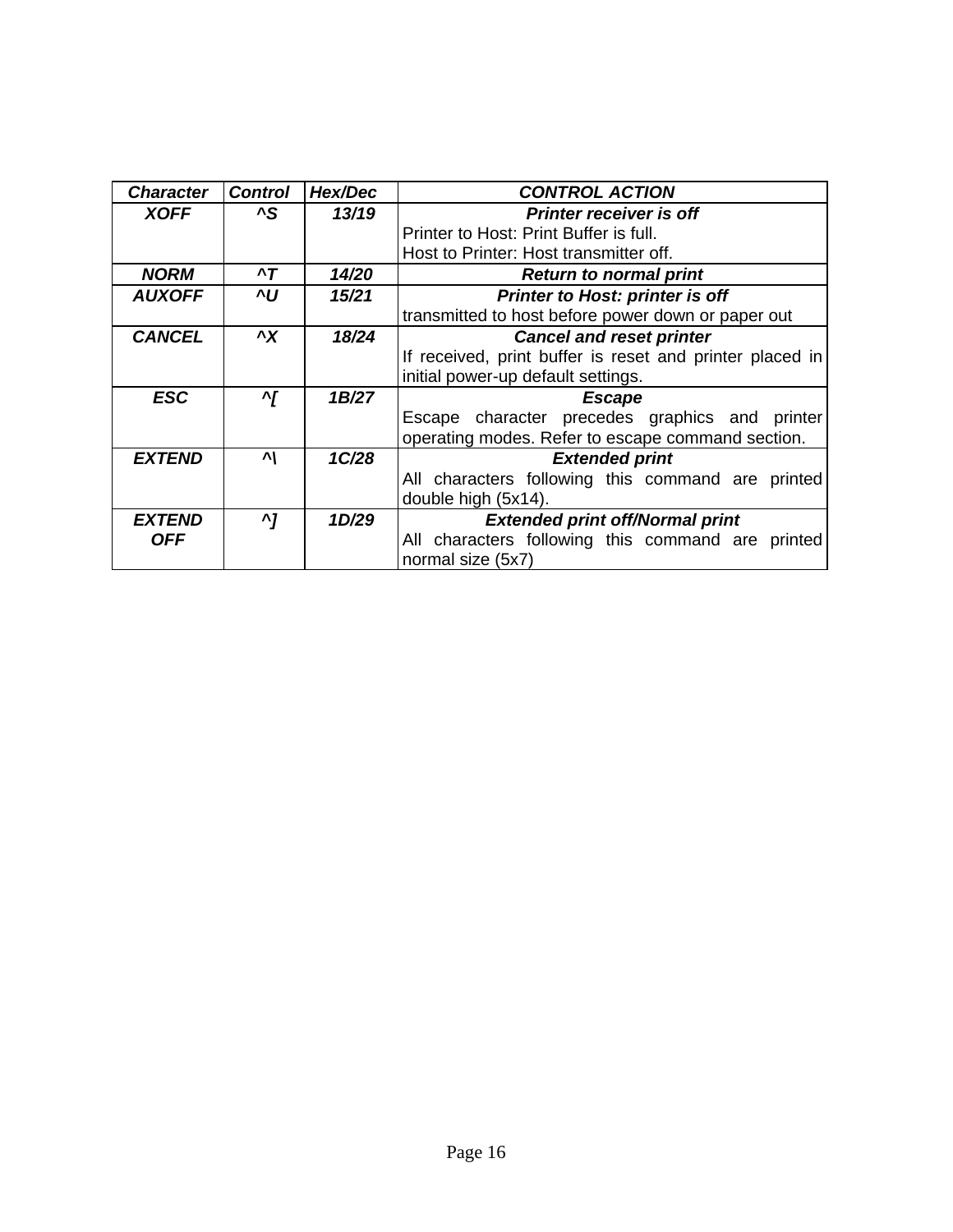### **Section 5 ... S 2000i Character Sets**

### *Resident Character Sets (S2000i)*

There are 3 resident fonts for the 2000i.

| <b>CHARACTER NAME</b>                  | <b>MSP FONT</b> |
|----------------------------------------|-----------------|
| International character set (Standard) | $ESC+F+1$       |
| Hebrew character set                   | $ESC+F+2$       |
| IBM compatible character set           | $ESC+F+3$       |

- $\blacksquare$  The characters are formed using a 5x7 matrix. The first 127 entries in the font table are ASCII characters. Characters 0 through 31 are ASCII printer control characters, while 32 through 127 are the 96 ASCII alpha numeric upper and lower case characters
- The alternate (extended) characters for each font type are from 128 through 255
- The printer defaults to Standard font on initial power up or upon receiving the CANCEL command (^X,18H,24).

### *Character Size*

ß Four character sizes can be selected through the communication interface, by sending control characters to the printer

| $ $ Character Size                                | Dot matrix size |
|---------------------------------------------------|-----------------|
| <b>Normal</b>                                     | 5x7             |
| $\parallel$ <i>Expanded (Double Wide)</i>         | 10x7            |
| $\parallel$ <i>Extended (Double Height)</i>       | 5x14            |
| $\parallel$ Large (double wide and double height) | 10x14           |

### *Normal Character*

The Normal characters are formed using a 5x7 dot matrix. The printer defaults to 5x7 matrix Normal character size upon initial power-up.

### *Expanded Character*

- Expanded size or double wide characters are formed by using  $10x7$  dot matrix.
- Expanded print is selected by sending the EXPAND character command  $(0E/14)$  to the printer, all succeeding characters are printed in Expanded form. Sending the EXPAND OFF character (0F/15) or Carriage Return resets the Expanded print to normal print.

### *Extended Character*

- The Extended or double height characters are formed by using a  $5x14$  dot matrix.
- ß Extended Print can be selected through the communication interface by sending the EXTEND command (1C/28) character. EXTEND (1D/29) or Carriage return resets the Extended print to normal print.

### *Large Character*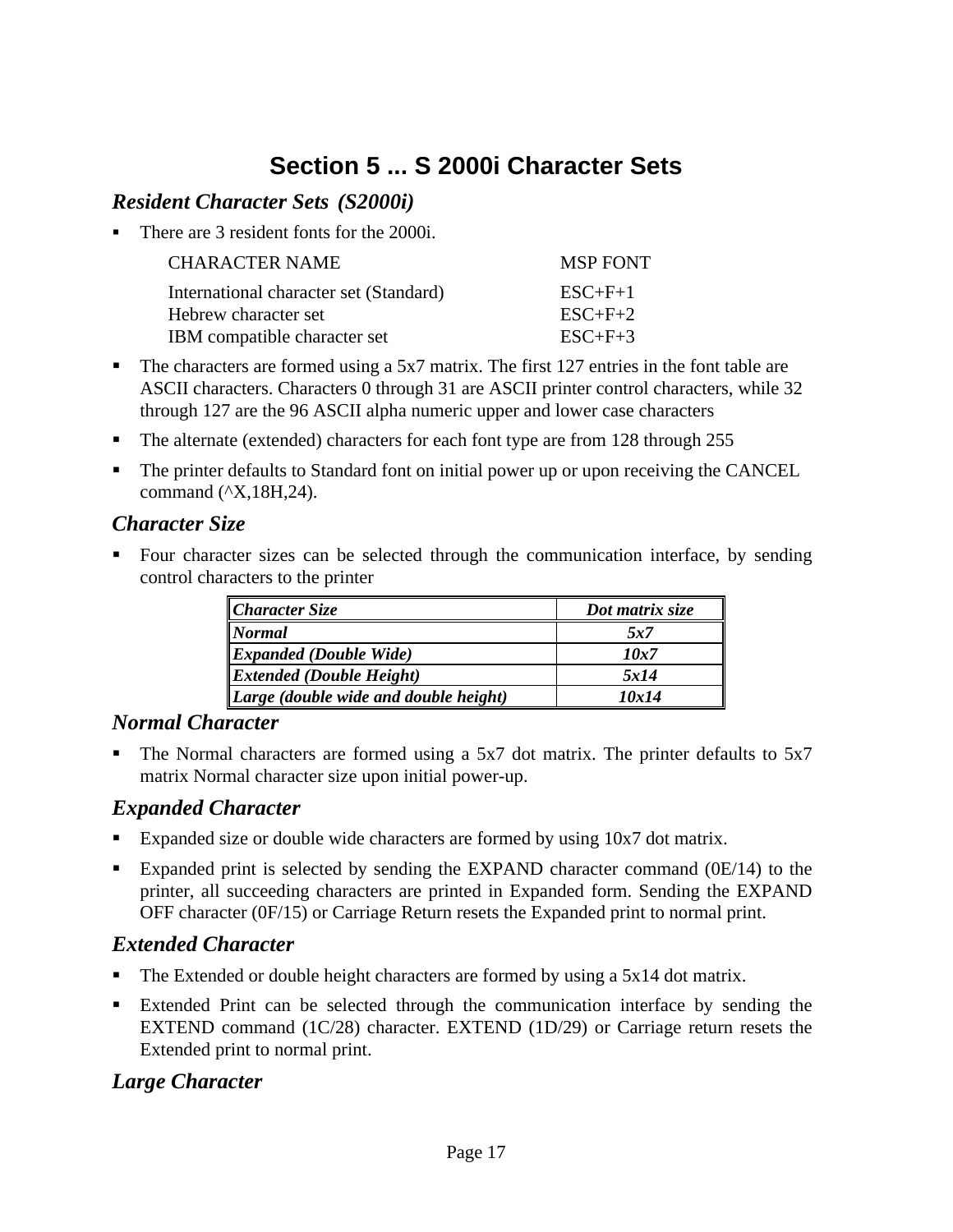The Large characters are formed by using a  $10x14$  dot matrix. Large character print is selected if both Expanded and Extended print is selected. To reset large print to normal print, Expanded and Extended prints must be disabled or Carriage return sent to printer.

### *Dot Addressable Graphics*

- ß The SERIES 2000i can print special symbols, graphs and characters if operated in the Dot Addressable Graphics mode.
- In the Dot Addressable Graphics mode of operation, the printer prints one dot line at a time. Each horizontal dot line is made out of  $(1x6)$  dot cells, and the total number of dot cells per line is the same as the maximum number of columns on the printer.
- Each dot in a (1x6) dot cell can be turned ON or OFF by sending specific ASCII characters.
- ß The graphics mode is invoked by sending ASCII characters 'ESC' (1B/27) followed by 'G'. Dot line printing starts upon receiving enough dot cells to complete a dot line, or

#### ASCII 'CR' (0DH) or ASCII 'LF' (0AH)

• The graphics mode is terminated by sending ASCII characters 'ESC', followed by 'A'.

### *Graphic Character Set*

- The graphic character set extends from the character '?'(3FH) to TILDA (7EH). Bits 1 through 6 of the characters received are used to turn ON or OFF the dots in a dot cell.
- If a bit is set  $(=1)$ , a dot is enabled, otherwise the dot is disabled.
- ß For example for ASCII '?' (3FH or 00111111B), bits 1 through 6 are set. Sending consecutive '?'s will form a one dot solid line across the paper.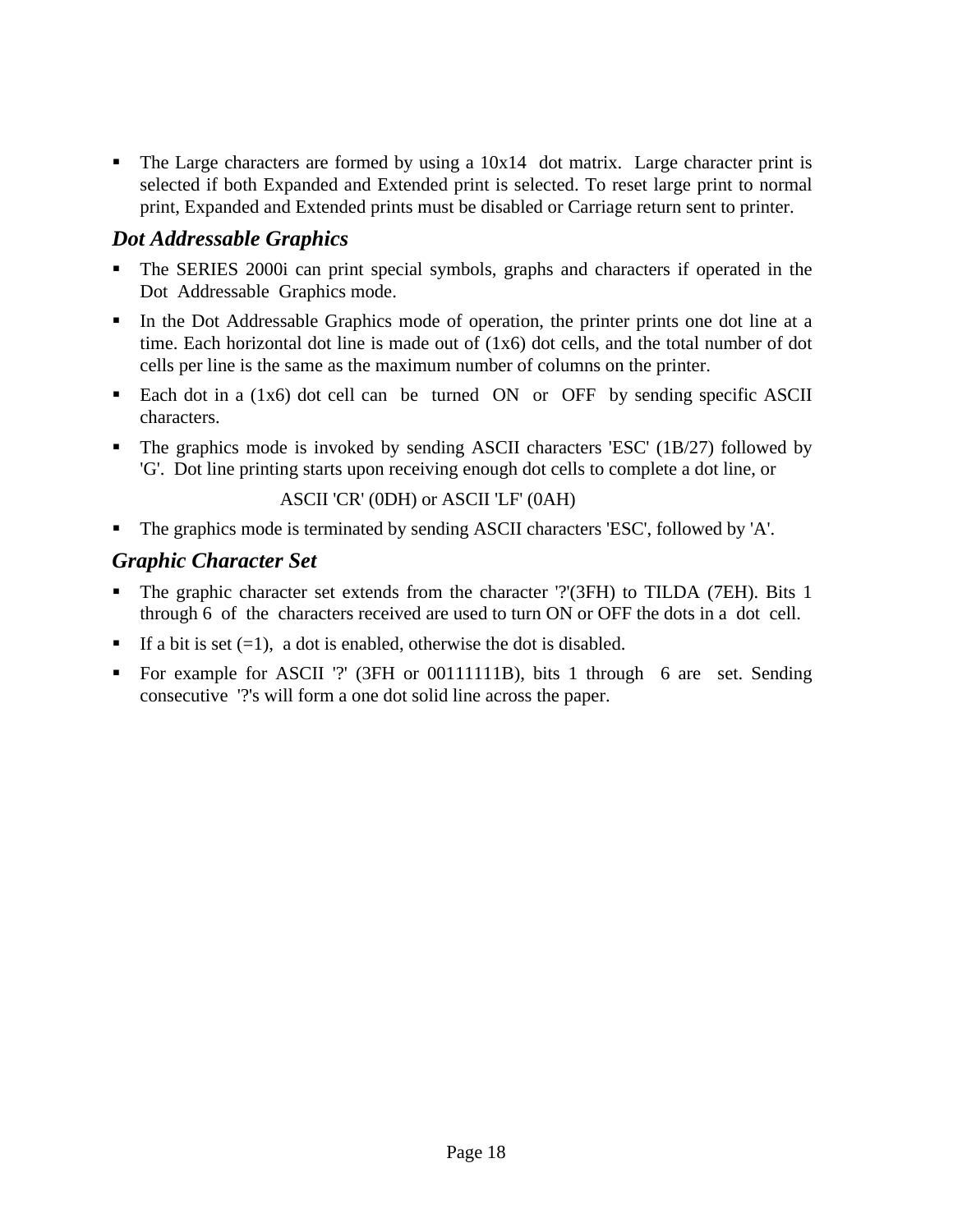### **Section 6 ... S 2000T Character Sets**

### *Resident Character Sets*

- ß The Series 2000T has two resident character sets, the standard international and IBM compatible character sets. For both resident character sets, the lower 128 bit values follow the ASCII standard. Characters 0 through 31 are reserved ASCII printer control characters, while 32 through 127, are the ASCII alpha numeric upper lower case characters. The extended characters are from 128 to 255.
- $\blacksquare$  For the international character set, the upper 128 bit values code a collection of characters and symbols.
- $\blacksquare$  The IBM compatible character set, the upper 128 bit values code a collection of block graphic characters and special characters for drawing frames and boxes.
- The printer defaults to the international character set on initial power up. To select an alternate character set the following command strings are recognized.

| <b>CHARACTER NAME</b>        | <b>MSP FONT</b> | COURIER FONT |
|------------------------------|-----------------|--------------|
| International character set  | $ESC+F+1$       | $ESC+6$      |
| IBM compatible character set | $ESC+F+2$       | $ESC+7$      |

### *Resident Fonts*

- ß The S2000T printer has two built-in user selectable fonts. MSP Dot-matrix and Courier type fonts. For each font type, several font typefaces are available, this feature enables 24 through 64 column printing.
- ß Listed below are the fonts installed, properties and typeface command strings to select them.

| <b>FONT NAME</b> | <b>PITCH</b> | <b>COLUMNS PER</b> | <b>CHARACTER</b> | <b>SOFTWARE</b>  |
|------------------|--------------|--------------------|------------------|------------------|
|                  |              | <b>LINE</b>        | SIZE (WxH)       | <b>COMMAND</b>   |
| <b>MSP</b>       |              |                    |                  | $ESC+F+1$ or     |
|                  |              |                    |                  | $ESC+F+2$        |
|                  | 32 cpi       | 64                 | 6x16             | $ESC+F+9$        |
|                  | 24 cpi       | 48                 | 8x16             | $ESC+F+8$        |
|                  | $21$ cpi     | 42                 | 10x16            | $ESC+F+7$        |
|                  | $20$ cpi     | 40                 | 10x16            | $ESC+F+6$        |
|                  | $16$ cpi     | 32                 | 12x16            | $ESC+F+5$        |
|                  | $12$ cpi     | 24                 | 16x16            | $ESC+F+4$        |
| <b>COURIER</b>   |              |                    |                  | $ESC + F + 6$ or |
|                  |              |                    |                  |                  |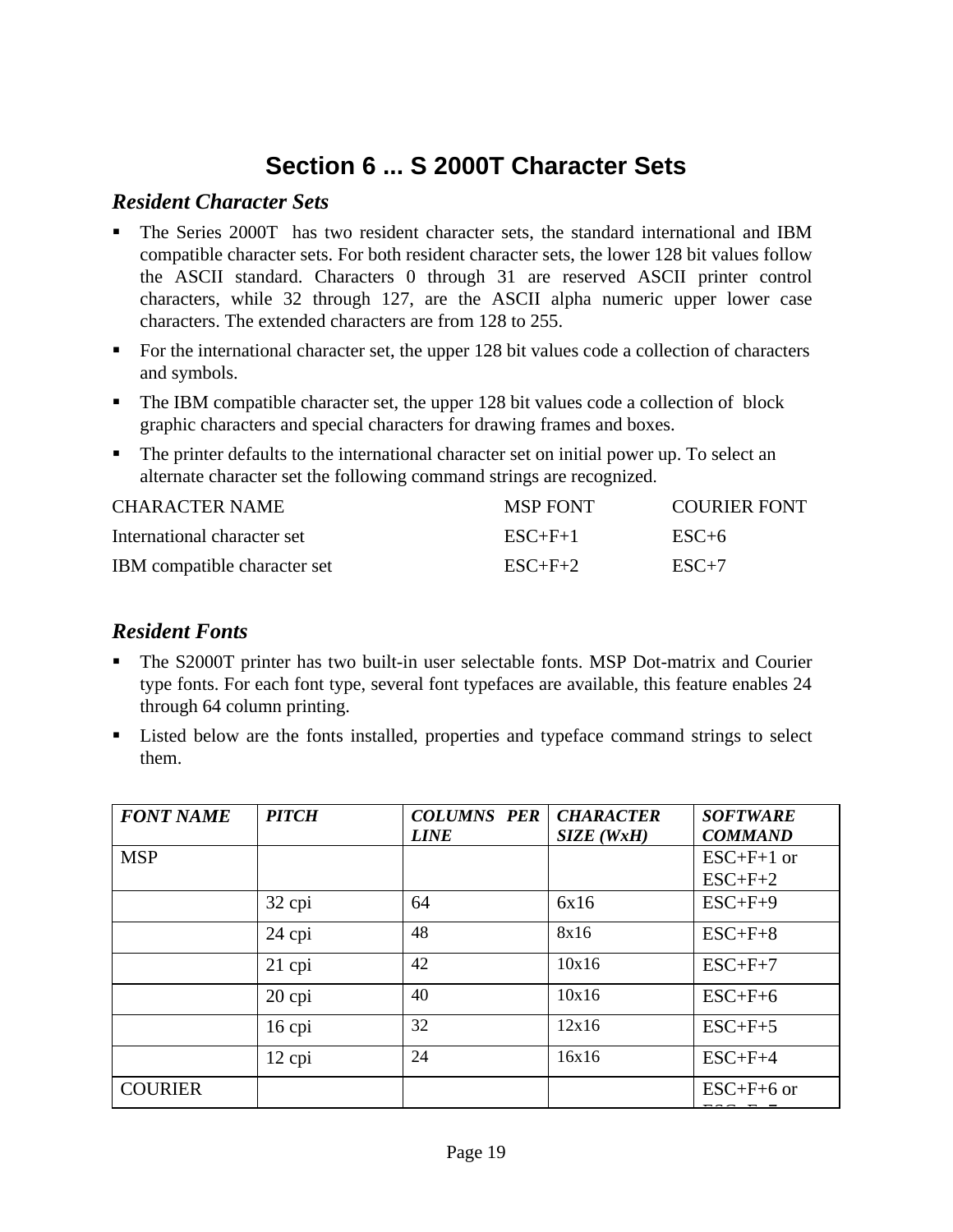|               |    |       | $ESC+F+7$ |
|---------------|----|-------|-----------|
| 24 cpi bold   | 48 | 8x21  | $ESC+k+5$ |
| 21 cpi bold   | 42 | 9x21  | $ESC+k+4$ |
| 19 cpi normal | 38 | 10x21 | $ESC+k+3$ |
| 16 cpi normal | 32 | 12x21 | $ESC+k+2$ |
| 12 cpi normal | 24 | 16x21 | $ESC+k+1$ |
| 12 cpi bold   | 24 | 16x21 | $ESC+k+0$ |

- ß Both fonts are monospaced, meaning for each character pitch selected (cpi) all the characters are exactly the same width, making page layout easy to control. The MSP compatible dot matrix font are based on a single 6x16 font table. The printer modifies this table to yield various widths and weights.
- Four different font tables are used to generate the courier font typefaces. On initial power up, the printer defaults to 42 column, 21 cpi courier typeface. For the Courier normal characters, the individual lines or strokes of each character are finer, giving a more airy feel to the typeface. Courier bold characters have a heavier or thicker line width, putting more emphasis in the text.

### *6-Bit Dot Addressable Graphics commands:*

- ß The printer will operate in 6-Bit Dot Addressable Graphics mode on receiving the Esc-G graphic command. While in this mode the printer prints one dot line at a time on receipt of 64 graphic characters or LF command. The LF command advances the paper by one dot line.
- Each horizontal graphic dot is made from 1x6 dot cells; the total number of dot cells per line is 64, corresponding to the 384 total dots per line capacity. Each dot in a dot cell can be turned on or off by sending specific ASCII characters. For example, #F hex will energize all dots, while 40 hex de-energizes all the dots.

| Select 6 Bit Addressable Graphic Mode: | $\langle ESC \rangle \langle G \rangle$                                                                       |
|----------------------------------------|---------------------------------------------------------------------------------------------------------------|
| Graphic Character set:                 | From 03F-7E Hex using bits 0-5                                                                                |
| <b>Select Text Mode:</b>               | $<$ ESC $>$ $<$ A $>$                                                                                         |
| Perform single .25 dot line feed:      | $\langle ESC \rangle$ $\langle J \rangle$ $\langle n \rangle$ or $\langle LF \rangle$ or $\langle CR \rangle$ |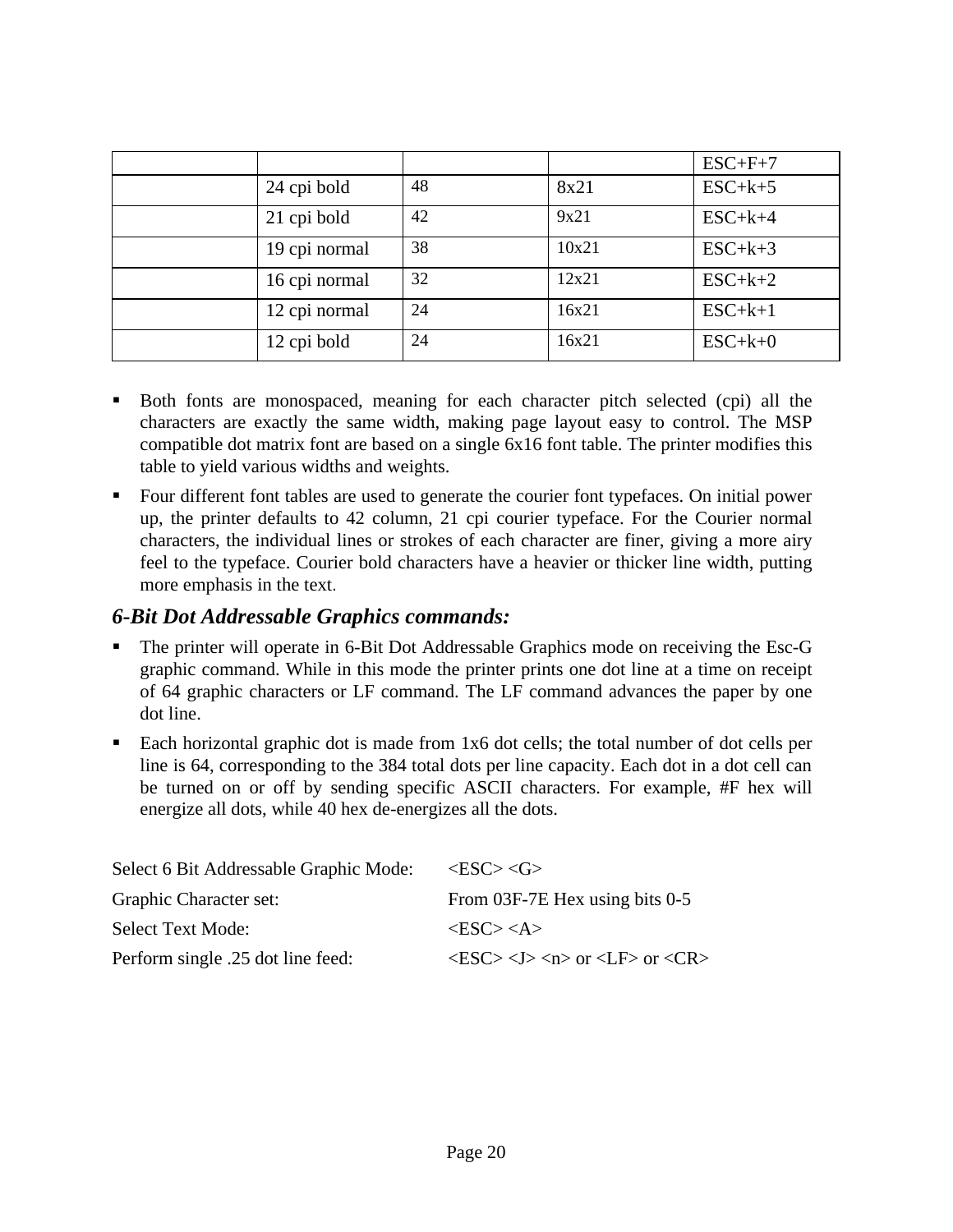### **Section 7 ... Operating in MS-DOS World**

For proper operation of the S2000T printers in the DOS environment, the following are required:

### *FOR SERIES 2000T - Serial Printer Version*

- Use DOS print command to print, or Write Direct to printer port.
- ß Set the PC's communication baud using DOS MODE command: Printer and PC baud rate and parity have to match.
	- MODE com1:19200,n,8,1
- Redirect PC's serial (COM) port to parallel (LPT)
	- MODE lpt1:=com1:
- Set the printer port for infinite retry using the DOS MODE command.
	- MODE LPT1:<sub>n</sub>P

### *FOR SERIES 2000T - IrDA Printer Version*

- ß To operate the IrDA interface in MS-DOS environment, an IrDA device driver is required. IrDA.SYS device driver is available from Extech.
- Install the file IrDA.SYS to the boot fixed drive.
- **EXECUTE:** Next, modify the CONFIG.SYS file to include IrDA.SYS as one of the device drivers. For example: DEVICE = C:\IrDA.SYS COM1 IRO4 ADDR3F8 ; where C:\ is the path of where you copied IrDA.SYS to, COM1 is the comport you choose, IRQ4 is the interrupt request of that com port, and ADDR3F8 is the base address of that com port.
- **Finally, modify the AUTOEXEC.BAT file to include a command to reroute one of the** line printers to the com port, for example:
	- MODE LPT1:=COM1:
- Re-boot DOS so that the modified CONFIG.SYS and AUTOEXEC.BAT take effect. From that point on, anything you send to the rerouted line printer will go through the IrDA.SYS driver.

### *Operating in Windows*

- ß To insure proper operation of the SERIES 2000 parallel version, in windows environment the following are required.
- Select Generic/text only printer driver.
- Use Windows printer manager.
- For the SERIES 2000 serial version, set the PC's serial port (COM1) baud rate and parity to match printer.
- Use printer Self-Test to verify baud rate and parity setting.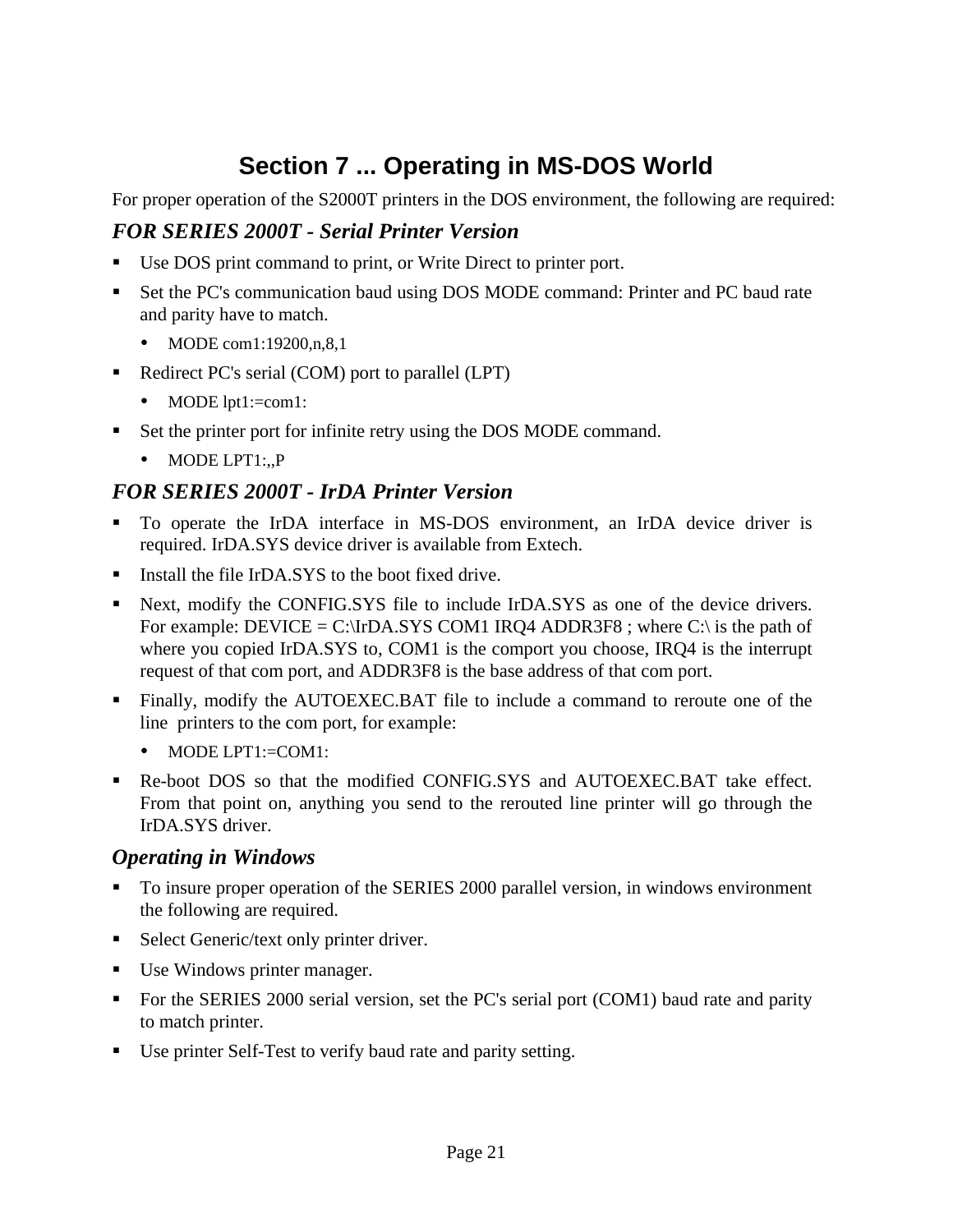### **Section 8 ... Supervised Mode Operation**

- The S2000T printers can be operated in a supervised mode. A single byte supervision command  $\langle 0x02 \rangle$  ( $\langle B \rangle$ ), allows polling the status of the printer.
- The printer transmits the three types of status strings upon receiving the supervision request command byte:
	- Print buffer status:  $\langle ESC \rangle \langle B \rangle$  <4 ASCII digits  $\langle CR \rangle \langle LF \rangle$
	- Battery Voltage status:  $\langle ESC \rangle \langle V \rangle$  <4 ASCII digits  $\langle CR \rangle \langle LF \rangle$
	- MCR status:  $\langle ESC \rangle \langle M \rangle \langle 4 \rangle$  ASCII digits  $\langle CR \rangle \langle LF \rangle$
- The four ASCII digits report the number of characters in print buffer, current battery voltage level and Magnetic Card Reader (MCR) status. These digits are in "converted hexadecimal" format. To reconvert these digits to hexadecimal form, subtract <0x30> from each digit received.
- ß In general, the printer can be polled as often as needed. The poll response is transmitted as one complete transaction with no XON/XOFF, ^D or AuxOff in the middle of response.
- The examples below illustrate the supervisory response strings.

### *Print buffer status*

For Example if  $\langle 0x04D2 \rangle$  characters are in the print buffer, the following string is returned upon receiving a <0x02> poll command.

| $<$ 0x1B> $<$ 0x42> | $\langle 0x30 \rangle \langle 0x34 \rangle \langle 0x3D \rangle \langle 0x32 \rangle$ $\langle 0x0D \rangle \langle 0x0A \rangle$ |                                           |  |
|---------------------|-----------------------------------------------------------------------------------------------------------------------------------|-------------------------------------------|--|
| $<$ ESC> $<$ B>     | $---<4$ ASCII digits                                                                                                              | $\langle CR \rangle$ $\langle LF \rangle$ |  |

### *Magnetic card reader status*

■ For Example, if the following Magnetic card read command is issued (esc-M-9-9-1-CR-LF), the following is returned upon receiving a  $\langle 0x02 \rangle$  poll command.

| <0x1B><0x4D>    |                              | $\langle 0x30 \rangle \langle 0x39 \rangle \langle 0x39 \rangle \langle 0x31 \rangle$ |                                           | <0x0D><0x0A> |
|-----------------|------------------------------|---------------------------------------------------------------------------------------|-------------------------------------------|--------------|
| $<$ ESC> $<$ M> | $\langle$ time out $\rangle$ | $<$ track $>$                                                                         | $\langle CR \rangle$ $\langle LF \rangle$ |              |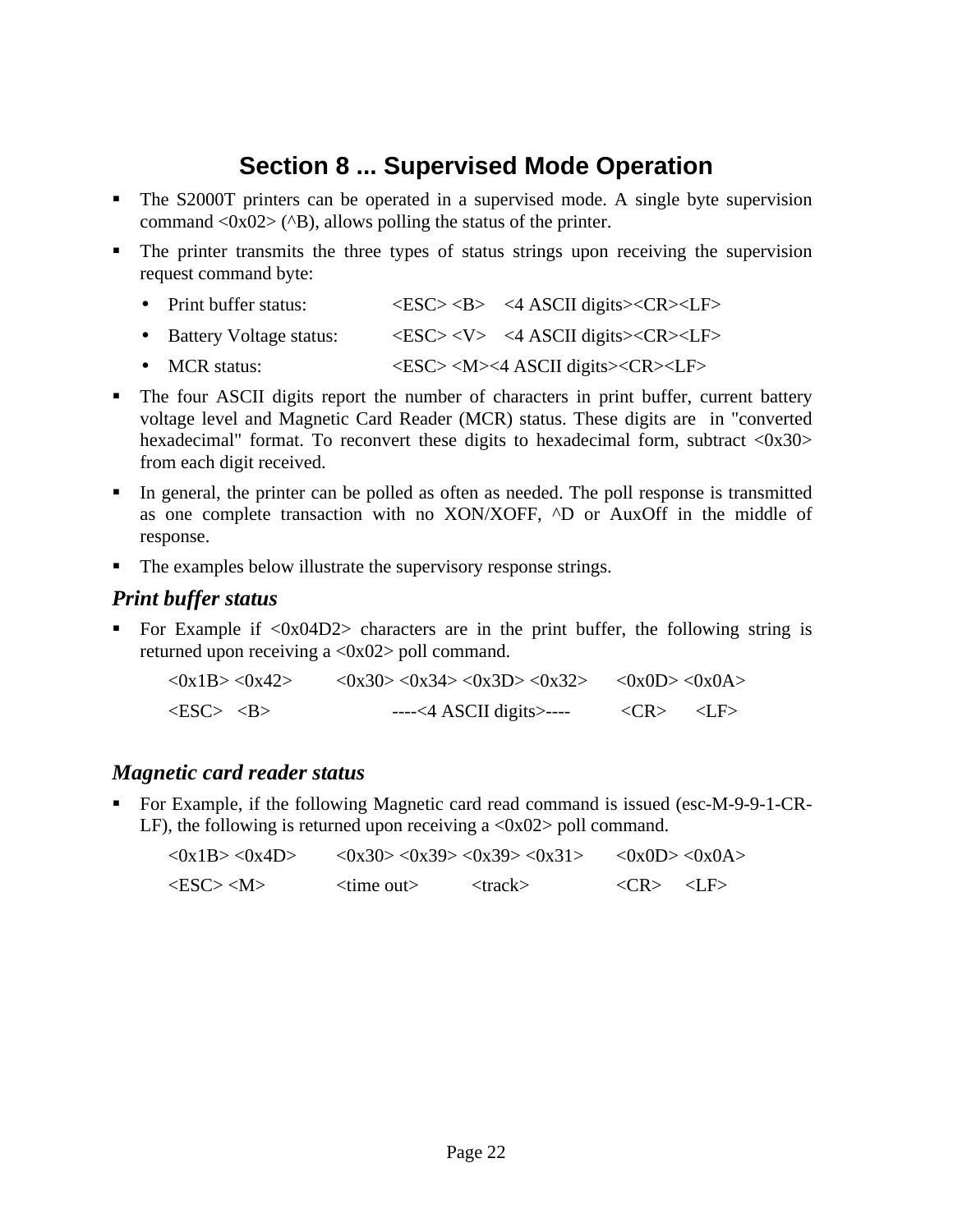### *Printer battery level status*

• For Example, if the printer battery voltage is at 6.58 volts the following battery status string is returned upon receiving a <0x02> poll command.

 $\langle 0x1B \rangle \langle 0x4D \rangle$   $\langle 0x00 \rangle \langle 0x36 \rangle \langle 0x35 \rangle \langle 0x38 \rangle$   $\langle 0x0D \rangle \langle 0x0A \rangle$ 

• The internal battery voltage can vary from 5.00 (depleted) to 7.25 (full charge) volts.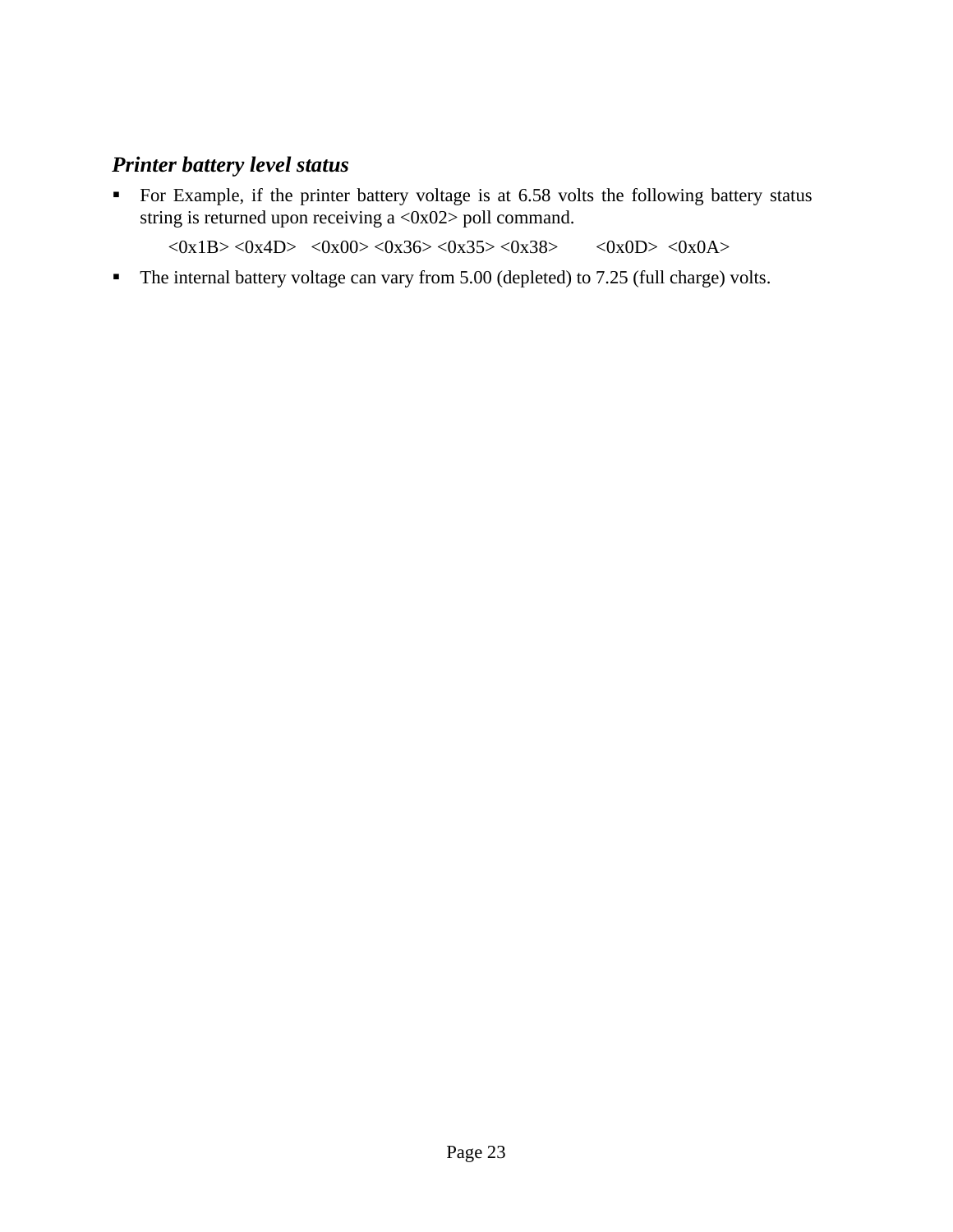### **Section 9 ... Auto Power Down Feature**

- In order to conserve battery life the S2000T printer features a auto power down timer. The power down timer defaults to 20 seconds on initial power up.
- The auto power down timer can be set by sending recognized command string or disabled by activating the <RTS> input line or setting the auto power down timer to zero.
- The auto power down command string:

|                            | ESC M | $\mathbf n$<br>n                  |      | CR. |
|----------------------------|-------|-----------------------------------|------|-----|
|                            |       | 27 77 2 digit ASCII 48 thru 57 48 |      |     |
| Disable timer:             | 27 77 | 48<br>48                          | 48   | -13 |
| Set to 99 seconds: $27$ 77 |       | 57 57                             | - 48 |     |

- ß The first two characters "ESC" and "M" are command header characters. The next two digits ASCII "01" through "99" sets the time-out in seconds, while the last two characters are the command terminator characters.
- Sending ESC-C resets the auto timer to initial power up default setting of 20 seconds.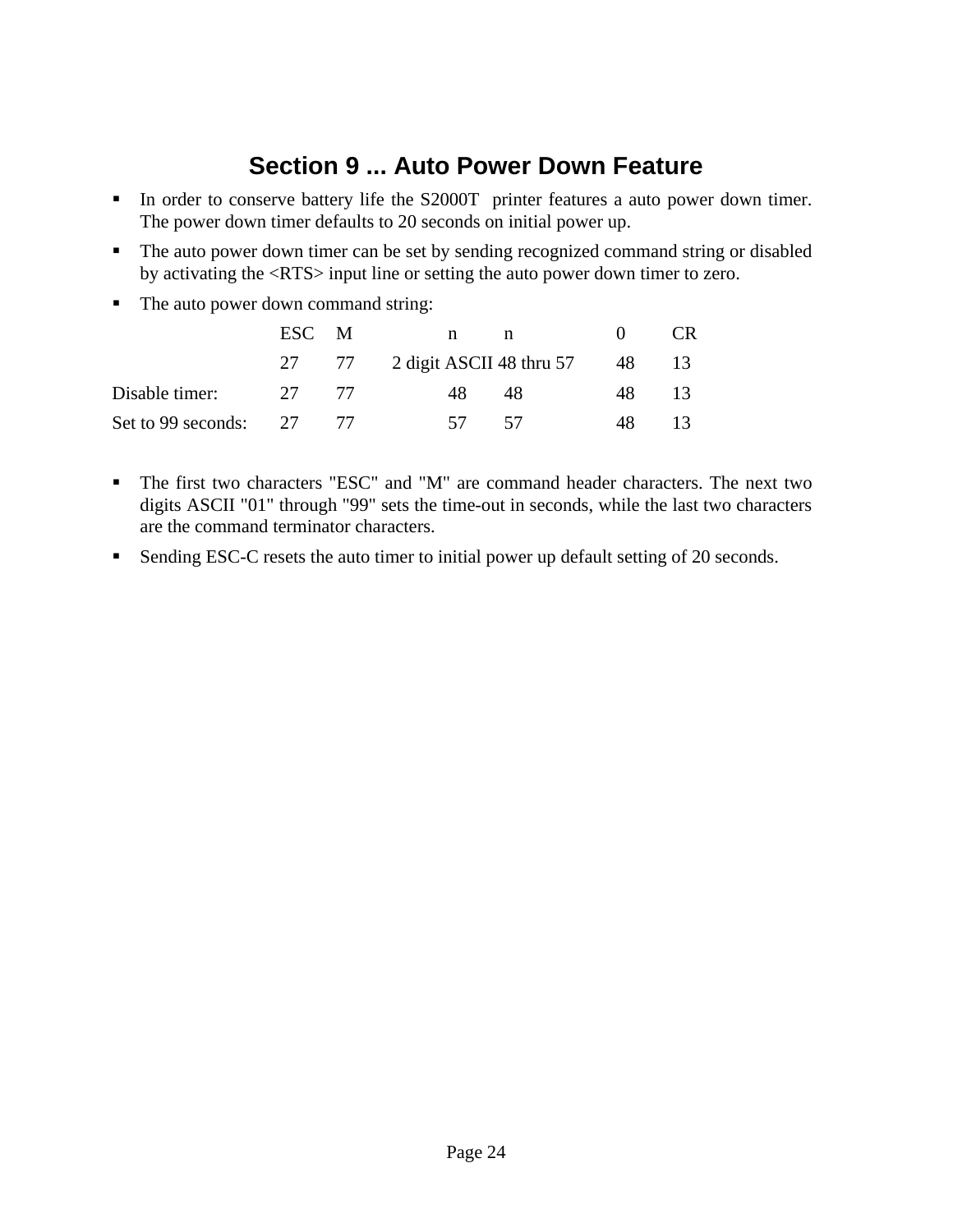## **Section 10 ... Firmware V1.09 (S2000T)**

### *Control Characters*

**•** Control characters are from 01 through 31.

| <b>Character</b> | <b>Control</b>                     | Hex/Dec. | <b>CONTROL ACTION</b>                                       |
|------------------|------------------------------------|----------|-------------------------------------------------------------|
| <b>EOT</b>       | ^D                                 | 04/04    | <b>End Of Text</b>                                          |
|                  |                                    |          | Printer sends an EOT character when buffer is empty.        |
|                  |                                    |          | This is used to tell the host that printer is in idle mode. |
| <b>BS</b>        | $\overline{H}$                     | 08/08    | <b>Back Space</b>                                           |
|                  |                                    |          | Remove previous character in print buffer.                  |
| HT               | $\mathbf{M}$                       | 09/09    | <b>Horizontal Tab</b>                                       |
|                  |                                    |          | Tab to 5,9,13,17,21,25,29,33,37,41 or to the beginning      |
|                  |                                    |          | of next line.                                               |
| LF               | ٨J                                 | 0A/10    | <b>Line Feed</b>                                            |
|                  |                                    |          | Advance to beginning of next line.                          |
| VT               | $\overline{\overline{\mathsf{K}}}$ | 0B/11    | <b>Vertical Tab</b>                                         |
|                  |                                    |          | Advance 5 lines.                                            |
| FF               | $^{\prime}L$                       | 0C/12    | <b>Form Feed</b>                                            |
|                  |                                    |          | Advance 10 lines.                                           |
| <b>CR</b>        | $\wedge M$                         | 0D/13    | <b>Carriage Return</b>                                      |
|                  |                                    |          | Advance to beginning of next line.                          |
|                  |                                    |          | Clears double width or extended print pending.              |
| <b>SO</b>        | $\sim N$                           | 0E/14    | <b>Shift Out</b>                                            |
|                  |                                    |          | All characters are printed in double width (10x7).          |
| SI               | ^O                                 | 0F/15    | Shift In                                                    |
|                  |                                    |          | All characters are printed in normal width (5x7).           |
| <b>XON</b>       | ^Q                                 | 11/17    | <b>Transmitter On</b>                                       |
|                  |                                    |          | Printer to Host: Ready to receive data.                     |
|                  |                                    |          | Host to printer: The host is ready to accept data.          |
| <b>AUXON</b>     | $^{\prime}R$                       | 12/18    | <b>Print on</b>                                             |
|                  |                                    |          | Printer to Host: Print is on line.                          |
|                  |                                    |          | Transmitted after initial power up or clearing of printer   |
|                  |                                    |          | jam.                                                        |
| <b>XOFF</b>      | ^S                                 | 13/19    | <b>Printer receiver is off</b>                              |
|                  |                                    |          | Printer to Host: Print Buffer is full.                      |
|                  |                                    |          | Host to Printer: Host transmitter off.                      |
| <b>NORM</b>      | $\mathbf{r}$                       | 14/20    | <b>Return to normal print</b>                               |
| <b>AUXOFF</b>    | ^U                                 | 15/21    | Printer to Host: printer is off                             |
|                  |                                    |          | Transmitted to host before power down or paper out          |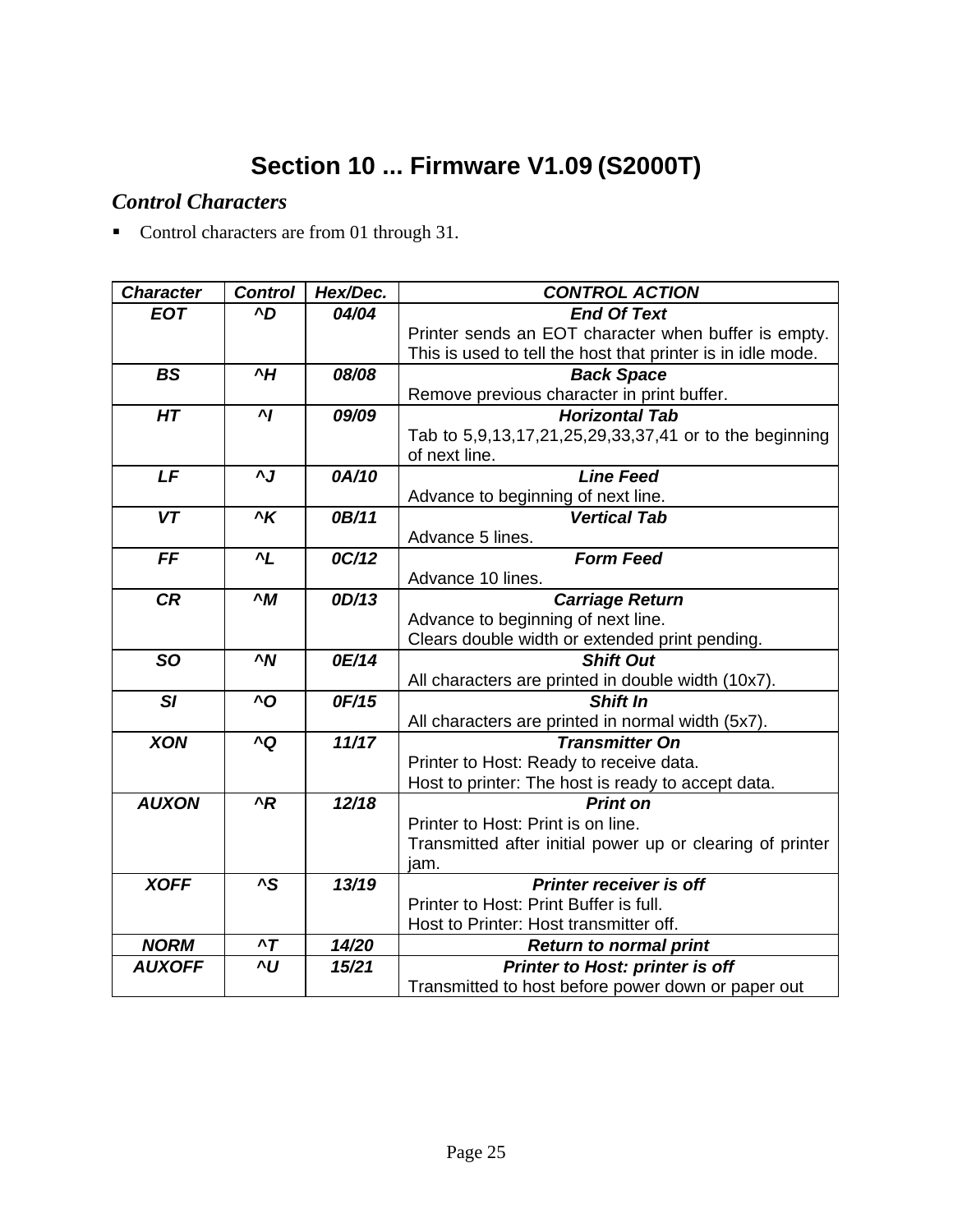| <b>Character</b> | <b>Control</b> | Hex/Dec | <b>CONTROL ACTION</b>                                    |
|------------------|----------------|---------|----------------------------------------------------------|
| <b>CANCEL</b>    | $\mathbf{X}$   | 18/24   | <b>Cancel and reset printer</b>                          |
|                  |                |         | If received, print buffer is reset and printer placed in |
|                  |                |         | initial power-up default settings.                       |
| <b>ESC</b>       | ^ſ             | 1B/27   | <b>Escape</b>                                            |
|                  |                |         | Escape character precedes graphics and printer           |
|                  |                |         | operating modes. Refer to escape command section.        |
| <b>EXTEND</b>    | ᄭ              | 1C/28   | <b>Extended print</b>                                    |
|                  |                |         | All characters following this command are printed        |
|                  |                |         | double high (5x14).                                      |
| <b>EXTEND</b>    | ^7             | 1D/29   | <b>Extended print off/Normal print</b>                   |
| <b>OFF</b>       |                |         | All characters following this command are printed        |
|                  |                |         | normal size (5x7)                                        |

### *Auto Paper Load*

#### **Procedure A.**

 $\boxed{\mathsf{X}}$  Turn on the printer

**X** Lift up the head lever. The red ERROR led will remain on for 60 seconds.

**X** Insert paper to the print head and lower the lever. The auto-paper-load will feed the paper through for 2.00".

#### **Procedure B.**

 $\boxed{\times}$  Turn on the printer

**X** Press the FEED/ADVANCE button. The red ERROR led will remain on for 60 seconds.

x Insert paper to the print head. The auto-paper-load will feed the paper through for 2.00".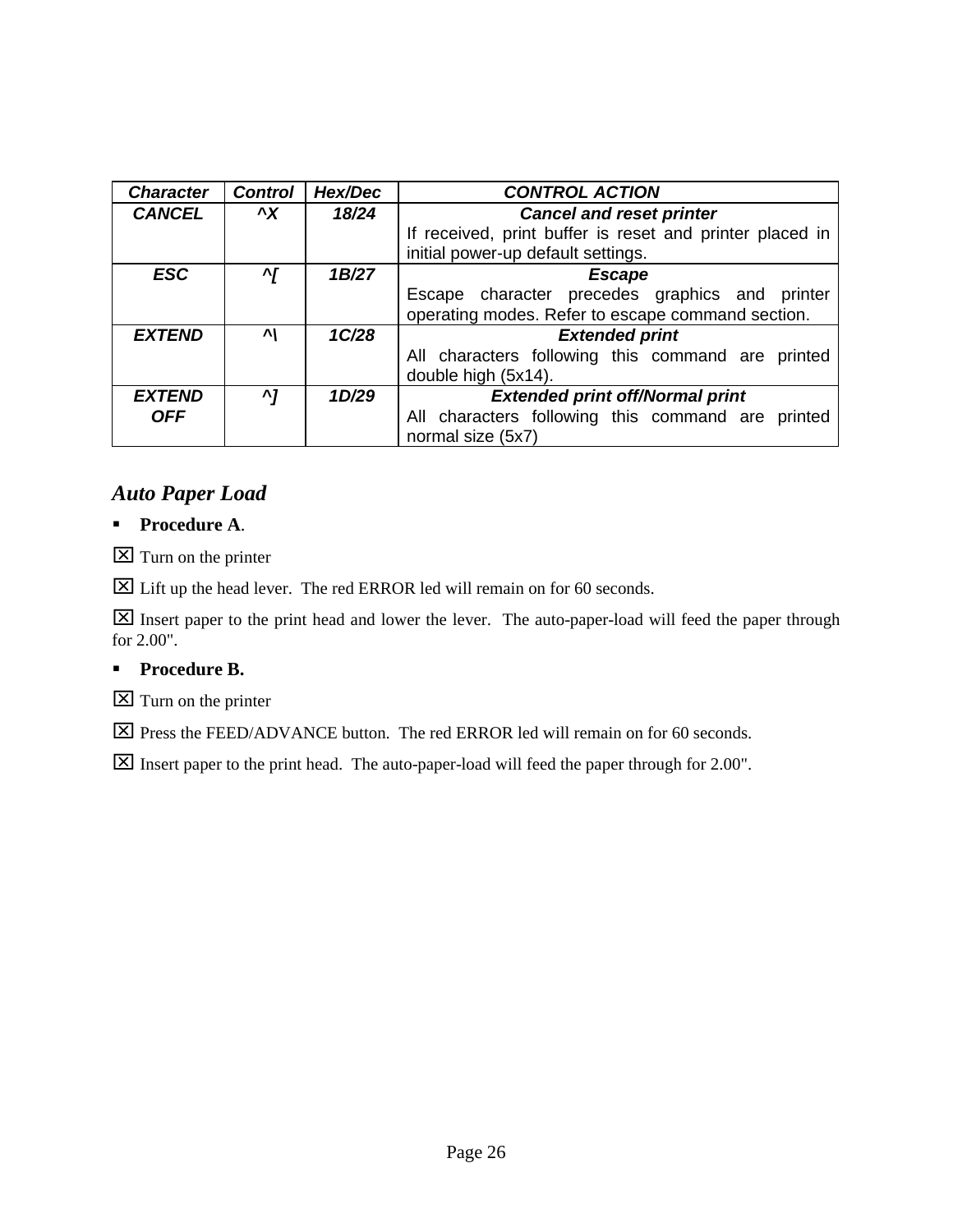### *Issuing Escape Commands*

**Many 2000T printer properties may be modified by issuing escape commands. The** following pages detail these commands using conventions detailed here:

| <b>Symbol</b>                                                       | <b>Purpose</b>                                                  |
|---------------------------------------------------------------------|-----------------------------------------------------------------|
| $<$ CTRL $>$                                                        | The next character is a control character                       |
| $\langle ESC \rangle$ , $\langle CR \rangle$ , $\langle LF \rangle$ | Control characters                                              |
| $\langle A \rangle, \langle P \rangle, \langle O \rangle$           | Single quotation marks (") denote constant ASCII<br>characters. |
| $\langle n \rangle, \langle L \rangle$                              | Italics denote variable bytes in control string.                |
| 0x00, 0xAB, 0x1F                                                    | Hexadecimal representation of a number.                         |

### **Example:**

|           | <b>8 Bit Graphic Line(s)</b>           | $\langle ESC \rangle \langle V' \rangle \langle n1 \rangle \langle n2 \rangle \langle data \rangle$ |
|-----------|----------------------------------------|-----------------------------------------------------------------------------------------------------|
|           | $<$ ESC $>$                            | is the ASCII character 0x1B hexadecimal.                                                            |
|           | $\langle$ $\langle$ $V \rangle$        | is the ASCII character 0x56 hexadecimal.                                                            |
| $\bullet$ | $\langle n1\rangle, \langle n2\rangle$ | are single byte variables.                                                                          |
|           | $\langle data \rangle$                 | is a sequence of variable data.                                                                     |

# *Font Selection*

**MSP FONTS** ASCII range 32-255  $\langle$  **ESC**  $\langle$  **Y**  $\langle$  *n*  $\rangle$  *(n* = { $\langle$  4' ..  $\langle$  9' } $\rangle$ )

| <b>Number of columns</b> | <b>Matrix size</b> | <b>Command</b>                                              | <b>Character pitch</b> |
|--------------------------|--------------------|-------------------------------------------------------------|------------------------|
| 64                       | 6 x 16             | $\langle ESC \rangle \langle F' \rangle \langle 9' \rangle$ | 32 CPI                 |
| 48                       | 8 x 16             | $<\!\!ESC\!\!><\!\!`F\!\!><\!\!`8\!\!>$                     | <b>24 CPI</b>          |
| 42                       | $9 \times 16$      | $<\!\!ESC\!\!><\!\!`F'\!\!><\!\!`7'\!\!>$                   | 21 CPI                 |
| 40                       | $9 \times 16$      | $<\!\!ESC\!\!><\!\!`F\!\!><\!\!`6\!\!>$                     | <b>20 CPI</b>          |
| 32                       | $12 \times 16$     | $<\!\!ESC\!\!><\!\!`F\!\!><\!\!`5\!\!>$                     | <b>16 CPI</b>          |
| 24                       | $16 \times 16$     | $<$ ESC> $<$ 'F'> $<$ '4'>                                  | <b>12 CPI</b>          |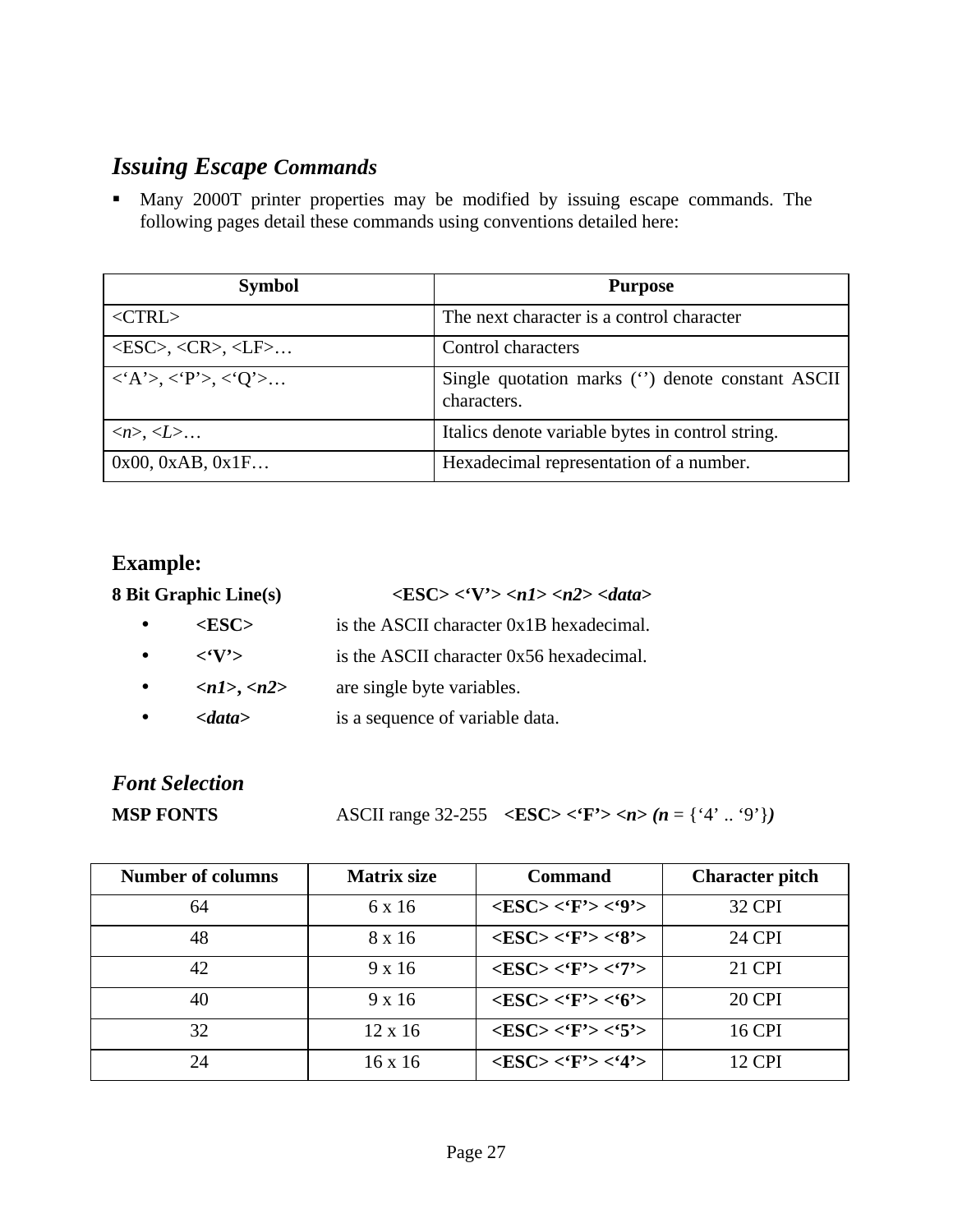**COURIER FONTS** ASCII range 32-255  $\langle$ **ESC>** $\langle$ **'k'>** $n$   $(n = \{$ '0' to '5'})

| <b>Number of columns</b> | <b>Matrix size</b> | <b>Command</b>                                              | <b>Character pitch</b> |
|--------------------------|--------------------|-------------------------------------------------------------|------------------------|
| 48                       | 8 x 22             | $\langle ESC \rangle \langle k' \rangle \langle 5' \rangle$ | <b>25 CPI</b>          |
| 42                       | $9 \times 22$      | $<$ ESC> $<$ 'k'> $<$ '4'>                                  | 23 CPI                 |
| 38                       | $10 \times 22$     | $\langle ESC \rangle \langle k' \rangle \langle 3' \rangle$ | <b>20 CPI</b>          |
| 32                       | 12 x 22            | $\langle ESC \rangle \langle k' \rangle \langle 2' \rangle$ | 17 CPI                 |
| 24                       | $16 \times 22$     | $\langle ESC \rangle \langle k' \rangle \langle 1' \rangle$ | 13 CPI                 |
| 24                       | $16 \times 22$     | $<$ ESC> $<$ 'k'> $<$ '0'>                                  | 13 CPI BOLD            |

*Print Contrast Adjust Commands*

**<ESC> <'P'> <***n***>**  $(n = \{ '0' ... '9' \} )$ '0': most contrast '9': least contrast

### *6-Bit Dot Addressable Graphics*

The printer will operate in 6-Bit Dot Addressable Graphics mode on receiving the Esc-G graphic command. While in this mode the printer prints one dot line at a time on receipt of 64 graphic characters or LF command. The LF command advances the paper by one (0.25mm) dot line.

Each horizontal graphic dot is made from 1x6 dot cells; the total number of dot cells per line is 64, corresponding to the 384 total dots per line capacity. Each dot in a dot cell can be turned on or off by sending specific ASCII characters. For example, 0x3F hex will energize all dots, while 0x40 hex de-energizes all the dots.

#### **Select 6 Bit Addressable Graphic Mode:**

|                                              | $<\text{ESC}$ > $<$ 'G'>       |
|----------------------------------------------|--------------------------------|
| <b>Graphic Character set:</b>                | From 03F-7E Hex using bits 0-5 |
| <b>Select Text Mode:</b>                     | $<\text{ESC}>>\text{A}>>$      |
| <b>Perform <i>n</i></b> .25mm dot line feed: | $<\text{ESC}><\{J\}>$          |
| <b>Perform single .25mm dot line feed:</b>   | $\langle$ LF> or $\langle$ CR> |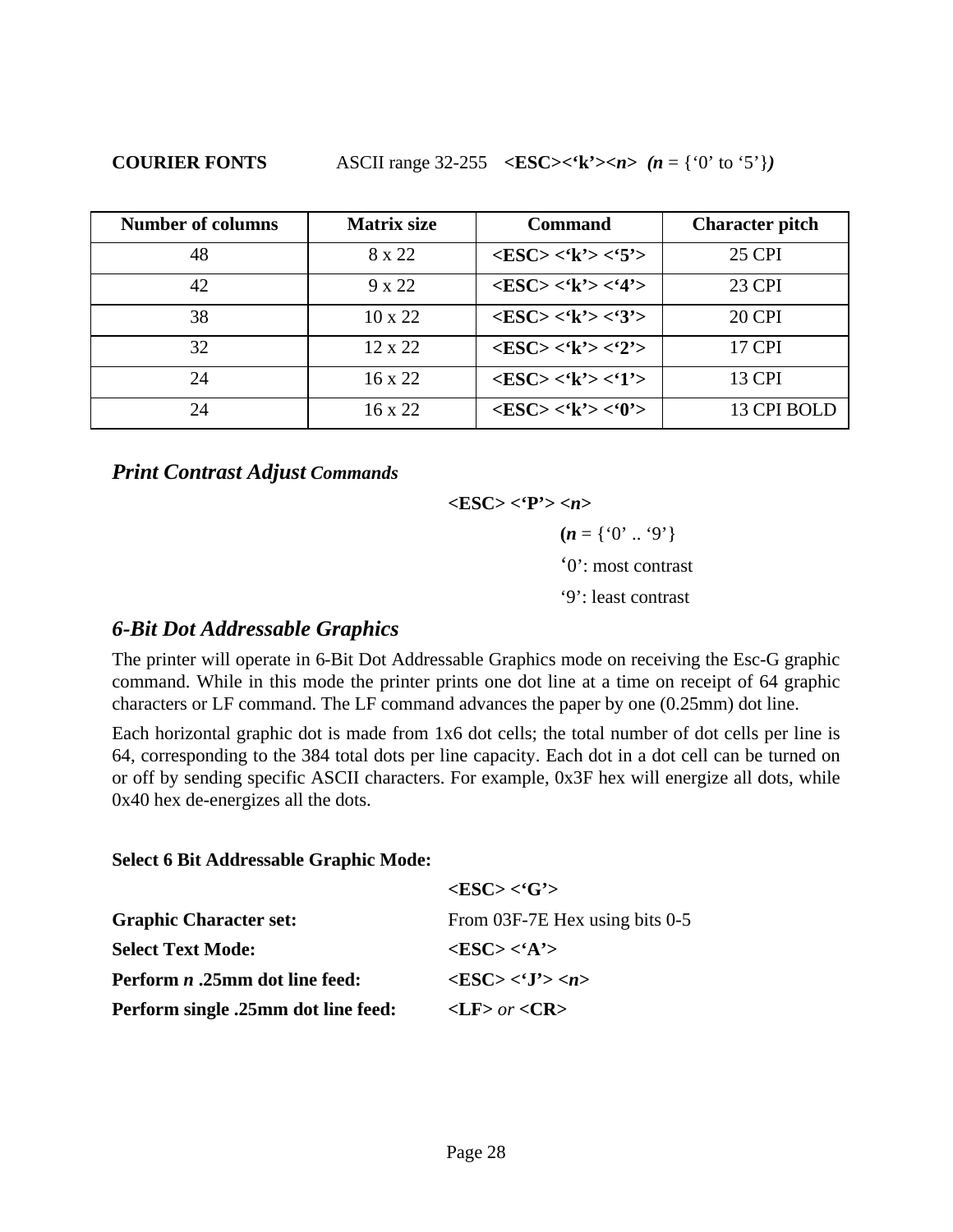| 8-Bit Dot Addressable Graphics       |                                                                                                                 |
|--------------------------------------|-----------------------------------------------------------------------------------------------------------------|
| <b>8 Bit Graphic Line(s):</b>        | $\langle ESC \rangle \langle V' \rangle \langle n1 \rangle \langle n2 \rangle \langle data \rangle$             |
|                                      | $n!$ : 8 bit integer indicating the number of<br>48 byte graphic lines to be received.                          |
|                                      | $n2$ : ignored.                                                                                                 |
| <b>Graphic Character set:</b>        | From 00-FF Hex using bits 0-7                                                                                   |
|                                      | (Bit seven left)                                                                                                |
| Perform $n < 125$ mm> dot line feed: | $\langle ESC \rangle \langle 'J' \rangle \langle n \rangle$                                                     |
| <b>Supervisory commands</b>          |                                                                                                                 |
| Command:                             |                                                                                                                 |
| <b>Printer status request:</b>       | $<$ CTRL> $<$ B'>                                                                                               |
| Response:                            |                                                                                                                 |
| Print buffer status:                 | $\langle ESC \rangle \langle B \rangle$ $\langle 4$ ASCII digits $\langle CR \rangle \langle LF \rangle$        |
| <b>MCR</b> status:                   | $\langle ESC \rangle \langle M' \rangle \langle 4$ ASCII digits $\langle CR \rangle \langle LF \rangle$         |
| Command:                             |                                                                                                                 |
| <b>Battery status request:</b>       | $<$ CTRL> $<$ 'V'>                                                                                              |
| Response:                            |                                                                                                                 |
| Print buffer status:                 | $\langle ESC \rangle \langle B \rangle$ $\langle 4$ ASCII digits $\langle CR \rangle \langle LF \rangle$        |
| <b>Battery Voltage status:</b>       | $\langle ESC \rangle \langle V' \rangle \langle 4$ ASCII digits $\langle CR \rangle \langle LF \rangle$         |
| Command:                             |                                                                                                                 |
| <b>Power down:</b>                   | $\langle ESC \rangle \langle M' \rangle \langle 2 ASCH \; digits \rangle \langle 0' \rangle \langle CR \rangle$ |
| <b>Print Battery voltage:</b>        | $<\!\!{\rm ESC}\!\!><\!\!`P\!\!><\!\!`''\!\!>$                                                                  |
|                                      |                                                                                                                 |

### *Magnetic Card Reader (MCR)*

| Enable MCR:  | $\langle ESC \rangle \langle M' \rangle \langle 2 ASCH \, digits \rangle \langle n \rangle \langle CR \rangle$ |
|--------------|----------------------------------------------------------------------------------------------------------------|
| Disable MCR: | $<$ ESC> $<$ C'>                                                                                               |
|              | (For details of MCR see Section 14)                                                                            |

### *Clock/Calendar and Line Counter commands*

| Set Clock/Calendar:                | $\langle ESC \rangle \langle P' \rangle \langle S' \rangle \langle ASCII$ Time and Date String |
|------------------------------------|------------------------------------------------------------------------------------------------|
|                                    | $<$ 12:30:00 12/12/98 >                                                                        |
| Enable Auto Clock/calendar print:  | $<\text{ESC}>>\text{Y'}>>\text{Y'}>$                                                           |
| Disable Auto Clock/calendar print: | $<\text{ESC}>>\text{P}><<^{\prime}>$                                                           |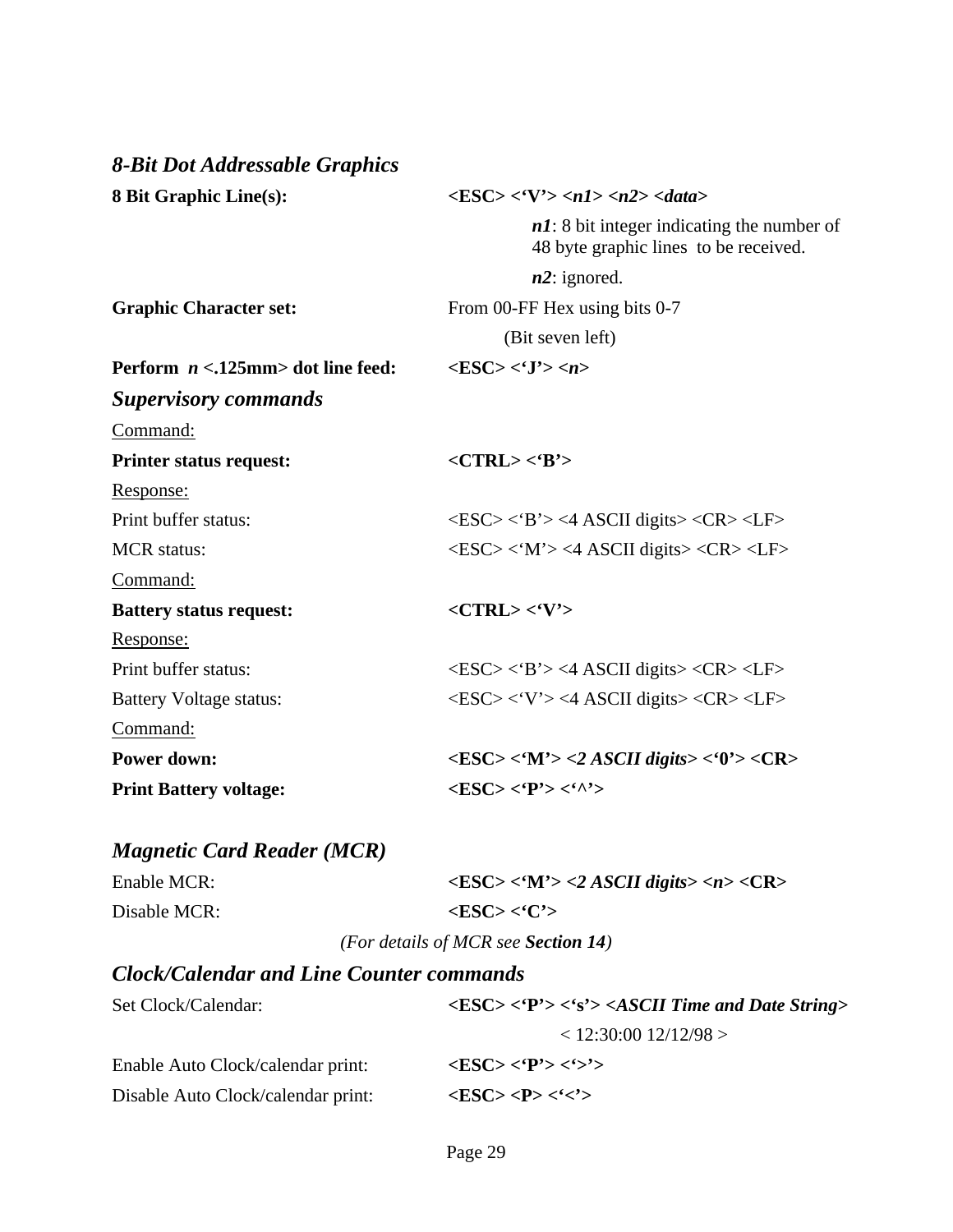#### Reset Line Counter:  $\langle ESC \rangle \langle P' \rangle \langle '? \rangle$

### Print Clock/calendar: **<ESC> <'P'> <***ASCII Letter for print format***>**

('@', 'A' ..'Y'. Using bits 0 through 5)

| <b>Character</b>    | <b>Hours/Minutes</b> | <b>Seconds</b>   | <b>Month/Days</b> | <b>Years</b>     | <b>Line Count</b> |
|---------------------|----------------------|------------------|-------------------|------------------|-------------------|
| $0x40$ ('@')        | $\boldsymbol{X}$     | $\boldsymbol{X}$ | $\boldsymbol{X}$  | $\boldsymbol{X}$ | $\boldsymbol{X}$  |
| $0x41$ ('A')        |                      |                  | $\boldsymbol{X}$  | $\boldsymbol{X}$ | $\boldsymbol{X}$  |
| $0x42$ ('B')        | $\boldsymbol{X}$     | $\boldsymbol{X}$ |                   |                  | $\boldsymbol{X}$  |
| $0x43$ ('C')        |                      |                  |                   |                  | $\boldsymbol{X}$  |
| $0x44$ (D')         | $\boldsymbol{X}$     | $\boldsymbol{X}$ | $\boldsymbol{X}$  | $\boldsymbol{X}$ |                   |
| $0x45$ ('E')        |                      |                  | $\boldsymbol{X}$  | $\boldsymbol{X}$ |                   |
| $0x46$ ('F')        | $\boldsymbol{X}$     | $\boldsymbol{X}$ |                   |                  |                   |
| $0x47$ ('G')        |                      |                  |                   |                  |                   |
| $0x48$ ('H')        | $\boldsymbol{X}$     |                  | $\boldsymbol{X}$  | $\boldsymbol{X}$ | $\boldsymbol{X}$  |
| 0x49(T)             |                      |                  | $\boldsymbol{X}$  | $\boldsymbol{X}$ | $\boldsymbol{X}$  |
| 0x4A(T)             | $\boldsymbol{X}$     |                  |                   |                  | $\boldsymbol{X}$  |
| 0x4B(YK)            |                      |                  | $\boldsymbol{X}$  | $\boldsymbol{X}$ |                   |
| 0x4C(T)             | $\boldsymbol{X}$     |                  | $\boldsymbol{X}$  | $\boldsymbol{X}$ |                   |
| 0x4D'(M')           |                      |                  | $\boldsymbol{X}$  | $\boldsymbol{X}$ |                   |
| 0x4E(Y')            | $\boldsymbol{X}$     |                  |                   |                  |                   |
| 0x4F(0')            |                      |                  |                   |                  |                   |
| $0x50$ (P')         | $\boldsymbol{X}$     | $\boldsymbol{X}$ | $\boldsymbol{X}$  |                  | $\boldsymbol{X}$  |
| $0x51($ ' $Q$ ' $)$ |                      |                  | $\pmb{X}$         |                  | $\boldsymbol{X}$  |
| $0x52$ ('R')        | $\boldsymbol{X}$     | $\boldsymbol{X}$ |                   |                  | $\boldsymbol{X}$  |
| 0x53 (S')           |                      |                  |                   |                  | $\boldsymbol{X}$  |
| 0x54(T)             | $\pmb{X}$            | $\boldsymbol{X}$ | $\boldsymbol{X}$  |                  |                   |
| $0x55$ ('U')        |                      |                  | $\boldsymbol{X}$  |                  |                   |
| $0x56$ ('V')        | $\boldsymbol{X}$     | $\boldsymbol{X}$ |                   |                  |                   |
| $0x57$ ('W')        |                      |                  |                   |                  |                   |
| 0x58(Y)             | $\pmb{X}$            |                  | $\boldsymbol{X}$  |                  | $\boldsymbol{X}$  |
| 0x59 (Y)            |                      |                  | $\boldsymbol{X}$  |                  | $\pmb{X}$         |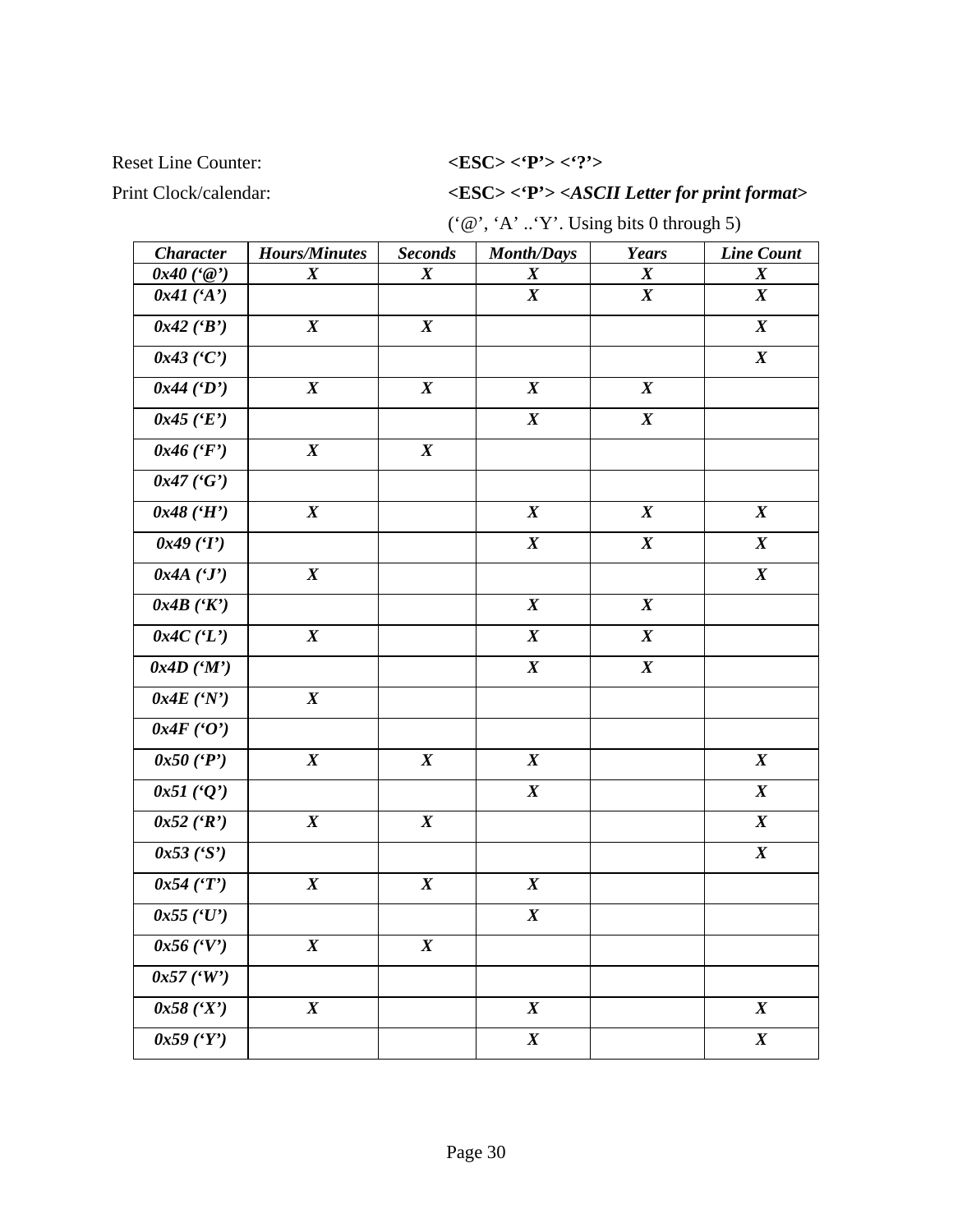### *Printer Mode*

| <b>On-line mode:</b>                                                                           | $\langle ESC \rangle \langle P' \rangle \langle \langle H' \rangle \rangle$ |  |  |  |
|------------------------------------------------------------------------------------------------|-----------------------------------------------------------------------------|--|--|--|
| Characters printed as received.                                                                |                                                                             |  |  |  |
| <b>Buffer mode:</b>                                                                            | $<\text{ESC}>< P'> <$ \$'>                                                  |  |  |  |
| Characters buffered until receipt of $\langle \text{CTRL} \rangle \langle \text{D}' \rangle$ . |                                                                             |  |  |  |

### **Future Features**

### *Font Download*

Load a character: <ESC> <'D'> <*n1*> <*n2*> <*data*>

*n1*: Bank to save the character in  $\{0x00,0x01,0x02\}$ 

*n2*: character code {32 .. 255}

*data*: 16 x 23 bit character matrix

Use a downloaded font:  $\langle ESC \rangle \langle d' \rangle \langle n1 \rangle$ 

*n1*: Font to print  $\{0 - 6\}$  (see Courier font)

### *Logo Download*

| Begin "recording" a graphic image: | $\langle ESC \rangle \langle L' \rangle \langle $' \rangle$ |
|------------------------------------|-------------------------------------------------------------|
| Stop "recording" a graphic image:  | $\langle ESC \rangle \langle L' \rangle \langle H' \rangle$ |
| Print recorded image:              | $\langle ESC\rangle\langle L'\rangle\langle T'\rangle$      |
| Check recorded image:              | $\langle ESC\rangle\langle L'\rangle\langle C'\rangle$      |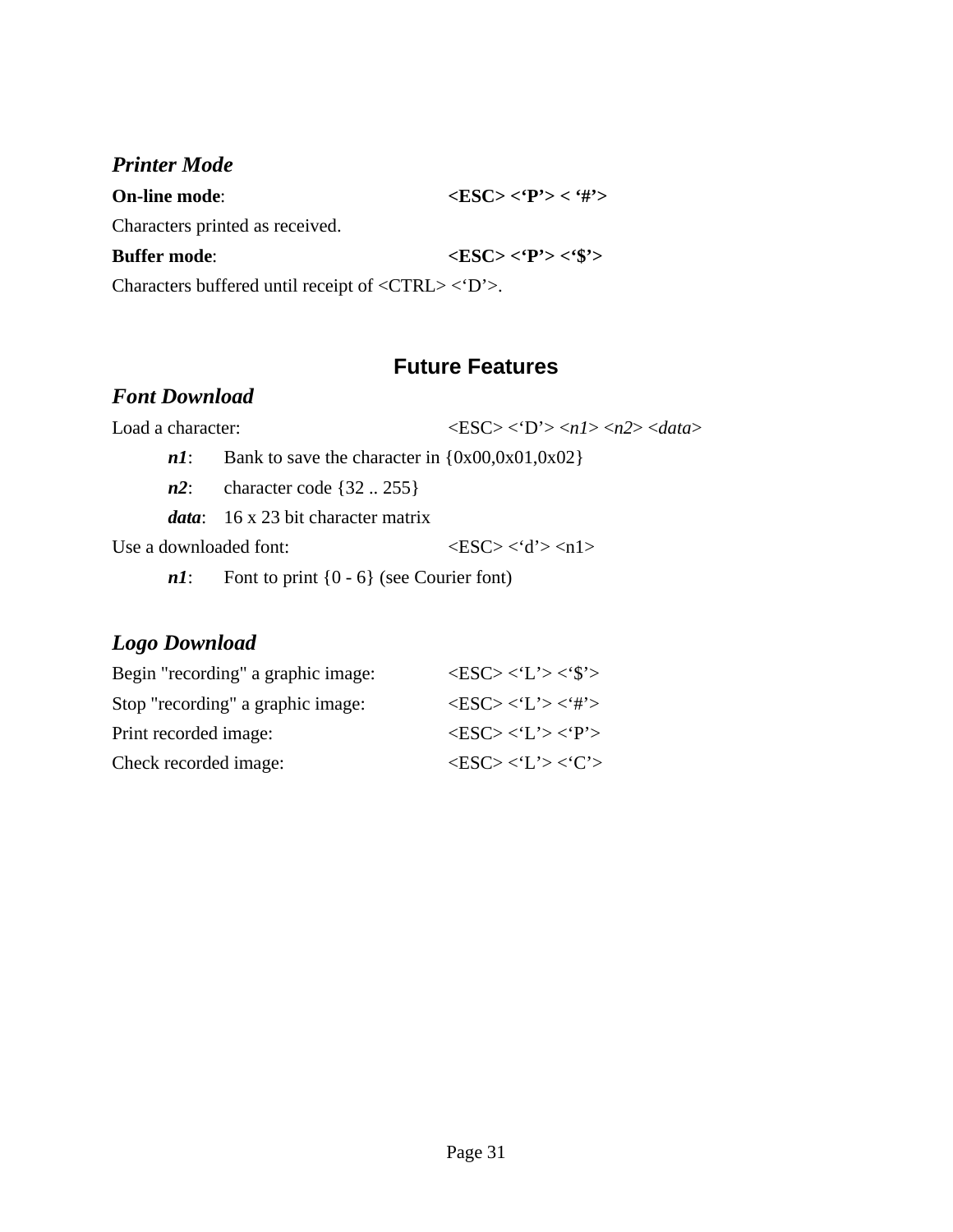# **Section 11 ... Firmware V1.0 (3000T)**

### *Control Characters*

**•** Control Characters are from 01 through 31.

| <b>Character</b> | <b>Control</b> | Hex/Dec. | <b>CONTROL ACTION</b>                                                            |
|------------------|----------------|----------|----------------------------------------------------------------------------------|
| <b>EOT</b>       | ^D             | 04/04    | <b>End Of Text</b>                                                               |
|                  |                |          | Printer sends an EOT character when buffer is empty. This is                     |
|                  |                |          | used to tell the host that printer is in idle mode.                              |
| <b>BS</b>        | ۸H             | 08/08    | <b>Back Space</b>                                                                |
|                  |                |          | Remove previous character in print buffer.                                       |
| HT               | $\mathbf{M}$   | 09/09    | <b>Horizontal Tab</b>                                                            |
|                  |                |          | Tab to 5,9,13,17,21,25,29,33,37 or to the beginning of next                      |
|                  |                |          | line.                                                                            |
| LF               | $\mathbf{v}$   | 0A/10    | <b>Line Feed</b>                                                                 |
|                  |                |          | Advance to beginning of next line.                                               |
| <b>VT</b>        | ^K             | 0B/11    | <b>Vertical Tab</b>                                                              |
|                  |                |          | Advance 8 lines.                                                                 |
| FF               | $^{\prime}$ L  | 0C/12    | <b>Form Feed</b>                                                                 |
| <b>CR</b>        | $\sim M$       | 0D/13    | Advance 11 lines.<br><b>Carriage Return</b>                                      |
|                  |                |          | Advance to beginning of next line.                                               |
|                  |                |          | Clears double width or extended print pending.                                   |
| <b>SO</b>        | $\sim N$       | 0E/14    | <b>Shift Out</b>                                                                 |
|                  |                |          | All characters are printed in double width. 24 Columns Mode.                     |
| SI               | ^O             | 0F/15    | <b>Shift In</b>                                                                  |
|                  |                |          | All characters are printed in normal width. 48 Columns Mode.                     |
| <b>XON</b>       | ^Q             | 11/17    | <b>Transmitter On</b>                                                            |
|                  |                |          | Printer to Host: Ready to receive data.                                          |
|                  |                |          | Host to printer: The host is ready to accept data.                               |
| <b>AUXON</b>     | $^{\prime}R$   | 12/18    | <b>Print on</b>                                                                  |
|                  |                |          | Printer to Host: Print is on line.                                               |
|                  |                |          | Transmitted after initial power up or clearing of printer jam.                   |
| <b>XOFF</b>      | ^S             | 13/19    | <b>Printer receiver is off</b>                                                   |
|                  |                |          | Printer to Host: Print Buffer is full.<br>Host to Printer: Host transmitter off. |
| <b>NORM</b>      | $\mathbf{r}$   | 14/20    | <b>Return to normal print</b>                                                    |
| <b>AUXOFF</b>    | ^U             | 15/21    | Printer to Host: printer is off                                                  |
|                  |                |          | Transmitted to host before power down or paper out                               |
| <b>ESC</b>       | $\gamma$       | 1B/27    | <b>Escape</b>                                                                    |
|                  |                |          | Escape character precedes graphics and printer operating                         |
|                  |                |          | modes. Refer to escape command section.                                          |
| <b>EXTEND</b>    | $\mathbf{v}$   | 1C/28    | <b>Extended print</b>                                                            |
|                  |                |          | All characters following this command are printed double high                    |
|                  |                |          | (5x14).                                                                          |
| <b>EXTEND</b>    | $\mathbf{v}$   | 1D/29    | <b>Extended print off/Normal print</b>                                           |
| <b>OFF</b>       |                |          | All characters following this command are printed normal size                    |
|                  |                |          | (5x7)                                                                            |

*Issuing Escape Commands*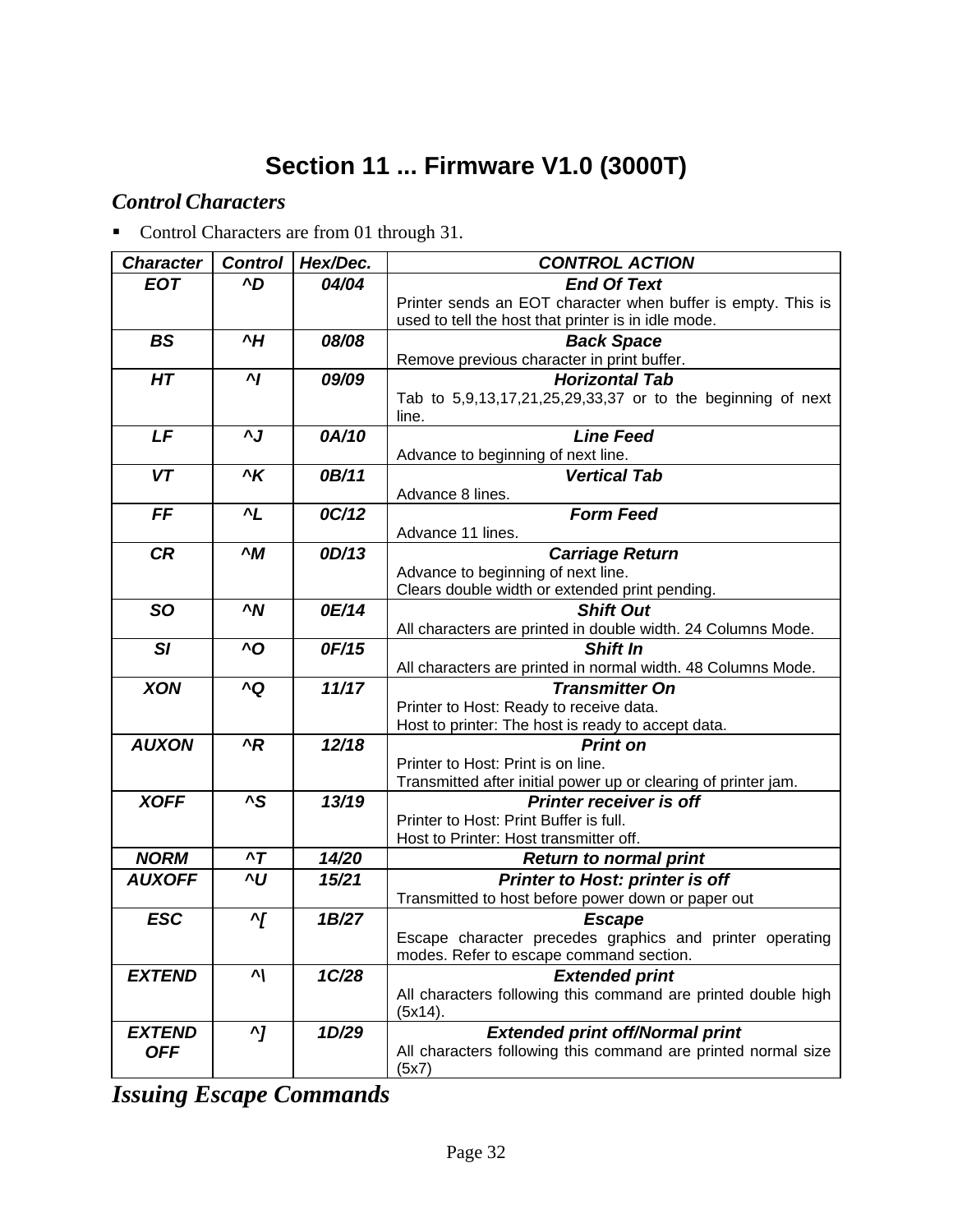**Many 3000T printer properties may be modified by issuing escape commands. The** following pages detail these commands using conventions detailed here:

| <b>Symbol</b>                                             | <b>Purpose</b>                                              |
|-----------------------------------------------------------|-------------------------------------------------------------|
| $<$ CTRL $>$                                              | The next character is a control character (see table 11.1)  |
| $<\epsilon$ SC>, <cr>, <lf></lf></cr>                     | Control characters (see table 11.1)                         |
| $\langle A'\rangle, \langle P'\rangle, \langle O'\rangle$ | Single quotation marks (") denote constant ASCII characters |
| $\langle n \rangle, \langle L \rangle$                    | <i>Italics</i> denote variable bytes in control string      |
| 0x00, 0xAB, 0x1F                                          | Hexadecimal representation of a number.                     |

#### ß **Example:**

 $\blacktriangleright$  8 Bit Graphic Line(s)  $\langle ESC \rangle \langle V' \rangle \langle n1 \rangle \langle n2 \rangle \langle data \rangle$ 

<ESC> is the ASCII character 0x1B hexadecimal.  $\langle V' \rangle$  is the ASCII character 0x56 hexadecimal.

<n1>, <n2> are single byte variables.

<data> is a sequence of variable data.

### *Font Selection*

### **MSP FONTS** ASCII range 32-255 **<ESC> <'F'> <***n***>**

| n | $\omega$ | ٬۵٬۱ |
|---|----------|------|
|   |          |      |

| <b>Number of columns</b> | <b>Matrix size</b> | <b>Command</b>                          | <b>Character pitch</b> |
|--------------------------|--------------------|-----------------------------------------|------------------------|
| 96                       | 6 x 16             | $<$ ESC> $<$ 'F'> $<$ '9'>              | <b>32 CPI</b>          |
| 72                       | 8 x 16             | $<$ ESC> $<$ 'F'> $<$ '8'>              | <b>24 CPI</b>          |
| 64                       | $10 \times 16$     | $<$ ESC> $<$ 'F'> $<$ '7'>              | 19 CPI                 |
| 64                       | $10 \times 16$     | $<$ ESC> $<$ 'F'> $<$ '6'>              | <b>19 CPI</b>          |
| 48                       | $12 \times 16$     | $<$ ESC> $<$ 'F'> $<$ '5'>              | <b>16 CPI</b>          |
| 36                       | $16 \times 16$     | $<$ ESC> $<$ 'F'> $<$ '4'>              | <b>12 CPI</b>          |
| 36                       | 24 x 26            | $<\!\!ESC\!\!><\!\!`F\!\!><\!\!`3\!\!>$ | <b>12 CPI</b>          |
| 24                       | 24 x 26            | $<$ ESC> $<$ 'F'> $<$ '2'>              | 8 CPI                  |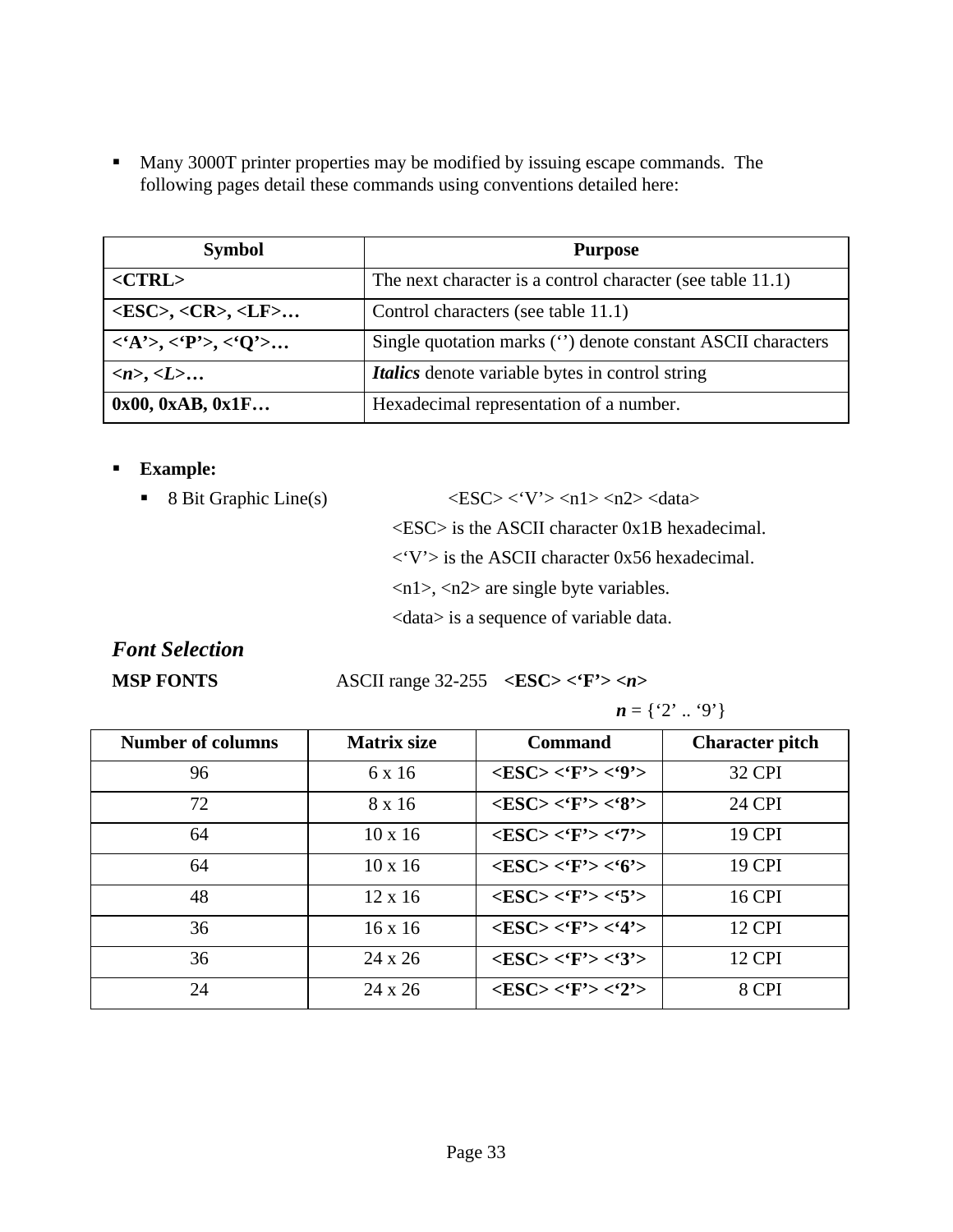**COURIER FONTS** ASCII range 32-255 <**ESC**> <'**k'**> <*n*>

|                          |                    | $n = \{0, 0, 0\}$                                           |                        |  |
|--------------------------|--------------------|-------------------------------------------------------------|------------------------|--|
| <b>Number of columns</b> | <b>Matrix size</b> | Command                                                     | <b>Character pitch</b> |  |
| 72                       | 8 x 22             | $\langle ESC \rangle \langle k' \rangle \langle 5' \rangle$ | <b>24 CPI</b>          |  |
| 64                       | $9 \times 22$      | $<$ ESC> $<$ 'k'> $<$ '4'>                                  | 19 CPI                 |  |
| 57                       | $10 \times 22$     | $<$ ESC> $<$ 'k'> $<$ '3'>                                  | <b>19 CPI</b>          |  |
| 48                       | $12 \times 22$     | $\langle ESC \rangle \langle k' \rangle \langle 2' \rangle$ | <b>16 CPI</b>          |  |
| 36                       | $16 \times 22$     | $<$ ESC> $<$ 'k'> $<$ '1'>                                  | <b>12 CPI</b>          |  |
| 36                       | $16 \times 22$     | $<\!\!ESC\!\!><\!\!`k\!\!><\!\!`0'\!\!>$                    | 12 CPI BOLD            |  |
| 24                       | $24 \times 22$     | $<$ ESC> $<$ 'k'> $<$ '6'>                                  | 8 CPI                  |  |

**FAST COURIER FONTS** ASCII range 32-255 <**ESC**> <**K'**>>>

$$
\mathbf{n}=\{0,0,0,0\}
$$

| <b>Number of columns</b> | <b>Matrix size</b> | <b>Command</b>                                              | <b>Character pitch</b> |
|--------------------------|--------------------|-------------------------------------------------------------|------------------------|
| 72                       | 8 x 22             | $\langle ESC \rangle \langle K' \rangle \langle 5' \rangle$ | <b>24 CPI</b>          |
| 64                       | 9 x 22             | $\langle ESC \rangle \langle K' \rangle \langle 4' \rangle$ | 19 CPI                 |
| 57                       | $10 \times 22$     | $\langle ESC \rangle \langle K' \rangle \langle 3' \rangle$ | <b>19 CPI</b>          |
| 48                       | $12 \times 22$     | $\langle ESC \rangle \langle K' \rangle \langle 2' \rangle$ | <b>16 CPI</b>          |
| 36                       | $16 \times 22$     | $<$ ESC> $<$ 'K'> $<$ '1'>                                  | <b>12 CPI</b>          |
| 36                       | $16 \times 22$     | $<$ ESC> $<$ 'K'> $<$ '0'>                                  | 12 CPI BOLD            |
| 24                       | 24 x 22            | $\langle ESC \rangle \langle K' \rangle \langle 6' \rangle$ | 8 CPI                  |

#### **Note:**

The printer defaults to 36 column, 13 normal Courier font mode (**<ESC> <'k'> <'1'>**). The print contrast defaults to darkest (**<ESC> <'P'> <'0'>**).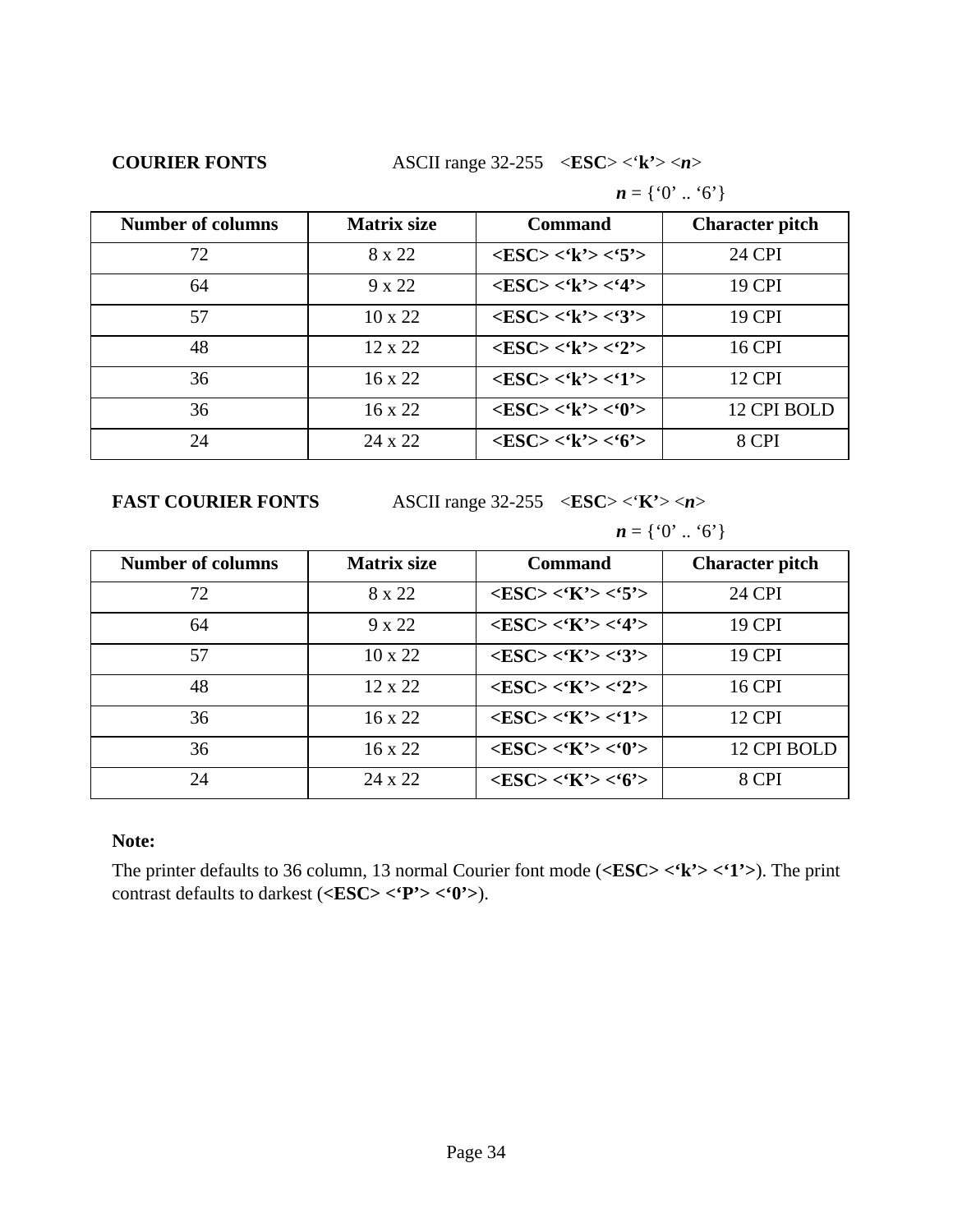### *6-Bit Dot Addressable Graphics*

The printer will operate in 6-Bit Dot Addressable Graphics mode on receiving the Esc-G graphic command. While in this mode the printer prints one dot line at a time on receipt of 96 graphic characters or LF command. The LF command advances the paper by one (0.25mm) dot line.

Each horizontal graphic dot is made from 1x6 dot cells; the total number of dot cells per line is 96, corresponding to the 576 total dots per line capacity. Each dot in a dot cell can be turned on or off by sending specific ASCII characters. For example, 0x3F hex will energize all dots, while 0x40 hex de-energizes all the dots.

| <b>Select 6 Bit Addressable Graphic Mode:</b> | $<$ ESC> $<$ <sup>'</sup> G'>                                                                                  |
|-----------------------------------------------|----------------------------------------------------------------------------------------------------------------|
| <b>Graphic Character set:</b>                 | From $0x3F-0x7E$ (bits 0-5)                                                                                    |
| <b>Select Text Mode:</b>                      | $<$ ESC> $<$ 'A'>                                                                                              |
| Perform <i>n</i> 0.25mm dot line feed:        | $\langle ESC \rangle \langle J' \rangle \langle n \rangle$ or                                                  |
| Perform single 0.25mm dot line feed:          | $\langle$ LF> or $\langle$ CR>                                                                                 |
| 8-Bit Dot Addressable Graphics                |                                                                                                                |
| <b>8 Bit Graphic Line(s):</b>                 | $\langle ESC \rangle \langle V' \rangle \langle n1 \rangle \langle n2 \rangle \langle data \rangle$            |
|                                               | $n!$ : 8 bit integer indicating number of 72<br>byte graphic lines to be received.                             |
|                                               | $n2$ : ignored.                                                                                                |
| <b>Graphic Character set:</b>                 | From $0x00-0xFF$ Hex using bits 0-7 (Bit seven left)                                                           |
| Dot line feed:                                | $<\text{ESC}><\mathbf{J}'>$                                                                                    |
|                                               | $\boldsymbol{n}$ : number of 0.125mm line feeds                                                                |
| <b>Supervisory commands</b>                   |                                                                                                                |
| Command:                                      |                                                                                                                |
| <b>Printer status request:</b>                | $<$ CTRL> $<$ B'>                                                                                              |
| Response:                                     |                                                                                                                |
| Print buffer status:                          | $\langle ESC \rangle \langle B \rangle \rangle \langle 4$ ASCII digits $\langle CR \rangle \langle LF \rangle$ |
| <b>MCR</b> status:                            | $\langle ESC \rangle \langle M' \rangle \langle 4$ ASCII digits $\langle CR \rangle \langle LF \rangle$        |
| Command:                                      |                                                                                                                |
| <b>Battery status request:</b>                | $<$ CTRL> $<$ 'V'>                                                                                             |
| Response:                                     |                                                                                                                |
| Print buffer status:                          | $\langle ESC \rangle \langle B \rangle$ <4 ASCII digits > $\langle CR \rangle \langle LF \rangle$              |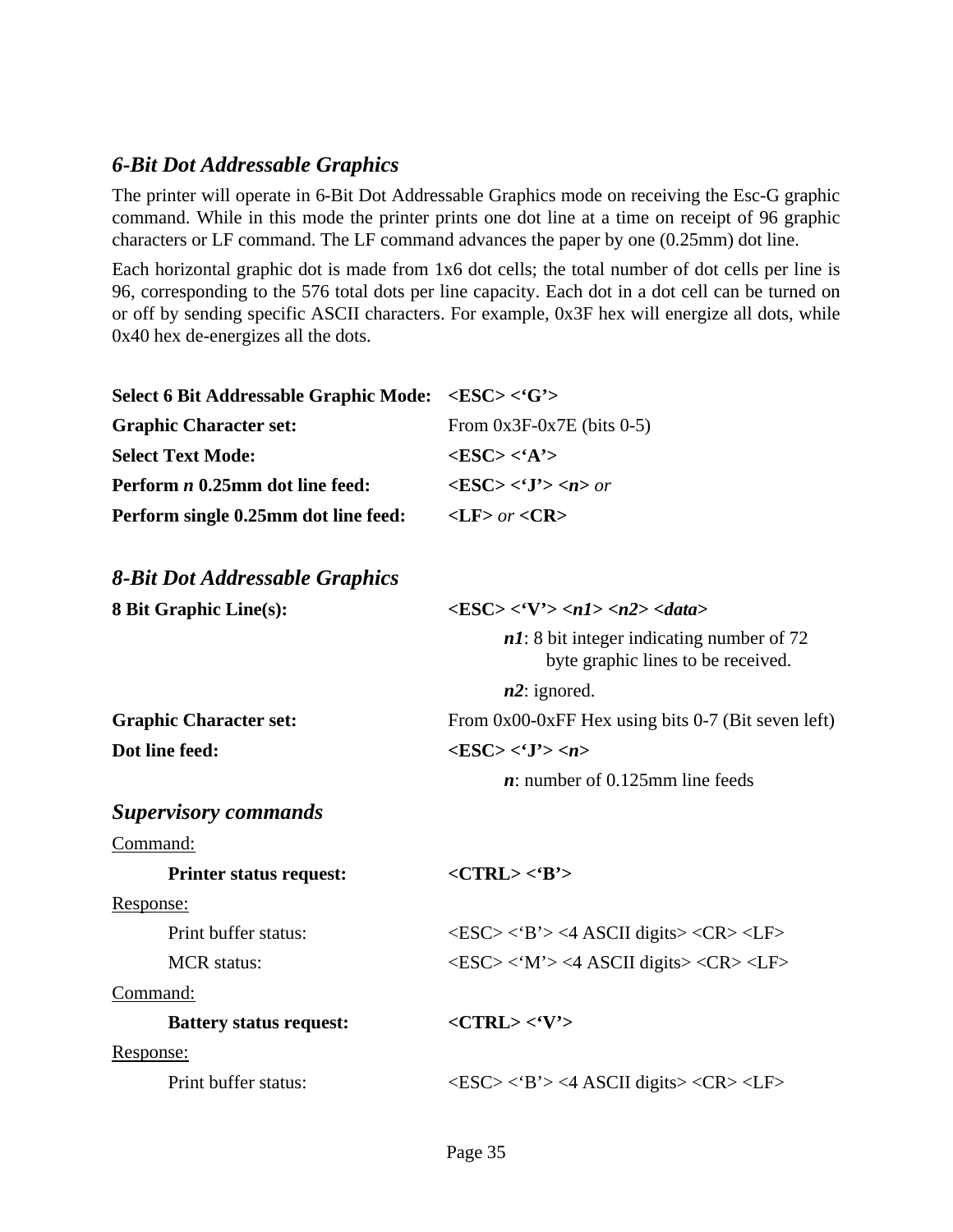|  | <b>Battery Voltage status:</b> |
|--|--------------------------------|
|--|--------------------------------|

Command:

| <b>Power down:</b>            | $\langle ESC \rangle \langle M' \rangle \langle 2 ASCH \text{ digits} \rangle \langle 0' \rangle \langle CR \rangle$ |
|-------------------------------|----------------------------------------------------------------------------------------------------------------------|
| <b>Print Battery voltage:</b> | $<\text{ESC}><\cdot^{\wedge}$                                                                                        |

### *Magnetic Card Reader (MCR)*

Enable MCR:  $\langle \text{ESC} \rangle \langle \text{M'} \rangle \langle \text{2 } \text{ASCH digits} \rangle \langle \text{1} \rangle \langle \text{CR} \rangle$ 

Disable MCR:  $\langle ESC \rangle \langle C' \rangle$ 

### *Clock/Calendar and Line Counter*

Set Clock/Calendar *<ESC>* **<'P'>** <'s'> <*ASCII Time and Date String>* 

 $< 12:30:00$  12/12/98  $>$ Enable Auto Clock/calendar print: **<ESC> <'P'> <'>'>** 

Disable Auto Clock/calendar print:  $\langle ESC \rangle \langle P \rangle \langle \langle \cdot \rangle \rangle$ 

Reset Line Counter:  $\langle ESC \rangle \langle P' \rangle \langle '? \rangle$ 

Print Clock/calendar:  $\langle ESC \rangle \langle P' \rangle \langle ASCII \text{ Letter for print format} \rangle$ 

 $\langle ESC \rangle$   $\langle V' \rangle$   $\langle 4$  ASCII digits $>$   $\langle CR \rangle$   $\langle LF \rangle$ 

 $({\mathcal{C}}\omega', {\mathcal{A}}', \mathcal{C}, \mathcal{C}')$ . Using bits 0 through 5)

*(For details of MCR see Section 14)*

| <b>Character</b> | <b>Hours/Minutes</b> | <b>Seconds</b>   | <b>Month/Days</b> | Years            | <b>Line Count</b> |
|------------------|----------------------|------------------|-------------------|------------------|-------------------|
| $0x40$ (' $@$ ') | $\boldsymbol{X}$     | $\boldsymbol{X}$ | $\boldsymbol{X}$  | $\boldsymbol{X}$ | X                 |
| $0x41$ ('A')     |                      |                  | $\boldsymbol{X}$  | $\boldsymbol{X}$ | $\boldsymbol{X}$  |
| $0x42$ ('B')     | $\boldsymbol{X}$     | $\boldsymbol{X}$ |                   |                  | $\boldsymbol{X}$  |
| $0x43$ ('C')     |                      |                  |                   |                  | $\boldsymbol{X}$  |
| $0x44$ (D')      | $\boldsymbol{X}$     | $\boldsymbol{X}$ | $\boldsymbol{X}$  | $\boldsymbol{X}$ |                   |
| $0x45$ ('E')     |                      |                  | $\boldsymbol{X}$  | $\boldsymbol{X}$ |                   |
| $0x46$ ('F')     | $\boldsymbol{X}$     | $\boldsymbol{X}$ |                   |                  |                   |
| $0x47$ ('G')     |                      |                  |                   |                  |                   |
| $0x48$ ('H')     | $\boldsymbol{X}$     |                  | $\boldsymbol{X}$  | $\boldsymbol{X}$ | $\boldsymbol{X}$  |
| 0x49(T)          |                      |                  | $\boldsymbol{X}$  | $\boldsymbol{X}$ | $\boldsymbol{X}$  |
| 0x4A(T)          | $\boldsymbol{X}$     |                  |                   |                  | $\boldsymbol{X}$  |
| 0x4B(YK)         |                      |                  | $\boldsymbol{X}$  | $\boldsymbol{X}$ |                   |
| 0x4C(T)          | $\boldsymbol{X}$     |                  | $\boldsymbol{X}$  | $\boldsymbol{X}$ |                   |
| 0x4D'(M')        |                      |                  | $\boldsymbol{X}$  | $\boldsymbol{X}$ |                   |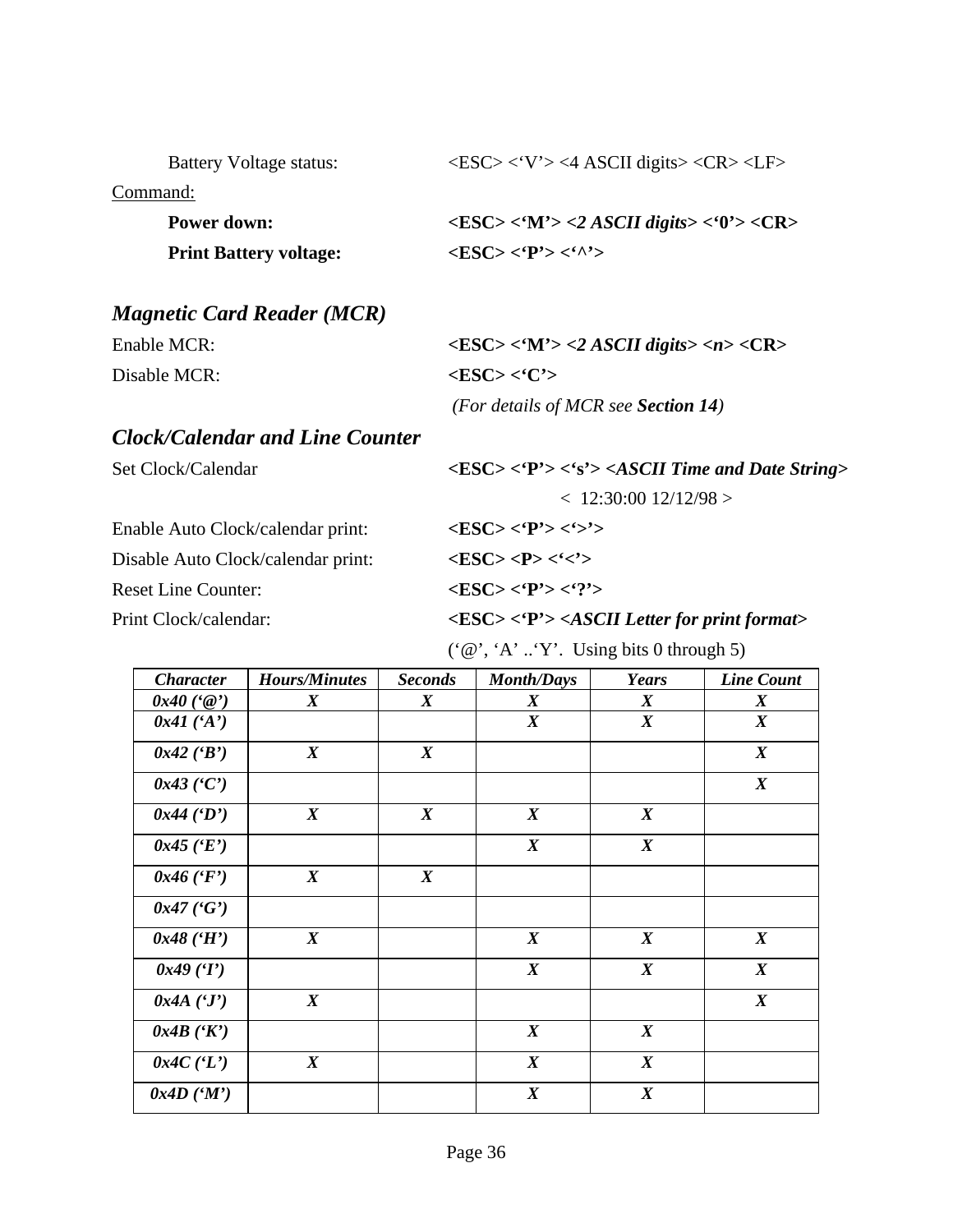| 0x4E(YY)       | $\boldsymbol{X}$ |                  |                  |                  |
|----------------|------------------|------------------|------------------|------------------|
| 0x4F(0')       |                  |                  |                  |                  |
| $0x50$ ( $P$ ) | $\boldsymbol{X}$ | $\boldsymbol{X}$ | $\boldsymbol{X}$ | $\boldsymbol{X}$ |
| 0x51(0')       |                  |                  | $\boldsymbol{X}$ | $\boldsymbol{X}$ |
| $0x52$ ('R')   | $\boldsymbol{X}$ | $\boldsymbol{X}$ |                  | $\boldsymbol{X}$ |
| 0x53 (S')      |                  |                  |                  | $\boldsymbol{X}$ |
| 0x54(T)        | $\boldsymbol{X}$ | $\boldsymbol{X}$ | $\boldsymbol{X}$ |                  |
| $0x55$ ('U')   |                  |                  | $\boldsymbol{X}$ |                  |
| $0x56$ ('V')   | $\boldsymbol{X}$ | $\boldsymbol{X}$ |                  |                  |
| $0x57$ ('W')   |                  |                  |                  |                  |
| $0x58$ $(Y)$   | $\boldsymbol{X}$ |                  | $\boldsymbol{X}$ | $\boldsymbol{X}$ |
| $0x59$ ('Y')   |                  |                  | $\boldsymbol{X}$ | $\boldsymbol{X}$ |

*Printer Mode:*

**On-line mode**: **<ESC> <'P'> < '#'>**

characters printed as received

**Buffer mode**: **<ESC> <'P'> <'\$'>**

characters buffered on receipt of <CTRL> <'D'>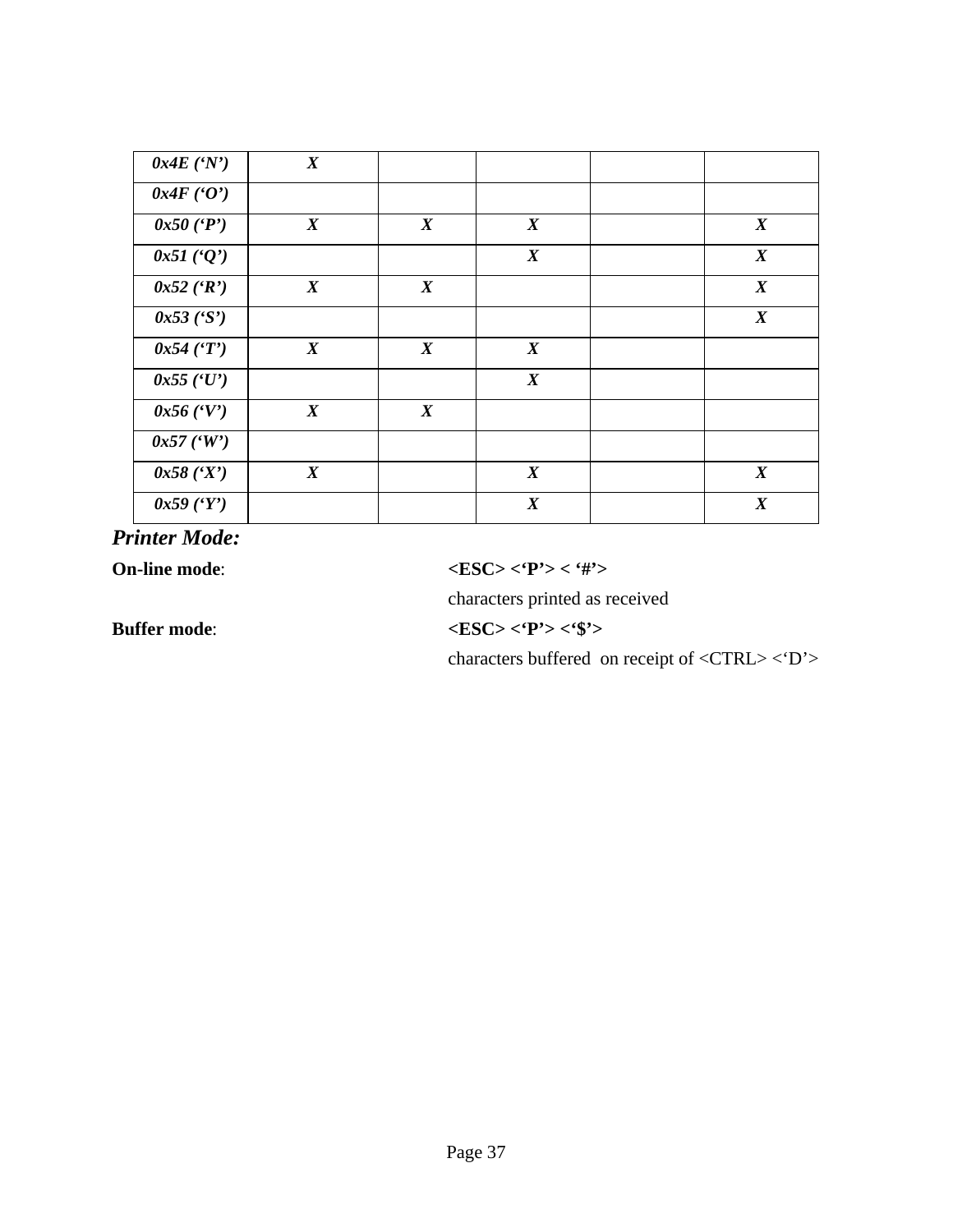### **Operating Features: New and Modified**

### *Version 0.95*

■ Modified contrast control

### *Version 0.96*

**Increased torque on auto paper load** 

### *Version 0.97*

| $\blacksquare$ . | <b>Font Download</b>  |                                                                                                    |
|------------------|-----------------------|----------------------------------------------------------------------------------------------------|
|                  | Load a character      | $\langle ESC \rangle \langle D \rangle \langle n1 \rangle \langle n2 \rangle \langle data \rangle$ |
|                  |                       | <i>n1</i> : Bank to save the character in $\{0x00, 0x01, 0x02\}$                                   |
|                  |                       | $n2$ : character code {32 - 255}                                                                   |
|                  |                       | <i>data</i> : 16 x 23 bit character matrix                                                         |
|                  | Use a downloaded font | $\langle ESC \rangle \langle d' \rangle \langle n1 \rangle$                                        |
|                  |                       | $n!$ : Font to print $\{0 - 6\}$ (see Courier font)                                                |

#### ß **Logo Download**

Begin "recording" a graphic image:

**<ESC> <'L'> <'\$'>**

Stop "recording" a graphic image:

|                       | $\langle ESC \rangle \langle L' \rangle \langle H' \rangle$ |
|-----------------------|-------------------------------------------------------------|
| Print recorded image: | $<\text{ESC}>>\text{'L'}>>\text{'P'}>$                      |
| Check recorded image: | $\langle ESC \rangle \langle L' \rangle \langle C' \rangle$ |

### *Version 0.98*

ß **Enhanced Printing**

Modify text line spacing: **<ESC> <'a'> <***n***>**

# **a** : number of 0.125mm dot lines after each text line  $n = \{0x00..0x0A\}$  default is 3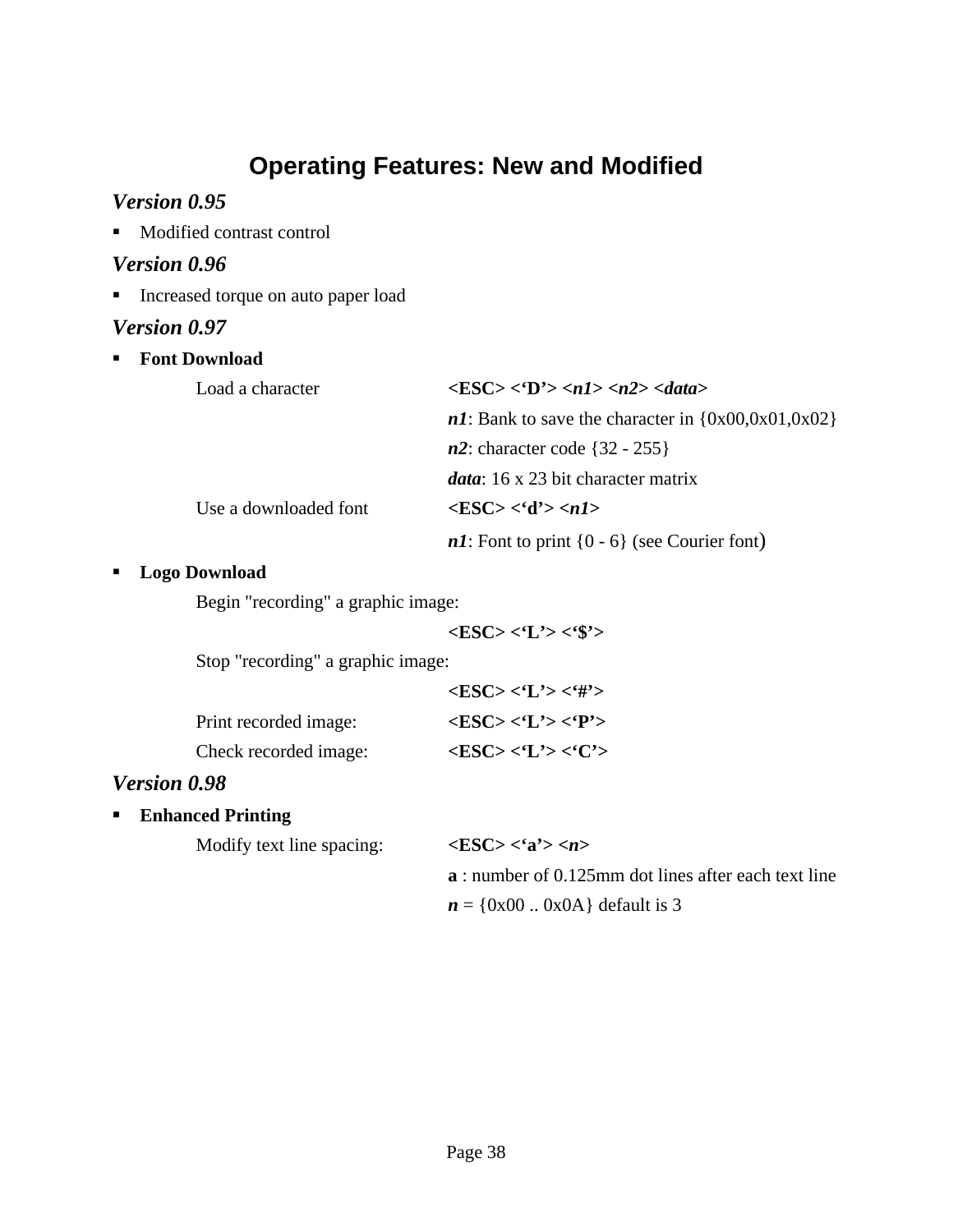### *Version 0.99*

#### ß **Code 39 bar-code print**

| Bar-code alone:     |                | $\langle ESC \rangle \langle Z' \rangle \langle n1 \rangle \langle n2 \rangle \langle L \rangle \langle data \rangle$ |
|---------------------|----------------|-----------------------------------------------------------------------------------------------------------------------|
| Bar-code with text: |                | $\langle ESC \rangle \langle Z' \rangle \langle n1 \rangle \langle n2 \rangle \langle L \rangle \langle data \rangle$ |
|                     | $\mathbf{z}'$  | print bar-code only                                                                                                   |
|                     | Z'             | prints bar-code and ASCII visible                                                                                     |
|                     | n <sub>1</sub> | bar-code type:                                                                                                        |
|                     |                | $1'$ - code 39                                                                                                        |
|                     | n2             | number of characters in data array                                                                                    |
|                     |                | ${0x010xFF}$                                                                                                          |
|                     | L              | height of bar-code printed in                                                                                         |

#### ß **Code 39 specification:**

Description: Each symbol starts with Leading Quiet Zone, followed with Start Symbol, Data Symbols, ending with Stop Symbol and Trailing Quiet Zone.

| Character set:        | all 36 alphanumeric and '-' 'space' '\$' '/' '+' '%'        |
|-----------------------|-------------------------------------------------------------|
| Elements per symbol:  | $9(5 \text{ bars}, 4 \text{ spaces})$                       |
| Character density:    | 6.25 CPI                                                    |
| Bar width:            | $0.125$ mm                                                  |
| Narrow to Wide ratio: | 1/3.                                                        |
| Characters per line:  | 14 with auto center (maximum).                              |
| Emphasize print:      | $\langle ESC \rangle \langle 'U' \rangle \langle n \rangle$ |
|                       | $n = \{0, 0, 0\}$                                           |
|                       | $\mathbf{n} = 0$ ' disables emphasize print (default).      |

### **n** = '1' Selects emphasize print

### *Version 1.00*

- **ß Bar-code printing disabled**
- **Font downloading disabled**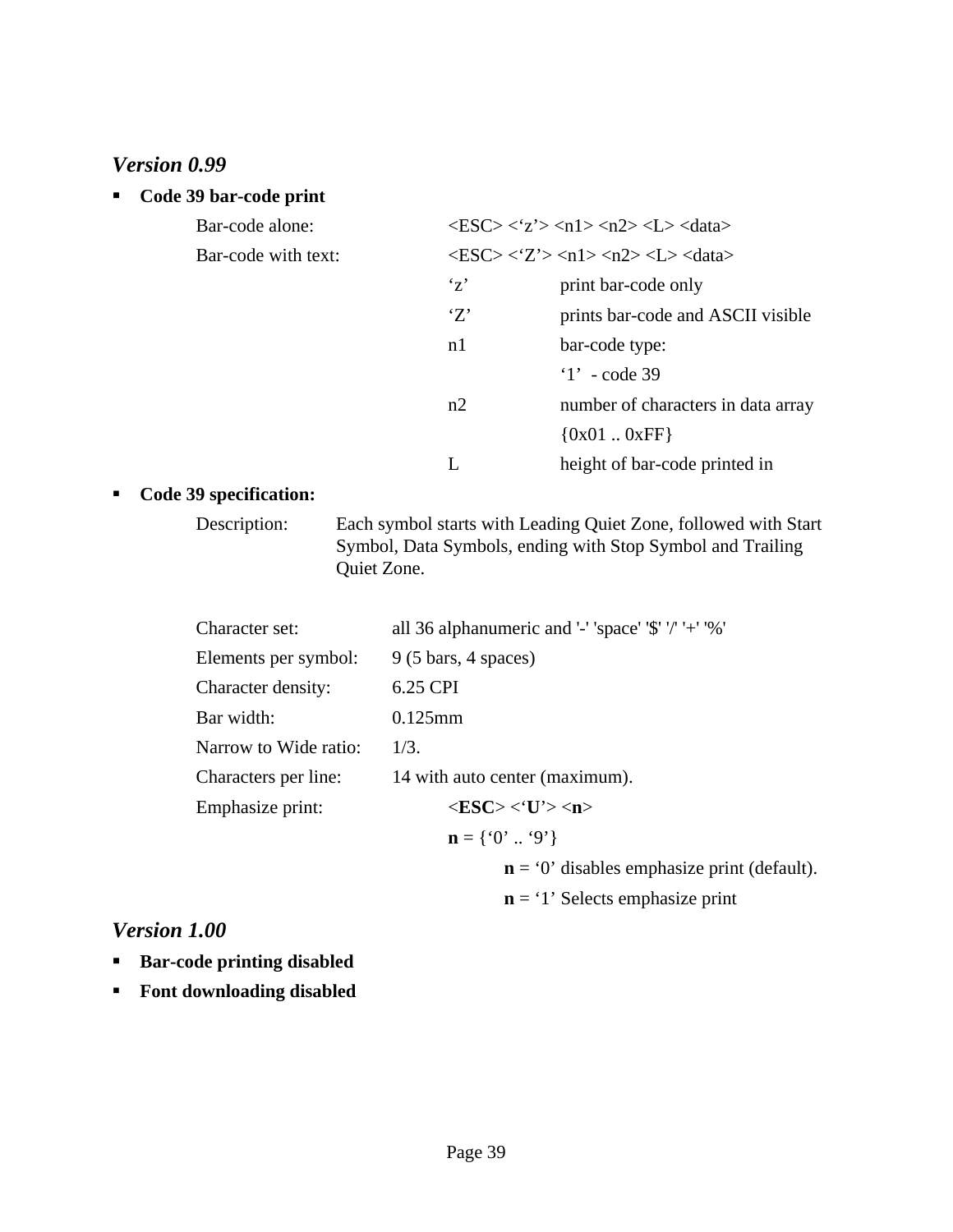### *Version 1.02*

| <b>Enhanced Logo Download</b> |                                                                                        |
|-------------------------------|----------------------------------------------------------------------------------------|
| Print Logo:                   | $\langle ESC \rangle \langle L' \rangle \langle g' \rangle \langle n \rangle$          |
|                               | $n =$ the order # of logo in SRAM.                                                     |
| Record Logo:                  | $\langle ESC \rangle \langle L' \rangle \langle G' \rangle \langle n \rangle$          |
|                               | $n = ?????Xx binary where xx determines which of$<br>four locations to record logo to. |
| Example:                      | $n = \{0x00, 0x01, 0x02, 0x03\}$ is the same as                                        |
|                               | $n = \{0x30, 0x31, 0x32, 0x33\}$                                                       |
|                               | if $n = 255$ : recording halts                                                         |

### *Version 1.03*

| <b>Bar-code Printing</b> |
|--------------------------|
| see above                |

- **ß Font Downloading** see above
- ß **Logo Downloading**

see above

### **FIFER PREPRINTED FORM** Utilities

| Reverse Dot Feed:         | $\langle ESC \rangle \langle 'Q' \rangle \langle 'J' \rangle \langle n \rangle$                                   |
|---------------------------|-------------------------------------------------------------------------------------------------------------------|
|                           | Perform $\langle n \rangle$ (0.125mm) reverse dot feeds                                                           |
| Out of Paper Sensitivity: | $\langle ESC \rangle \langle 0 \rangle \rangle \langle 0 \rangle \rangle \langle n \rangle$                       |
|                           | On paper detect fail, wait $\langle n \rangle$ (0.125mm) dot lines<br>to alert paper out error                    |
|                           | $n = \{0x000xFF\}$                                                                                                |
| Forward Q-Mark Seek:      | $<\!\!{\rm ESC}\!\!><\!\!{\rm O'}\!\!><\!\!{\rm F'}\!\!><\!\!n\!\!>$                                              |
|                           | Seek Q-Mark using forward feed until $\langle n \rangle$<br>$(0.25 \text{mm})$ dot line feeds have been processed |
|                           | $n = \{0x000xFF\}$                                                                                                |
| Reverse Q-Mark Seek:      | $\langle ESC \rangle \langle 'Q' \rangle \langle 'B' \rangle \langle n \rangle$                                   |
|                           | Seek Q-Mark using backward feed until $\langle n \rangle$<br>(0.25mm) dot line feeds have been processed          |
|                           | $n = \{0x000xFF\}$                                                                                                |
| Q-Mark Response Format    |                                                                                                                   |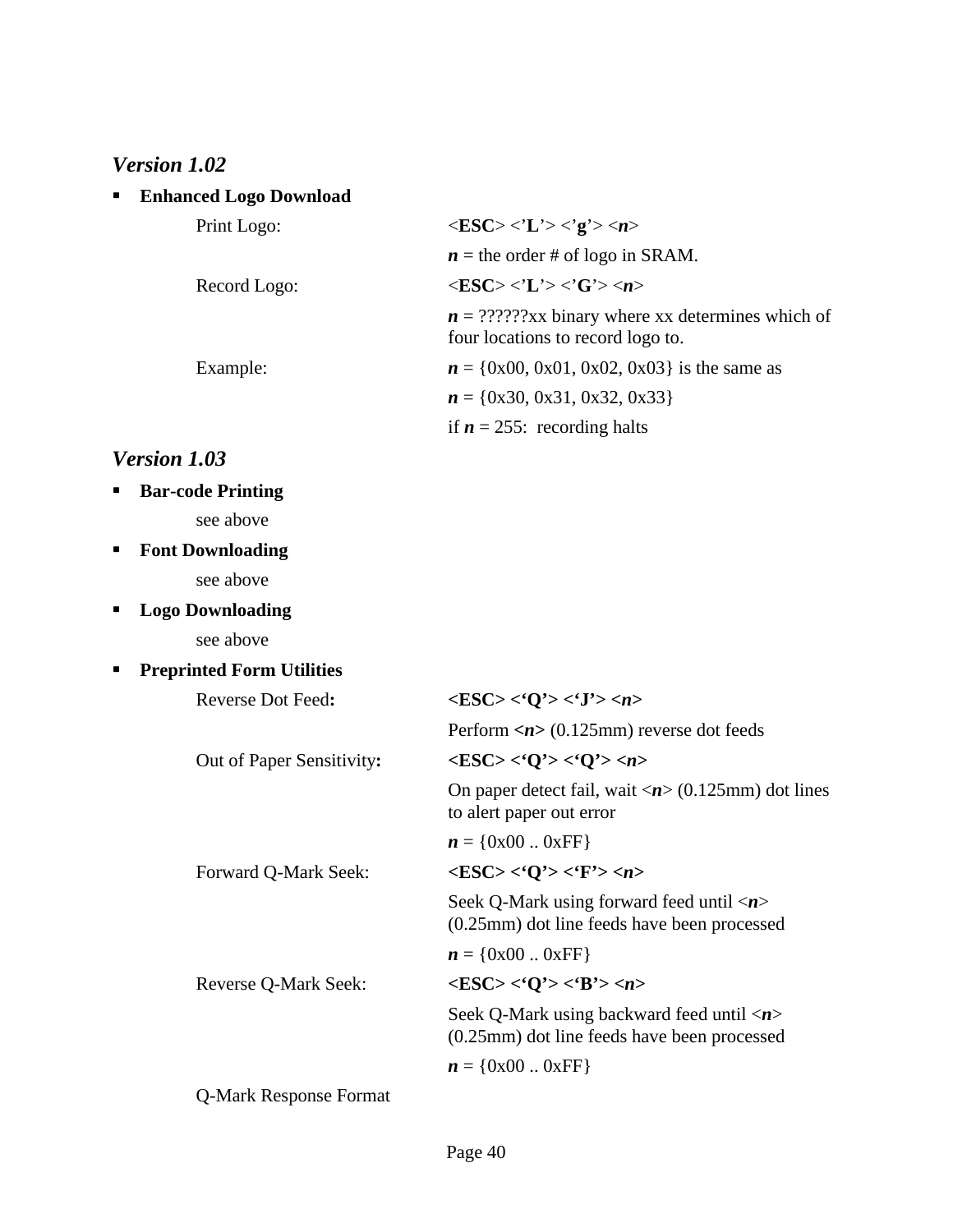| Paper Found:             | $\langle ESC \rangle \langle Q' \rangle \langle 0x3F \rangle \langle 0x3F \rangle \langle n1 \rangle \langle n2 \rangle$                                                   |
|--------------------------|----------------------------------------------------------------------------------------------------------------------------------------------------------------------------|
|                          | $n1$ and $n2$ are the high and the low nybble,<br>respectively, describing how many (0.25mm) dot<br>lines were required to find Q-Mark. Each nybble is<br>or'ed with 0x30. |
| Paper Not Found:         | $\langle ESC \rangle \langle Q' \rangle \langle 0x30 \rangle \langle 0x30 \rangle \langle n1 \rangle \langle n2 \rangle$                                                   |
|                          | $n1$ and $n2$ are the high and the low nybble,<br>respectively, describing how many (0.25mm) dot<br>lines were processed. Each nybble is or'ed with<br>0x30.               |
| <b>Form Loading</b><br>п |                                                                                                                                                                            |
| Load Form:               | $\langle ESC \rangle \langle 'L' \rangle \langle 'T' \rangle \langle n \rangle \langle data \rangle \langle EOS \rangle$                                                   |
|                          | $n \{0x000x09\}$ denotes form storage location.                                                                                                                            |
|                          | Data bytes are formatted as byte pairs $\langle m \rangle$ and $\langle c \rangle$ .                                                                                       |
|                          | $m$ : character qualifier {0x00  0x09}                                                                                                                                     |
|                          | $c: ASCII$ character or array index value.                                                                                                                                 |
|                          | If $m = 0x00$ then c is an ASCII fixed character.                                                                                                                          |
|                          | If $m$ is not equal to 0x0, then $m$ specifies the<br>variable array identification number while $c$<br>indicates the index of the array.                                  |
|                          | $EOS = 0$ xff indicates end of character string.                                                                                                                           |
| Load Form Variable Data: | $\langle ESC \rangle \langle L' \rangle \langle t' \rangle \langle m \rangle \langle data \rangle \langle 0x00 \rangle$                                                    |
|                          | $m = \{0x00x09\}$ : variable array identification<br>number.                                                                                                               |
|                          | <i>data</i> : ASCII string saved to variable array<br>specified.                                                                                                           |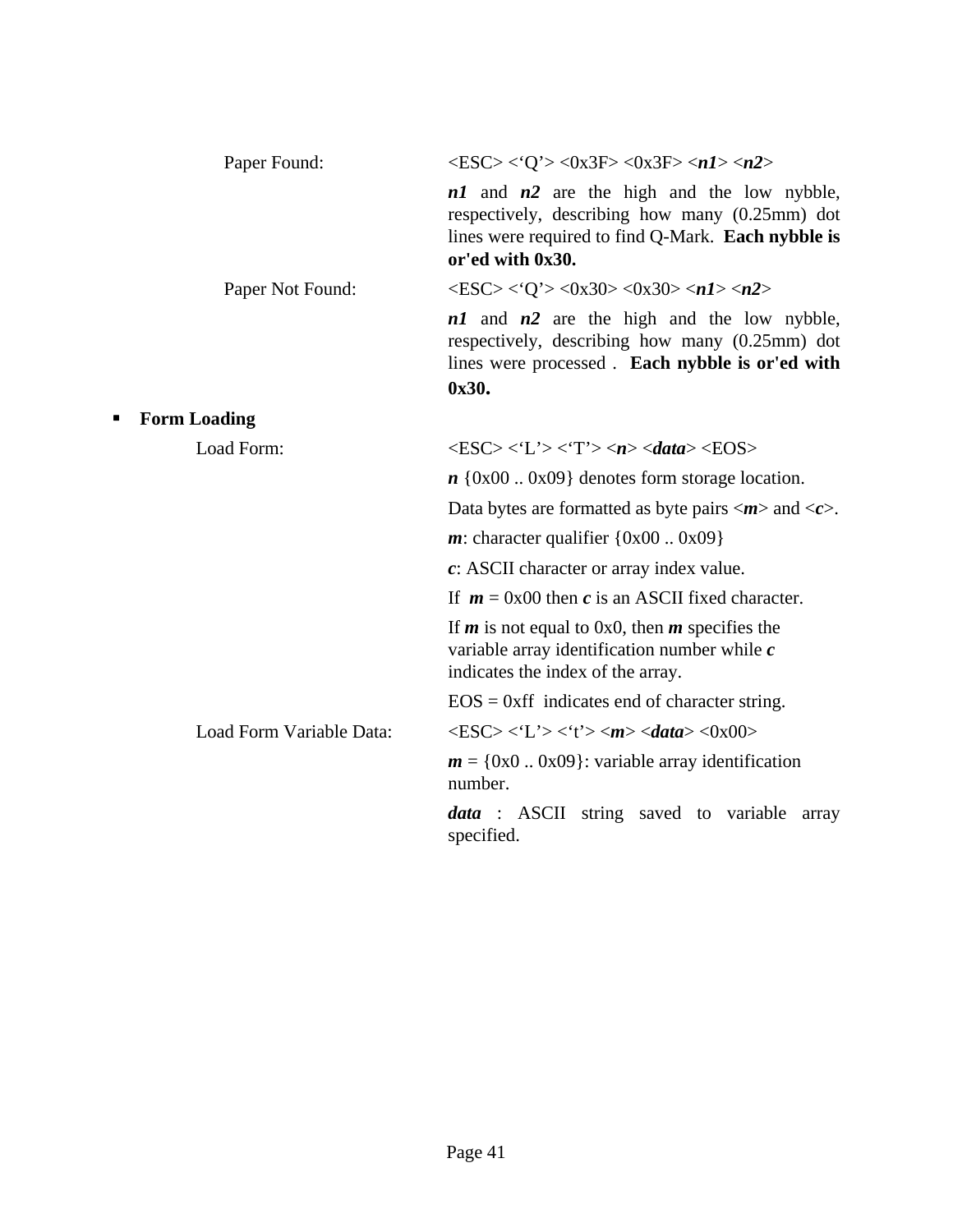### **Section 12 ... Magnetic Card Reader**

### *Introduction*

- ü An optional Magnetic Card Reader is available for the S2000T series printers. This option is designed to read Magnetic Cards conforming to ISO standards (ABA, IATA, MINTS and THRIFT), convert the encoded signals to ASCII format and transmit the information to the host computer or terminal.
- ü Two Types of Magnetic Card Reader Heads are available. The part number, Model number and functional description of each type are summarized below.

| Part #          | Model #   | Track # | <b>Functional Description</b><br>Track # - Max. capacity/ data bits<br><b>Recording method: Recording Density</b>              |
|-----------------|-----------|---------|--------------------------------------------------------------------------------------------------------------------------------|
| <b>7A070007</b> | $MR-2105$ | 1 & 2   | Track 1 - 79 characters / 7 bit<br>RecM: F2F: RecD:210BPI<br>Track 2 - 40 characters / 5 bit<br>RecM: FM : RecD: 75BPI         |
| <b>7A070011</b> | $MR-2106$ | 2 & 3   | Track 2 - 40 characters $/5$ bit<br><b>RecM: FM RecD: 75BPI</b><br>Track $3 - 107$ characters / 7 bit<br>RecM: F2F RecD:210BPI |

Note: All readers will accept odd or even Parity

### *Interfacing to the Magnetic Card Reader*

- **This section details the software steps required to access the Magnetic Card Reader from** a computer or from a terminal.
- $\blacksquare$  Select the printer
- The Host Selects the S2000T printer by activating the RTS input line or sending wake-up character to the printer.
- The Printer Sends the XON command to the Host to indicate ready to receive Command strings. The host has to wait for XON before proceeding**.**
- Select the Magnetic Card Reader
	- ü The Host sends ASCII serial command string to enable the Magnetic Card Reader. The printer turns on the <**READY**> LED if the proper command string is received.
- Receive the ASCII Data Output from printer
	- ü Once the magnetic card is swiped by the operator, the printer transmits in ASCII format <Track Data> or <Error Message>. A good read automatically turns off the reader. The printer turns on the red **<ERROR>** LED if an error is encountered.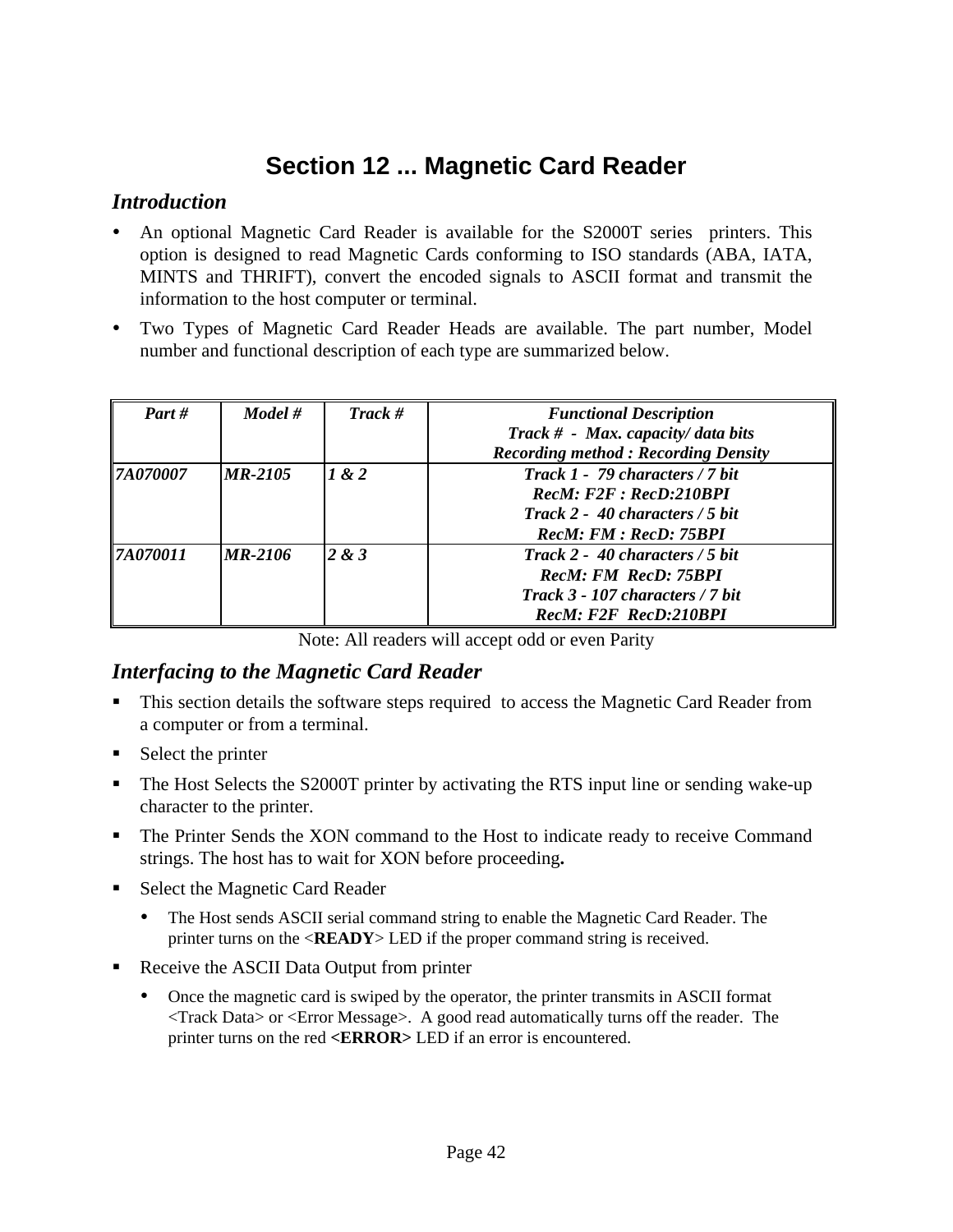### *Recognized Magnetic Card command strings*

ß Six Magnetic Card command strings are recognized by the printer, these commands are summarized in the table below:

| <b>Magnetic Card Command String</b> | <b>Description</b>                           |
|-------------------------------------|----------------------------------------------|
| $\parallel$ ESC - M - nn - 1 - CR   | <b>Read Track1 only</b>                      |
| $\parallel$ ESC - M - nn - 2 - CR   | <b>Read Track2 only</b>                      |
| $\parallel$ ESC - M - nn - 3 - CR   | <b>Read Track3 only</b>                      |
| $\parallel$ ESC - M - nn - 4 - CR   | <b>Read Track1 and Track2 simultaneously</b> |
| $\parallel$ ESC - M - nn - 5 - CR   | <b>Read Track2 and Track3 simultaneously</b> |
| $\parallel$ ESC - C                 | <b>Cancel Read</b>                           |
|                                     | Turns off the <ready> LED</ready>            |

| $(nn = ASCII "01" through "99" seconds)$ |  |  |
|------------------------------------------|--|--|
|------------------------------------------|--|--|

• The command syntax is as follows:

| ESC 3 | M |     | nn Track# | CR  |
|-------|---|-----|-----------|-----|
|       |   | (2) | (3)       | (4) |

- ß Turn On the Card Reader
	- The first two characters "ESC" "M" turn on the Card Reader.
- Set the Card Read Time-out
	- The next two digits "01" through "99" sets the time-out in seconds before the printer turns off the Card Reader. A good read automatically turns off the reader.
- Select Track number to read
	- The Fifth character specifies the Track number's) to read.
	- Sending "1", "2" or "3" enables read of single track 1, 2 or 3.
	- Sending "4" enables simultaneous read of tracks 1 and 2.
	- Sending "5" enables simultaneous read of tracks 2 and 3.
	- There is currently no command to read tracks 1, 2 and 3 simultaneously.
- Terminate command string
	- The S2000 waits for Carriage return character before start of the magnetic card read process.

### *Track Data Output Format*

- ß The <Track Data> retrieved from magnetic card is transmitted to the Host in ASCII format. The <Track Data> format is as follows:
	- $\bullet$  /1/ <TRACK 1 DATA> <CR> <LF>
	- $\bullet$  /2/ <TRACK 2 DATA> <CR> <LF>
	- $\bullet$  /3/ <TRACK 3 DATA> <CR> <LF>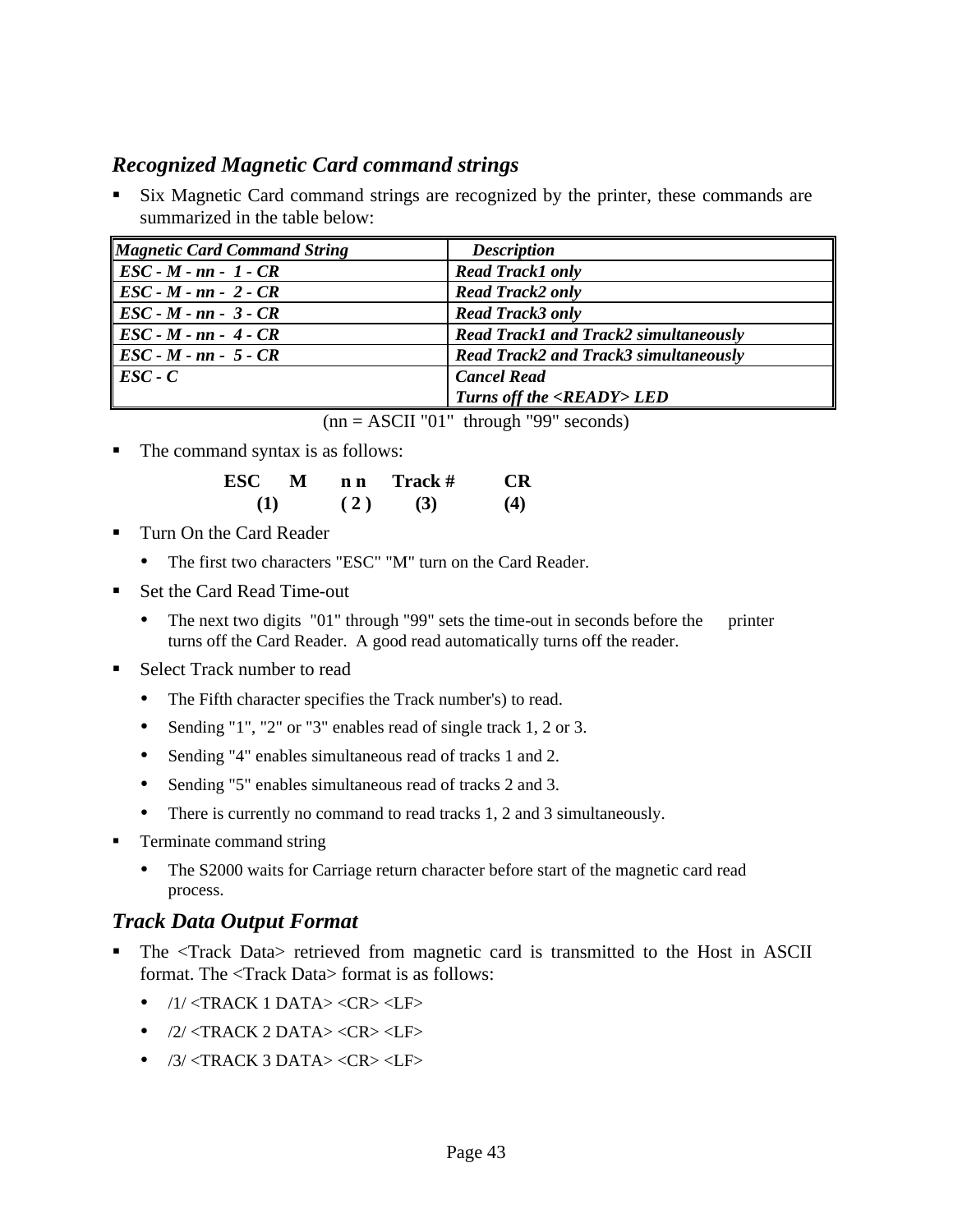The first three characters  $(1,1,1)$  flag the track number. The track data follows the third character, CR-LF terminates the <Track Data> string.

### *Read Error Messages*

- All error messages are prefaced by <ESC><E> characters. Following these two characters is a comma, the error number in ASCII (01 through 99), another comma, English description of the error encountered and finally CR-LF terminating the <Error Message> string. The syntax is as follows:
	- $\bullet \quad \leq ESC \leq E$ , nn, Error text in ASCII,  $\leq$ CR $>$ LF $>$
	- Where nn is error number encountered.
- Kine (9) types of Read Error messages may be transmitted by the Mag card reader. The following messages terminated with CR-LF are returned by the firmware:

| Error $#$ | <b>Error Message Transmitted</b>  |
|-----------|-----------------------------------|
| 01        | Parity Error                      |
| 02        | <b>Checksum Error</b>             |
| 03        | <b>End Sentinel Not Found</b>     |
| 04        | <b>Too Many Characters</b>        |
| 05        | Time-out Expired                  |
| 06        | <b>Invalid Character</b>          |
| 07        | Invalid Track Number              |
| 08        | <b>Unsupported Track Selected</b> |
| 09        | <b>Cancel Request</b>             |

### *Read Error Messages*

| Error# | <b>Error Message Description</b>                                                                                                                                                                                              |
|--------|-------------------------------------------------------------------------------------------------------------------------------------------------------------------------------------------------------------------------------|
| 01     | The Parity of the character read is opposite of the<br>card default parity.                                                                                                                                                   |
| 02     | The Checksum calculated did not match the one on the<br>card. The checksum is calculated by Exclusive-OR'ing<br>all the valid data on the card including Begin Sentinel<br>and End Sentinel, but excluding the checksum byte. |
| 03     | End Sentinel must exist on all cards, Reader did not<br>find the End Sentinel.                                                                                                                                                |
| 04     | The Maximum number of characters allowed for a track<br>was exceeded. This may happen if End Sentinel is not<br>found.                                                                                                        |
| 05     | The command time-out has expired.                                                                                                                                                                                             |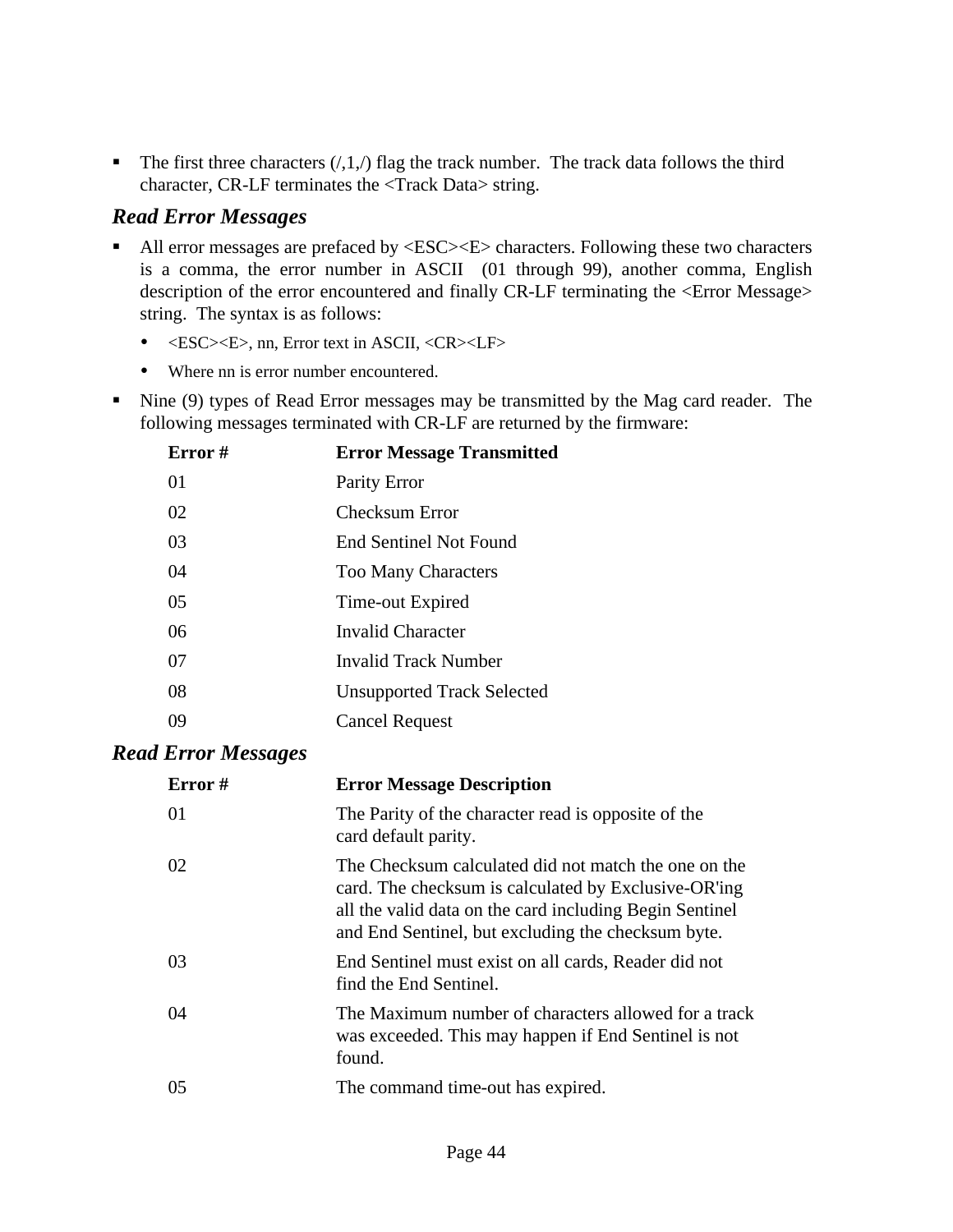| 06  | The Track Reader Escape command string transmitted<br>by Host contained an invalid character.  |
|-----|------------------------------------------------------------------------------------------------|
| -07 | Invalid Track Number is selected. Tracks "1", "2" or<br>"3" can be selected.                   |
| 08  | Unsupported Track is Selected. Tracks "1", "2" or<br>"3" can be selected.                      |
| -09 | "Cancel Request" error string is transmitted if Host<br>cancels Magnetic card read in process. |

### *Magnetic Card Reader Operation in IrDA Mode*

- The way we handle the magnetic card data is the same as for printing data. Esc-M is sent to the printer in the same way as any other data and the magnetic card reading data is sent back the same way (only that it is in the reverse direction).
- **III** IrDA protocol has no knowledge of this at all, they are both "user data". Thus, at least in principle, there is no need to modify anything in the IrDA Stack.
- ß IrCOMM-3 wire raw is designed to deliver a single stream of "user data" in either direction. "User data" can be the ASCII code for "A", <CR>, Esc, or anything. In our case, "user data" happen to be Esc-M in one direction and magnetic card data in the other.
- **III.** IrLPT is almost identical to IrCOMM 3-wire raw, except that most people incorrectly assume that data flows in one direction only.
- **Early printers were unidirectional; however, more are now bi-directional, like our Series** 2000.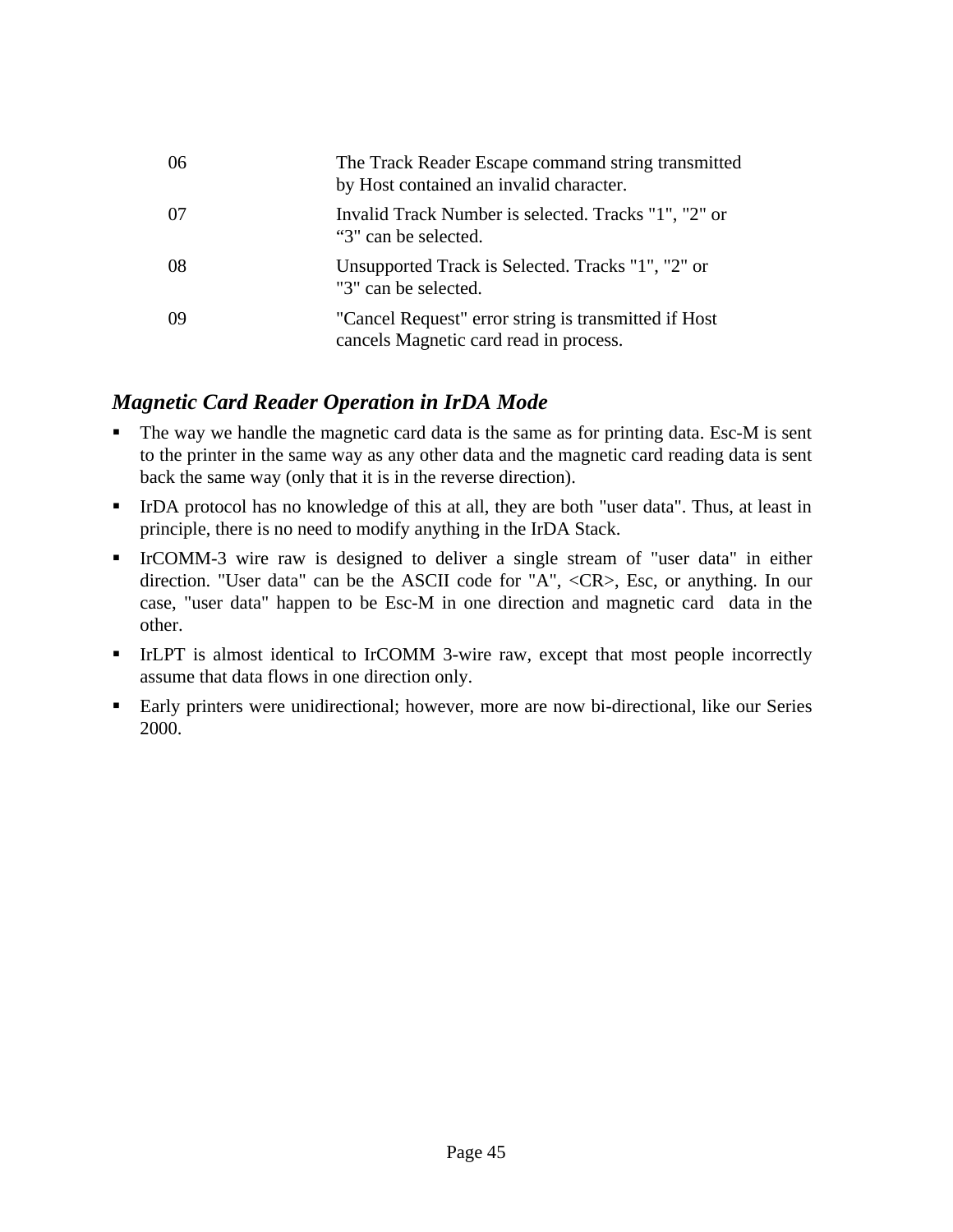### *Sample Interface Program in C*

```
#include <stdio.h> // MSC Standard I/O
#include <com.h> // C Run-Time Interrupt Driven Comm
#include <vdsp.h> // C Run-Time Video Display Functions
#define PRINTSPECS CM_SERIALFSM | CM_9600BAUD | 
              CM_NOPRTY | CM_8BITS| CM_1STOP
void readtrk( int );
void exit( void );
char buf[80]; // Rcv'd data buffer.
char *cp = but; // Next buffer loc to use.
void main( void)
{
  int i, status;
/**** Enable Printer ****/ 
  if ((status = comopen( COM1, PRINTSPECS, "", CS_NODSP)) 
       !=NOERR)
        exit(); 
/**** SELECT XON communication ****/
  comxoff( COM1, YES);
/**** Read Tracks ****/
  readtrk( 1 );
  readtrk( 2 );
  readtrk( 3 );
  comclose( COM1, CS_NODSP);
}
void readtrk( int tn )
{
  char cmd[12];
 cp = but; vdspls( 4, 11, "Req track read "); 
  sprintf( cmd, "%cM%02d%1d\r", 27, TIME-OUT, tn); /* read Track */
 vdspls( 4, 11, "Read track %d ", tn); \frac{\text{#}}{\text{#}} display */
}
```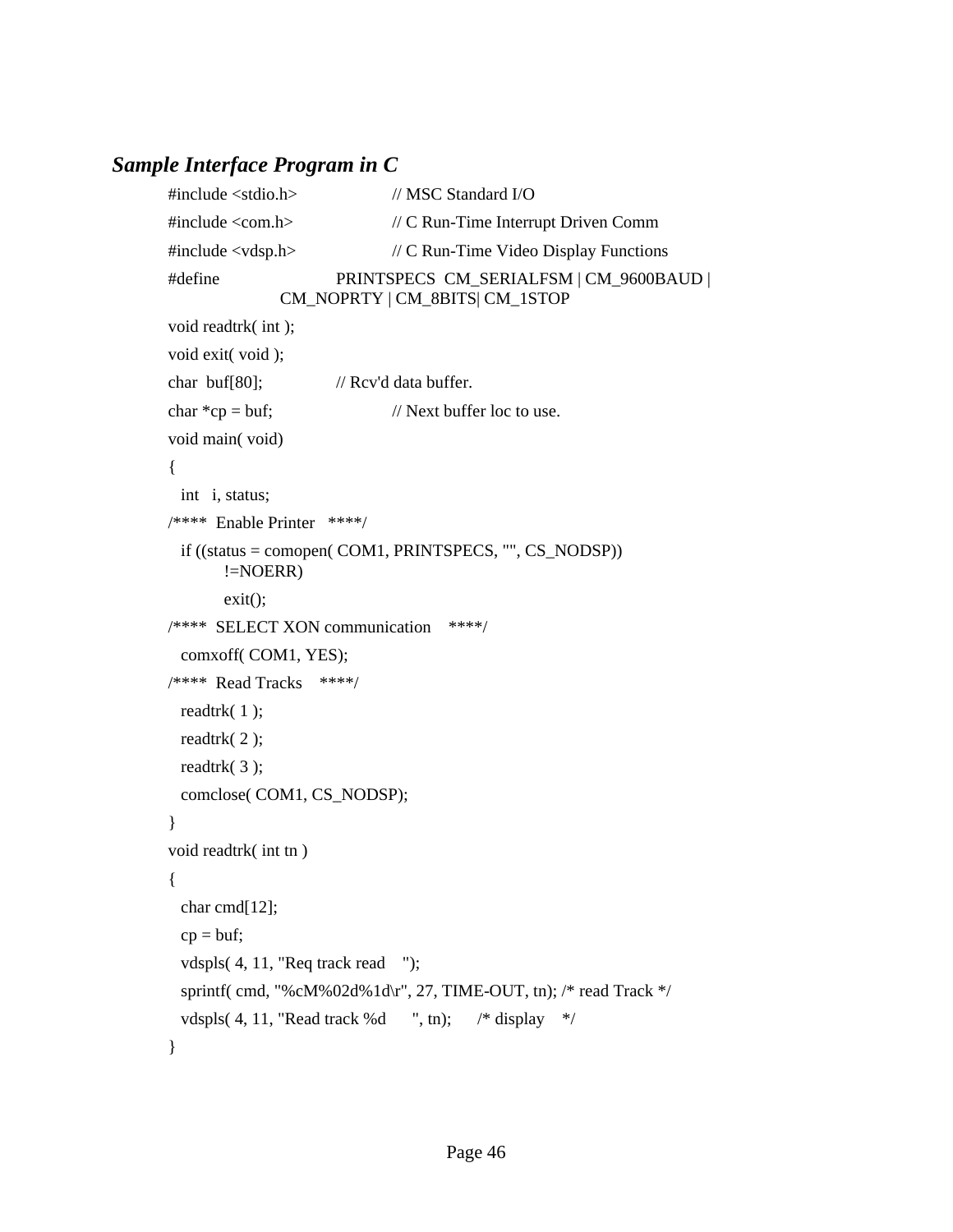### **Section 13 ... Extech IR-XMODEM Protocol**

 $\blacksquare$  This is a proposed protocol for bi-directional data transfer through an Infrared channel. The protocol is based on packet transfer utilizing checksum error detection. Format of the data packet is shown below:

| $dx\theta^T$<br>$\overline{\mathcal{U}}$<br>$\cdot$ . | 5EL.<br>__ | . | Svtes<br>Δ<br>$\prime$<br>$\overline{\phantom{a}}$<br>$\cdots$<br>---<br>. |  |
|-------------------------------------------------------|------------|---|----------------------------------------------------------------------------|--|

When powered on, the Extech printer will default to slave mode, requesting to receive packets (sending a NAK character every 10 seconds). After receiving a magnetic card reader request and the master closes the connection, the Extech printer switches to master mode. In master mode the printer waits to receive a transmission request (NAK).

### *Summary of Extech IR-XMODEM transmission procedure:*

| <b>Step</b>    | <b>Slave transmits:</b> | <b>Master transmits:</b> | Notes:                                                |
|----------------|-------------------------|--------------------------|-------------------------------------------------------|
|                | NAK (0x16)              |                          | Packet send request (occurs every 10 seconds).        |
|                |                         |                          | SEQ is reset to 1.                                    |
| $\overline{2}$ |                         | SOH(0x01)                | "Start Of Header" character.                          |
| 3              |                         | [SEQ]                    | Eight bit packet sequence number.                     |
| 4              |                         | [CSEO]                   | Ones complement of SEQ.                               |
|                |                         |                          | If end of data go to step 8.                          |
| 5              |                         | DATA (128 Bytes)         |                                                       |
| 6              |                         | 8-bit Checksum           | Sum of DATA bytes, ignoring overflow.                 |
| $7A**$         | ACK(0x06)               |                          | Checksum is CORRECT.                                  |
|                |                         |                          | Increment SEQ (packet 0 comes after 255).             |
|                |                         |                          | Master may send next data packet: Return to step 2.   |
| $7R**$         | NAK (0x16)              |                          | Checksum is INCORRECT.                                |
|                |                         |                          | Master must retransmit data packet: Return to step 2. |

### *End transmission and disconnect procedure:*

|         |            | EOT(0x04)         | "End of transmission" character.                      |
|---------|------------|-------------------|-------------------------------------------------------|
|         |            | 127 zeros         |                                                       |
| 10      |            | Checksum $(0x04)$ |                                                       |
| $11A**$ | ACK(0x06)  |                   | Checksum is CORRECT.                                  |
|         |            |                   | End of transfer.                                      |
| $11B**$ | NAK (0x06) |                   | Checksum is INCORRECT.                                |
|         |            |                   | Master must retransmit data packet: Return to step 2. |

\*\***Note (steps 7A, 7B, 11A and 11B):** If the master fails to receive an ACK or NAK within five seconds of checksum transmission, the master must retransmit the packet.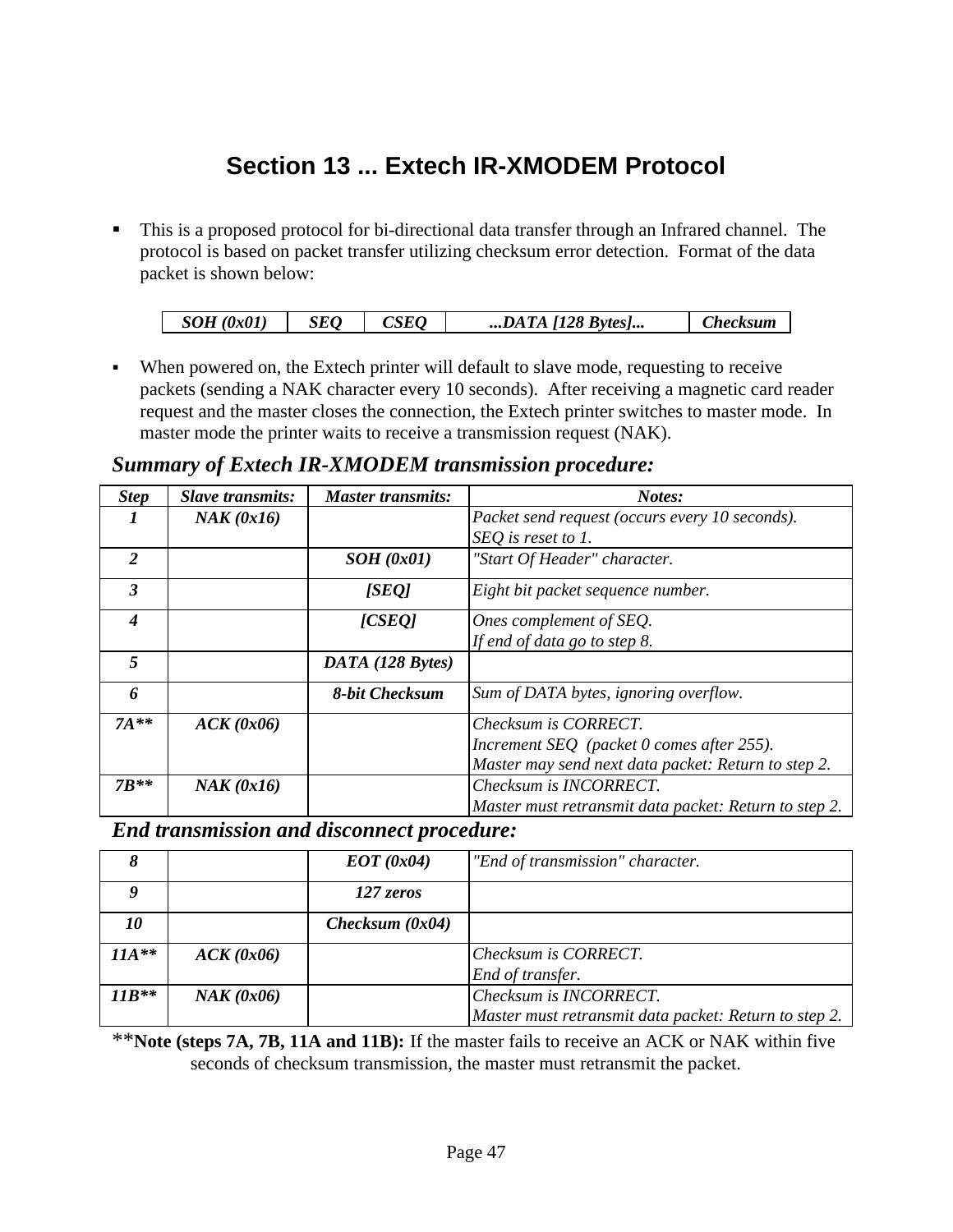## **Section 14 ... Troubleshooting Guide**

| <b>PROBLEM</b>                                               | <b>POSSIBLE CAUSE</b>                                      | <b>SOLUTION</b>                                                                          |
|--------------------------------------------------------------|------------------------------------------------------------|------------------------------------------------------------------------------------------|
|                                                              |                                                            |                                                                                          |
| Printer will not turn on                                     | <b>Discharged Battery</b>                                  | Recharge battery overnight.                                                              |
|                                                              |                                                            |                                                                                          |
| Charge LED not lighting<br>when AC adapter is plugged<br>in. | No AC power or AC adapter<br>defective                     | Check AC outlet or adapter<br>(note: battery pack may be<br>fully charged)               |
|                                                              |                                                            |                                                                                          |
| Battery not charging.                                        | Battery incorrectly installed or<br>no AC.                 | Check battery installation and<br>AC adapter                                             |
|                                                              | Battery dead                                               | Change to a new battery                                                                  |
|                                                              |                                                            |                                                                                          |
| Paper not feeding.                                           | Obstruction in paper path or<br>paper improperly installed | Check the paper path. Verify<br>installation                                             |
|                                                              |                                                            | Use paper of the correct<br>specification                                                |
|                                                              |                                                            |                                                                                          |
| Fault LED on Steady                                          | Print head lever is up                                     | Check print head lever                                                                   |
|                                                              | Print mechanism jam<br>Low Battery                         | Check paper supply; press<br><feed> to clear.</feed>                                     |
|                                                              |                                                            | Charge battery; if problem<br>persists, change battery.                                  |
|                                                              |                                                            |                                                                                          |
| Low-BAT LED on Steady                                        | Low battery                                                | Charge battery; if problem<br>persists, change battery.                                  |
|                                                              |                                                            |                                                                                          |
| Prints illegible characters.                                 | and<br>Improper<br>baud<br>rate<br>parity                  | Verify the printer and host<br>settings. Use self-test<br>to<br>verify printer settings. |
|                                                              |                                                            |                                                                                          |
| Printer will not print in IrDA<br>mode                       | Obstruction of IrDA                                        | Clear obstruction; if problem<br>check<br>persists<br>customer<br>service.               |
|                                                              |                                                            |                                                                                          |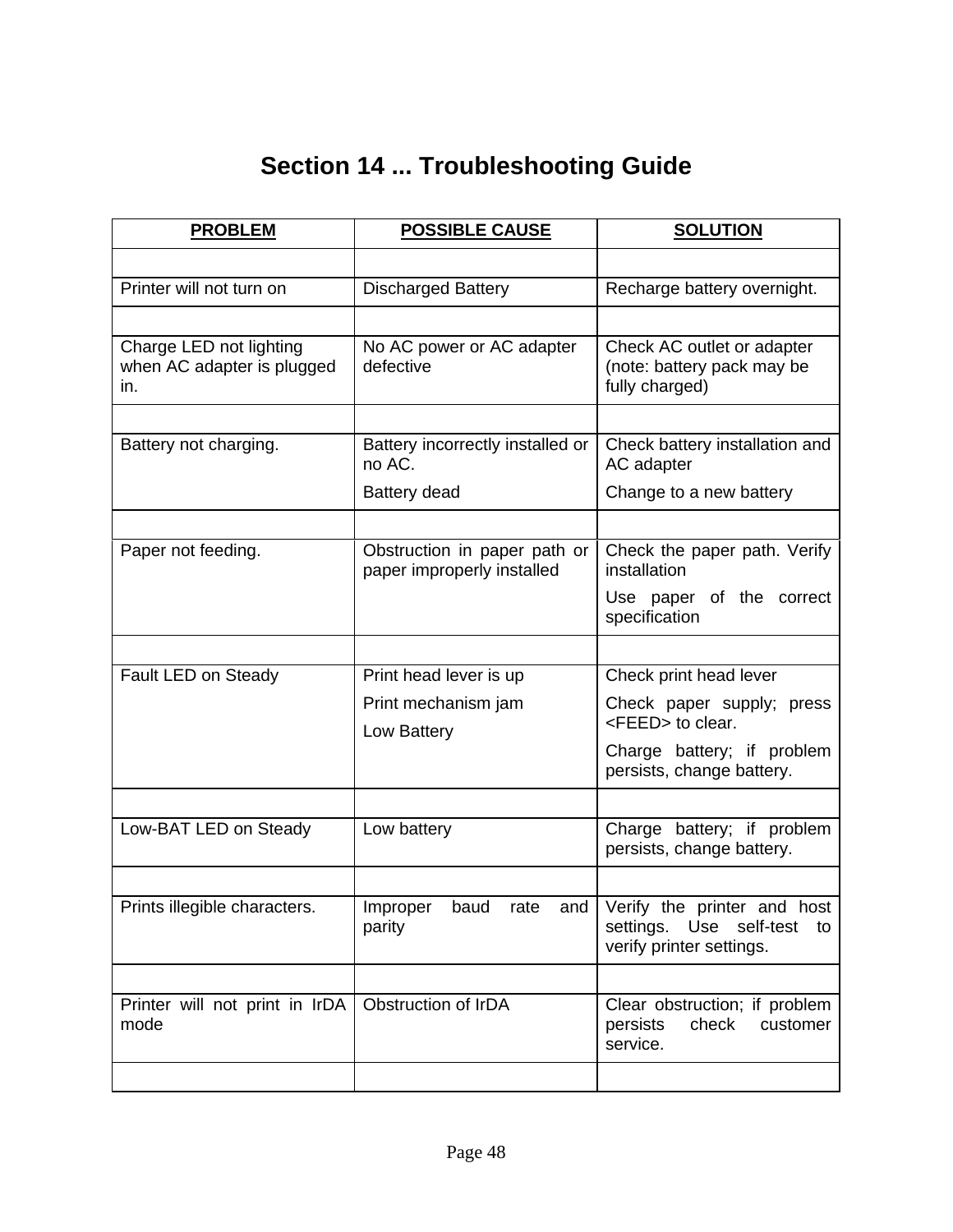# **Extech Data Systems**

### **Testing Power and Charging Circuits for MPP III Printer**

Test all printers, before returning to Extech, using the following procedure. This will ensure the fault is with the printer and not some other part of your system.

- **I** Install a fully charged battery (measuring  $5.45 \text{ VDC}$ )
- To ensure a fully charged battery, we recommend you purchase a battery charger from us (Part  $# 767500$ , cost \$150.00). The battery charger trickle charges 4 batteries at a time.
	- **Press <OFF> switch and wait until all lights are off**

**•** Press and hold the <FEED> switch and then insert AC adapter plug into printer. The printer will print a self test receipt (similar to AC test strip below)

- To test the AC adapter use a multimeter and measure output (output must be  $> 12.5V$ )!
- If the amber charge light goes on the battery is not fully charged, but charge circuit is OK

*If the receipt is printed, AC power is OK*

- Release <FEED> and remove the AC adapter plug from the printer.
- **Press <FEED>** switch and while continuing to press <FEED>, press <ON>. The printer will print a self test receipt (similar to DC test strip below). Release <FEED> and <ON> when receipt starts to print

*If a self test receipt is generated, DC power is OK*

- **Press <OFF> and wait until all lights are off**
- Plug AC adapter into printer. Press <ON>; the green ON-LINE light illuminates and after 20 seconds the red STATUS light should flash, the green AC-ON light is illuminated and the ON-LINE light goes off. After 20 seconds all lights go off
	- If the CHARGE light is on, this will continue on through this test
- Remove battery and replace it with a low power battery (around 5.1) VDC)
- **If** Insert AC adapter plug into printer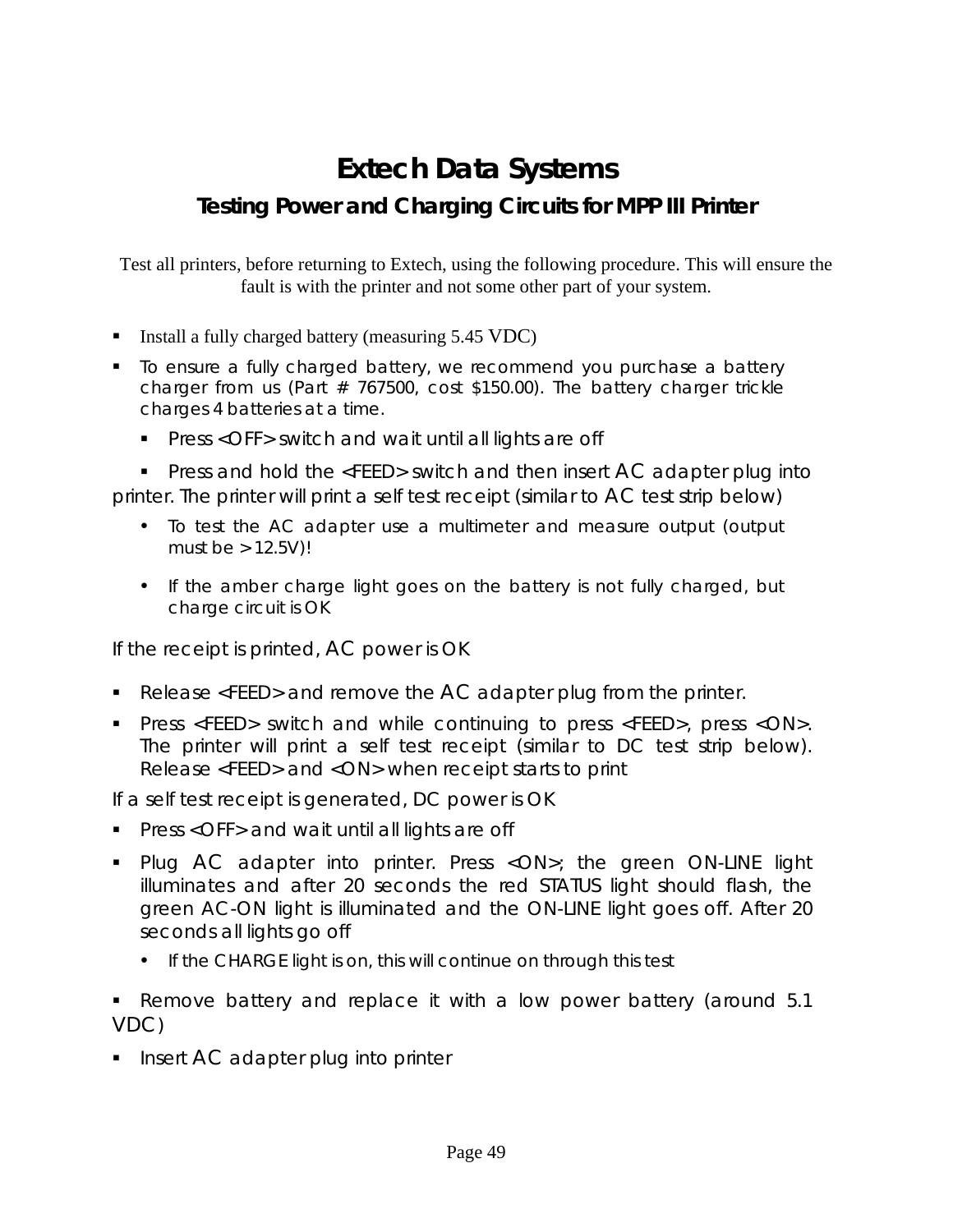### If the amber CHARGE light comes on indicating charge circuit is OK**.**